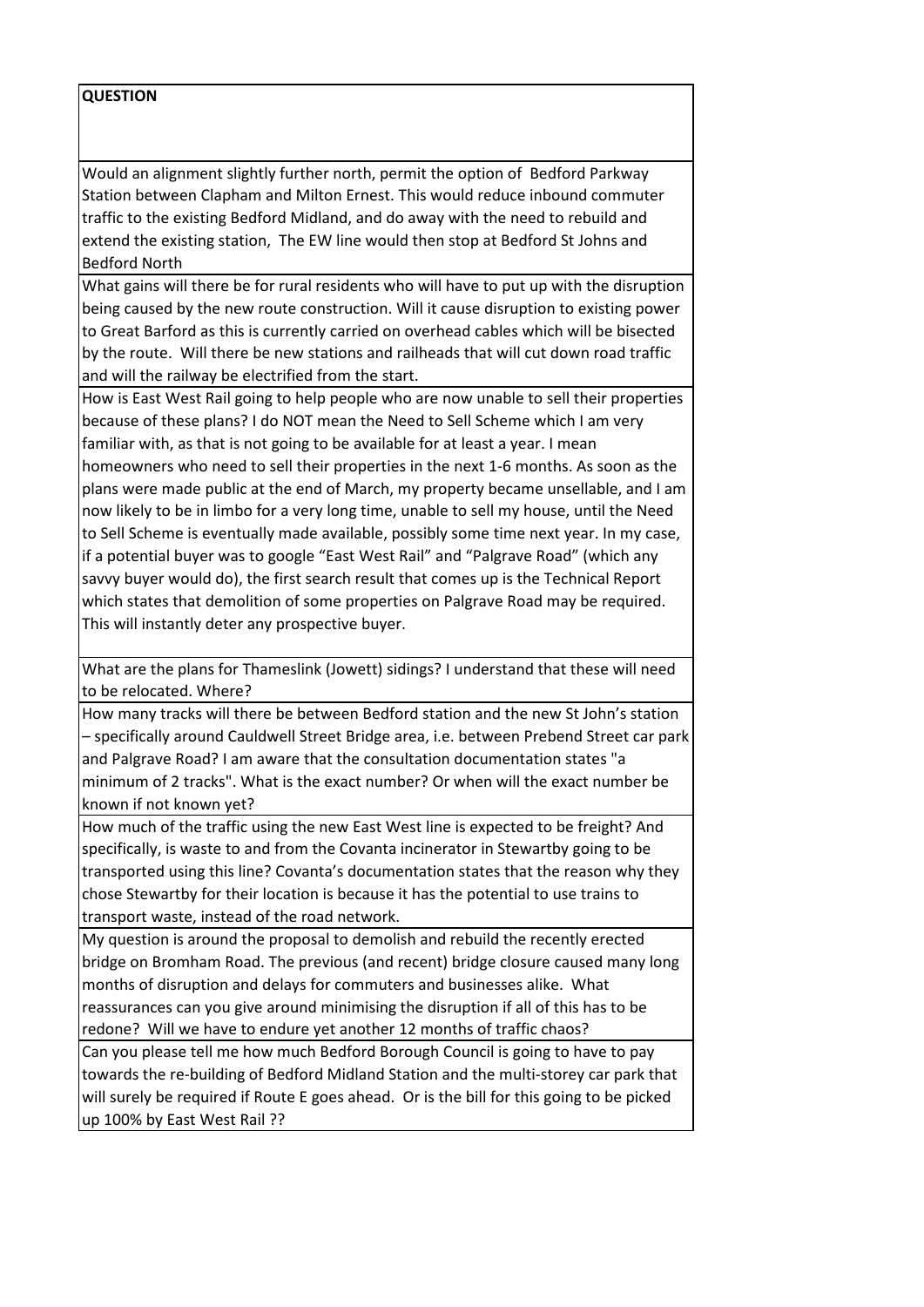Please tell me why the possible route via the original St John's Station and out of Bedford along the old Varsity Line (before quite probably turning along the A421 towards Tempsford) as suggested in the 12/2/19 initial report from Kilborn Consulting was never put to East West Rail. Kilborn explained how connectivity for passengers to Bedford Midland could quite easily be provided.

How does EWR and Bedford Borough Council intend to compensate for the displaced flood water when building any kind of structure on the floodplane between Bedford and Clapham. The Nationally reported floods that occurred over Christmas may have been exceptional but the area regularly floods with the fields taking the brunt of the excess water, surely Bedford flood defence needs to be protected not hampered.

1) When will it be made clear to residents of North and North-West Beds the highlevels of

lengthy traffic disruption that will undoubtedly result by the massive civil engineering works required by

of the (currently) favoured Route E proposal?

(i.e. a second rebuilding of Bromham Road Bridge , a rebuild of the bypass bridge by BrewPoint, The immense

viaduct over A6 and the Ouse into Clapham, the cutting through Clapham park etc.. etc..

These works and their effects upon Bedford commuters (among many others south and to the west) have

been largely 'glossed over' it appears and I'm convinced large swathes of the public remain ignorant of these

effects due to the scant detail in the proposals revealed to date.

2) What research has been undertaken to support the claim that travellers will use this route to access

the Science park at Cambridge? From what I gather after a 40min journey by train visitors will still require

a further 30 minute bus ride (or an hours walk) according to Google maps

Will the council be publishing a copy of all the questions submitted to them regarding the proposed meetings on 12th and 13th May?

I was most surprised / perturbed to read the document "Making Meaningful Connection" posted through Bedford letter boxes last week.

Although it is good that this project appears to marching on at pace, I am not sure it will take the locals of Bedford with it, as it appears to be driven solely on a Railways point of view that we want to deliver an East West link, using the current rail infrastructure with little thought for the impact that the proposals would have upon the residents of Bedford and in particular those that would be impacted by the proposed changes.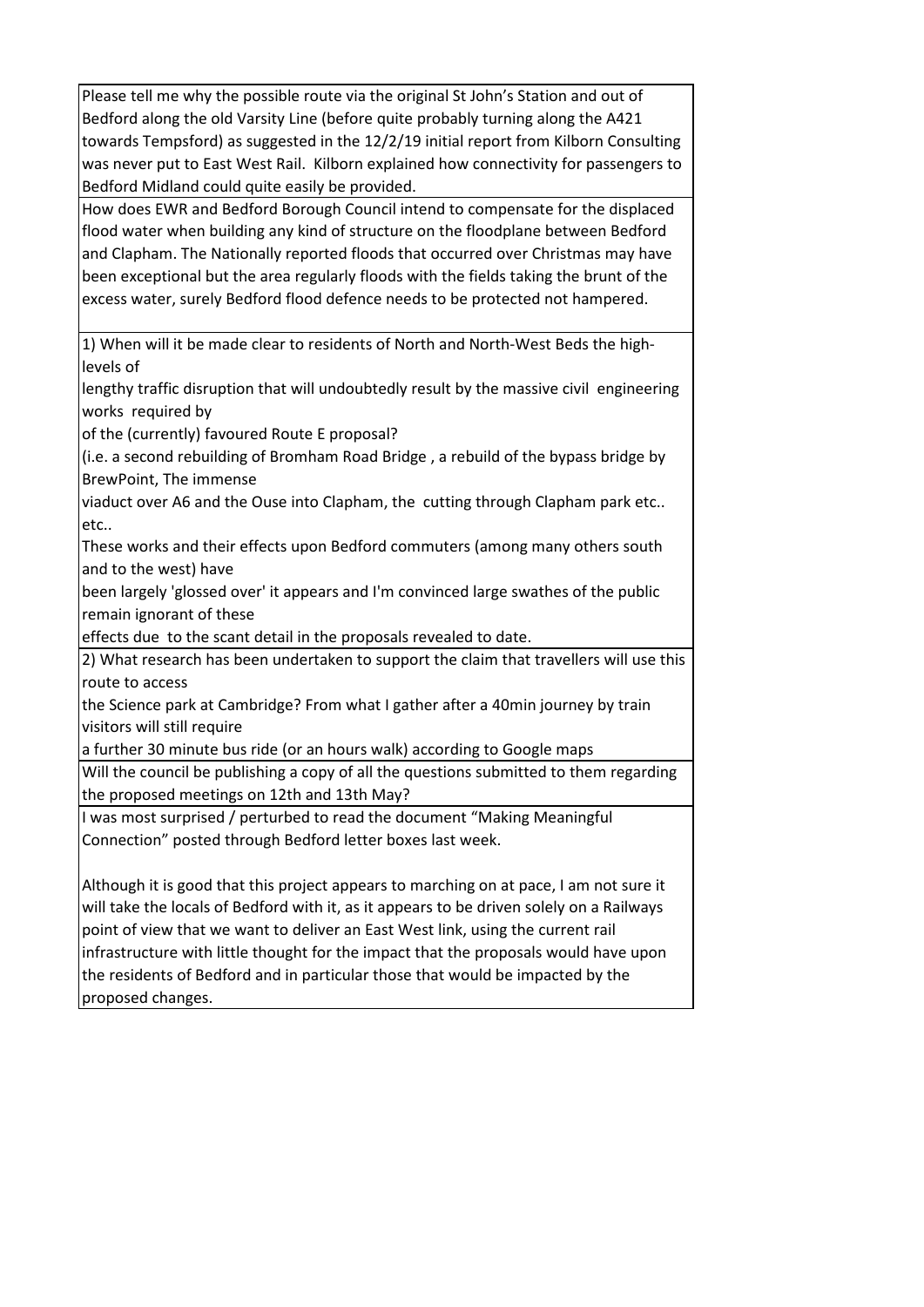Bedford road and public transport infrastructure is of a very poor quality. There does not appear to be a planned integrated public transport system within the town with little linkage between important locations i.e. Train Station / Bus Station / hospitals etc. As a result the majority of personal travel is made by private car when available, or even taxi.

The main road artery from the South of the town is by Ampthill Road, the A6. This road carries large volumes of traffic, whist serving the town at one end and the Retail Park at the other it also has two large Supermarkets in between. Unsurprisingly the road resembles the M25 at certain points of the day with little hope for side roads to gain access to the route. According to this draft document, it is into this environment that the East West Rail link is planning to place a new (replacement for St Johns Station) station! As I have already said bus services are poor within the town, so it would follow to use this station we would be increasing the level of car journeys if the public are to use this station, if that is possible. The station would also require substantial supporting car parking facilities, not evident on the plans.

So far I have been unable to discover why Bedford needs a second station, particularly in this location – What / who would it serve. I understand the current St Johns Station vaguely supports the hospital, but the replacement would appear to be further away from the hospital and have no other strong "market". Do we really need another Station, within the Town?

The construction of a replacement St Johns station, would have a significant impact on local housing, requiring much compulsorily purchase and demolishment of property to provide suitable station infrastructure / roads / parking. Housing in the town is currently at a premium with properties being snapped up as they come onto the market. Has this been factored in?

Bedford as a town has in recent years, grown experientially with new housing estates being developed in all corners, one such development is that of Wixams on the south side of the town, Stradling the A6. Purchasers of properties to this development in this area were attracted to the area (village / town) by the promise of a new railway station serving the Bedford / London line. I am not sure where this is on the towns plans going forward as all appears to have gone quite on the issue. I believe the developers of the area were asked to provide a budget to provide a station as part of the development plans.

Wixams not only sits on the A6, but is close to a number of stations on the existing Bletchley / Bedford line, between Stewartby and Kempston Hardwick. Surely the development of a new station serving these communities and linking to the London / Nottingham railway service would be of great attraction, whilst at the same time easing congestion within Bedford and on its mainline station as commuters living on the South of the town would be able access such a station for their trips whether it be to London / Nottingham / Oxford or Cambridge, Rather than having enter Bedford. The

 Can i please ask would it not have made sence to have a link direct into stansted airport. Luton and Gatwick have a service into the airports?

Which houses are going to be demolished to make way for this in Bedford?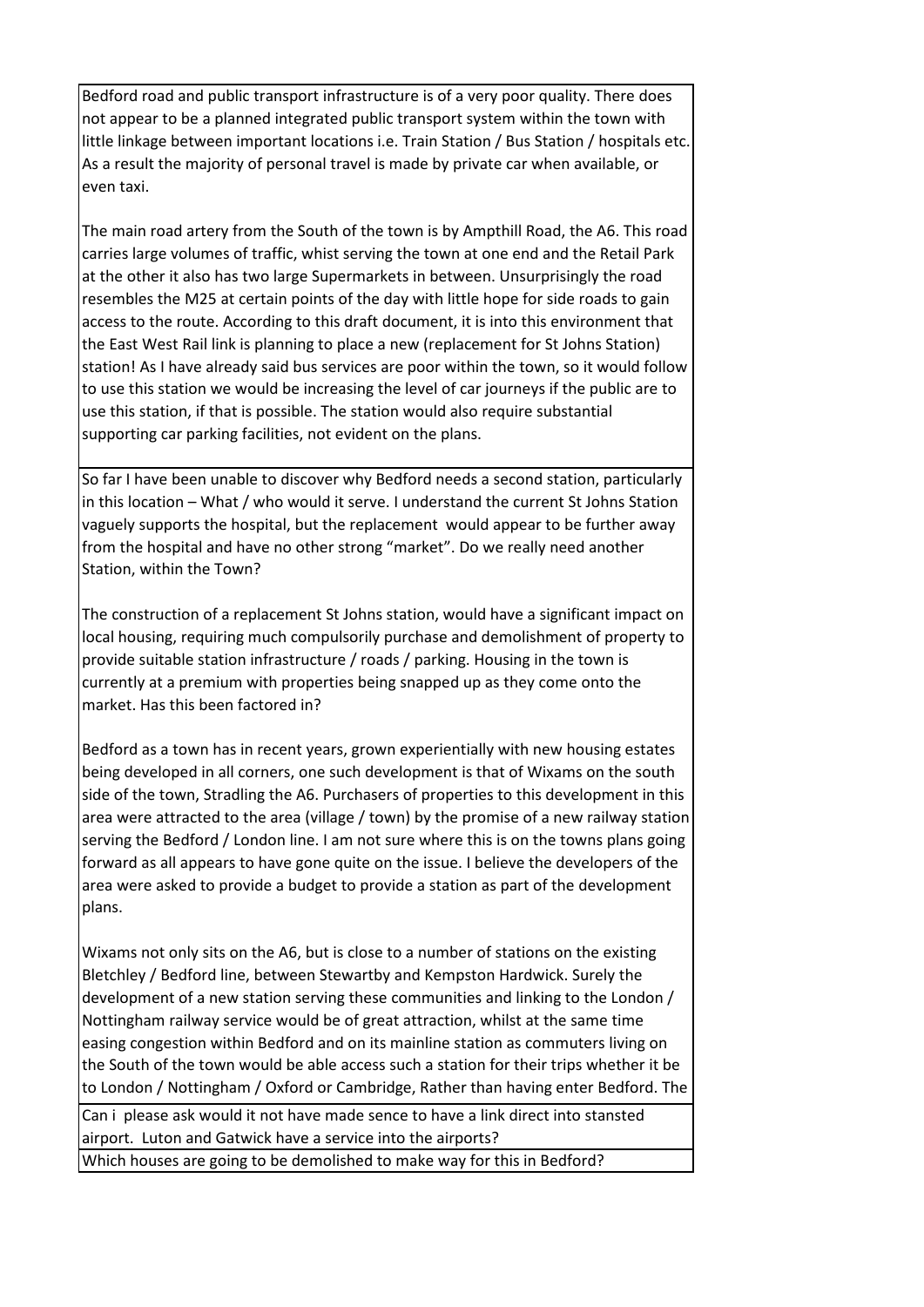1) Could you please advise whether the proposed new track alignment in Cauldwell means that some nearby properties could be at risk of being demolished? These include the Arts & Crafts Centre, Cauldwell Community Centre and residential properties on Althorpe Street and Ossory Way.

2) If Bedford St John's Station is relocated to Britannia Road, where the current hospital car park is, and a multi storey car park is built, as suggested, to make up for the lost parking spaces, who would be paying for this, Bedford Borough Council or East West Rail?

3) Are there plans that the Blakemore distribution centre being built at Manton Lane could use the East West Rail line for transport in the future, as it is right behind them?

1. Is there any indication as to the frequency of the proposed East West service? 2. Will the high speed rail service going North to South and visa versa stop more frequently at Bedford Station (like it used to), thereby making the town potentially more attractive for people?

Please explain, using a simple annotated plan, why a southern route direct into Bedford Midland cannot be achieved, whether it be geometry; land constraints; environmental impact or other factors

Excerpt from Clapham Parish Council minutes 19th March 2019 https://claphampc.gov.uk/.../Minu.../2019\_03\_19\_minutes.pdf '7. REPORTS:- a) East West Rail briefing 05.03.19. Chair had attended and tabled booklets detailing the 5 route options from Bedford to Cambridge. Two of the options would pass between Clapham & Bedford via Bedford Midland, three would go to the south of Bedford via Wixams or a new station. CPRE favoured route (b) to the south and Bedford BC preferred a northern route. If one of the northern options were chosen a large viaduct would be needed to carry the line past Clapham and Chair had expressed concerns about the impact on the community especially as green space was already being lost to housing. Parking and congestion would be more easily resolved at a new southern station but *Cllr. Walker noted that improvements to Bedford Midland, including a multi storey car park and extended platforms, would be funded by Bedford BC thus reducing the cost of the northern routes*. '

Please firstly confirm that this is true and then answer the following.

a) What is the cost of the improvements to the station and the car park

b) How are BBC going to fund this

c) Are BBC paying for the compulsory purchase of the properties required to facilitate the above

There are a lot of level crossings on the Bletchley to Bedford railway link. With the advent of the "new line" and more regular / faster trains is anything going to happen to improve safety of these crossings?

With regard to the present proposals, wouldn't it be worth considering the addition of a railway station close to **Addenbrookes/Papworth** Hospital, as many persons would then have a greater access to these facilities.

Please outline the quantitative research conducted by the council to ascertain likely visitors to Bedford from Oxford and Cambridge as a result of the train line running into bedord town centre. I work extensively in both Cambridge and Oxford and am yet to meet anyone with an interest in visiting bedord by train.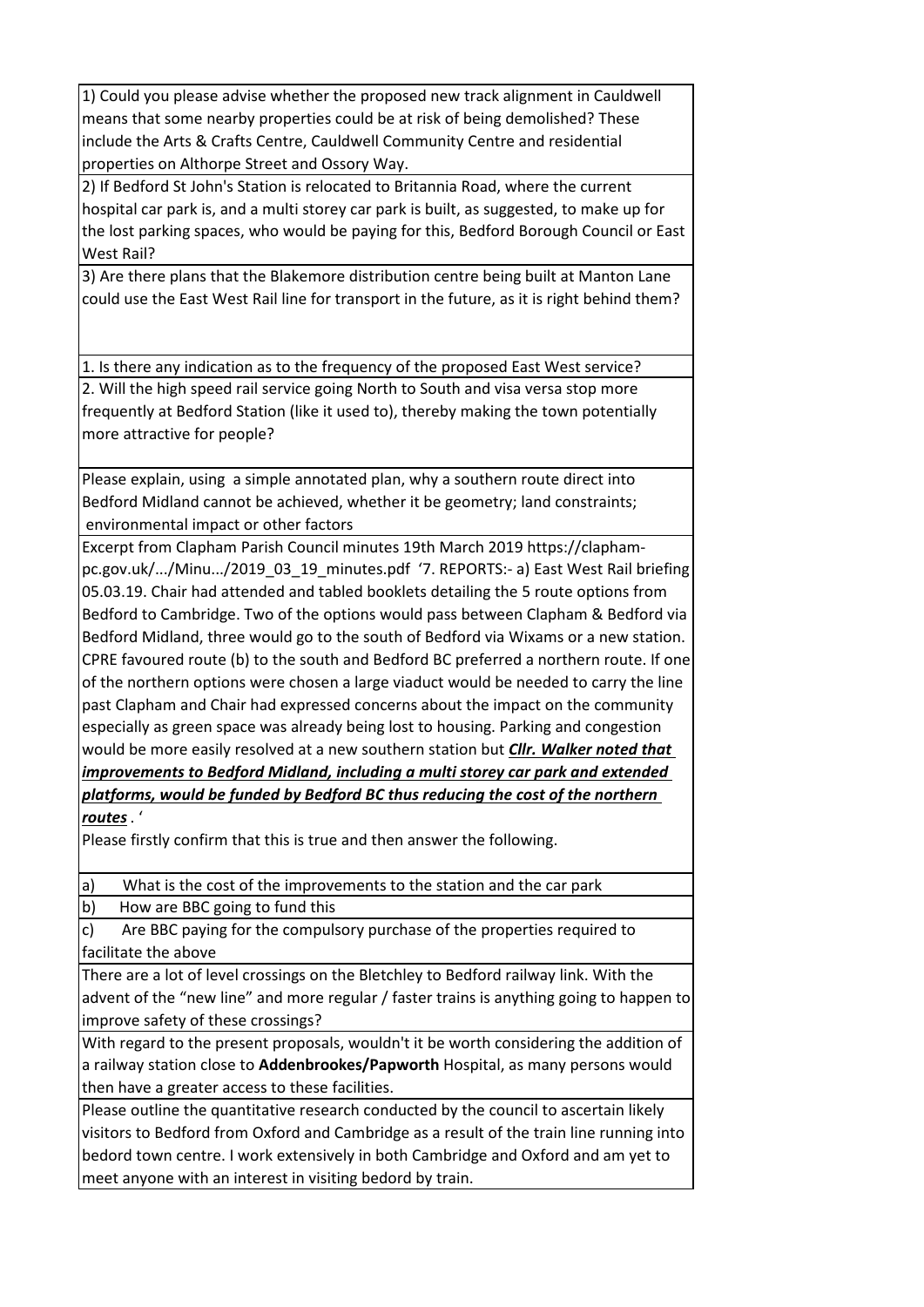Please confirm the anticipated cost of repossessing property in Bedford Town as a result of the current intended route and please state if and how much of local funds will be required to finance this.

1. Will the Council publish all questions submitted highlighting the ones they have chosen to respond to in the public meetings so the selection of questions can be viewed in an open and transparent manner and residents can be assured that the Council has not cherry picked the easiest questions and those least critical of their preferred position?

2. How much funding has the Council promised to EWR for the building of route E and has this been factored into the 12% extra economic benefits of this route which the Mayor has quoted? Can the Council publish the full assessments of these economic benefits and the assumptions they rest on as the EWR line would seem to take spending away from Bedford to Oxford and Cambridge?

3. Will the Mayor prominently publish all his links and appointments with transport committees, groups and organisations, their position on and interests in the proposed routes through Bedford, and itemised remuneration from all such appointments?

If the Northern route goes ahead has anybody really assessed the disruption caused to the traffic through and around Bedford? As far as I understand the following bridges will have to be rebuilt/modified:-a. Ampthill Road; b. Kempston Road; c. Bromham Road; d. Possibly Ford End Road; e. There would also be major disruption at the points where the railway crosses the A6, Paula Radcliffe Way and Clapham Road. If the recent disruption caused by the rebuilding of Bromham Road bridge is taken as an example, the disruption will be totally unacceptable! My belief is that the major factor in the decision must be the unacceptable disruption to Bedford.

If the requirement is for the railway line to go through the main station, why is it not going through Milton Keynes Central? Not many West Coast Mainline trains stop at Bletchley which EWR will be passing through.

How many people is it expected will interchange between EWR and MML? Not enough to justify the disruption!

Parking at Bedford Midland station is already at a premium. The loss of parking caused by the redevelopment of the station and the possible extra requirement created by EWR makes the situation worse. The parking at Wixams could also be used as a Park & Ride for Bedford.

Whichever route is finally taken by EWR the effects on nature, wildlife, views etc could be argued forevermore.

I believe an earlier consultation was carried out by EWR in 2019, however, it seems that one of the worst impacted areas, i.e. Cauldwell Ward was not included in that consultation. Many homes in this area are only 10-20 metres of the existing Marston Vale Line so will be seriously impacted by these plans, yet none of us were included in the 2019 consultation. Looking at the map of the consultation area (attached), there is a strange gap / wedge omitting this area from the consultation - why is that?

1. Have any "conflicts of interest" been declared for those who are involved in the planning, or may benefit from the construction of the trainline? Where is this published?

2. Has an environmental impact as a consequence of destroying natural countryside been conducted? Where is this published?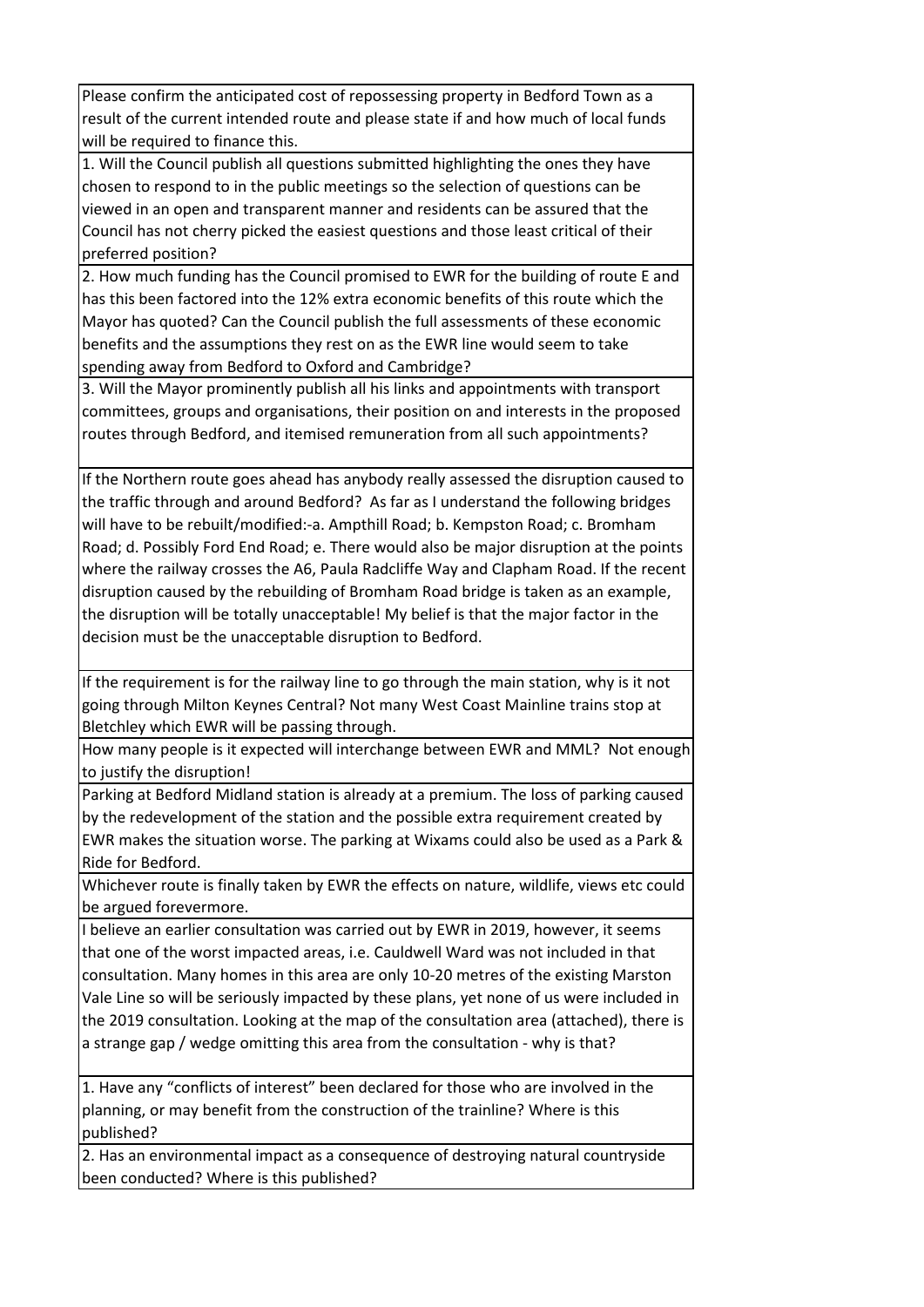3. What routes for heavy goods traffic will be predicted necessary to construct the section of train line within Bedford? Where is this published?

4. What impact analysis for traffic flow has been completed for the increase in heavy goods traffic construction for the train line in Bedford? Where is this published?

5. Given heavy goods traffic will increase during the construction, what arrangements have been made to ensure the safety of children attending and leaving school along affected routes? Where is such information published?

6. What is the projected time schedule trains will be running after 8pm and before 6am every day if the week? Where is such information published?

7. For trains running between 8pm and 6am, what is the expected noise volume and potential public nighttime quiet/peace disturbance for a. light passenger trains and b. heavy freight trains. Where is such information published?

8. Will any new stations be built in the area between Bedford Station and Brickhill, up to the town boundary for Bedford

1. Why in 2019 did the council back a Southern Route and then change their minds in 2020? What's the reason behind this flip?

2. In the recommended Clapham BP Meeting you attended, Both Mayor Dave and Cll Headley avoided the question asked "Are the Council funding the new Midland station, if Route E is picked?"

3. Bedford Borough Council had an undemocratically large influence on the decision and cited a tiny incremental economic gain (0.05% - 0.13% p.a.) of using a route through Bedford. However, they have so far failed to perform a traffic, congestion, air quality or noise pollution study for Bedford Midland station.

4. The subject of Freight was not consulted on. Using a longer, steeper, more circuitous route is not consistent with the government's decarbonisation ambitions this represents new information and should trigger a reconsideration. Yet Cllr Headley as part of the EWR consortium attend a meeting in December 2020 to discuss freight from Folkstone. So, you do know about this.

5. An Oxford – Cambridge rail link makes sense to many for both freight and passenger services. Although, the latter will undoubtably be far less in demand by 2030 with the fall out from Covid-19 and the move to remote working by possibly millions of people. Any plans should make allowances for this.

Having been vaguely aware of a consultation process in 2019 I was unable to attend the single consultation session in an obscure Community Hall on the south side of Bedford. There was no likelihood of a northern route being chosen at the time due to the excessive costs and environmental impacts.

Enter (stage left) Bedford Borough Council and Mayor Dave Hodgson. Without any consultation with Bedford Borough residents the Mayor decides to spend £75k of Council Taxpayers money on an engineering report that will give him the answer he wants (after two attempts) proving that Route E is actually affordable. (to hell with the environmental impact) Why would he do this?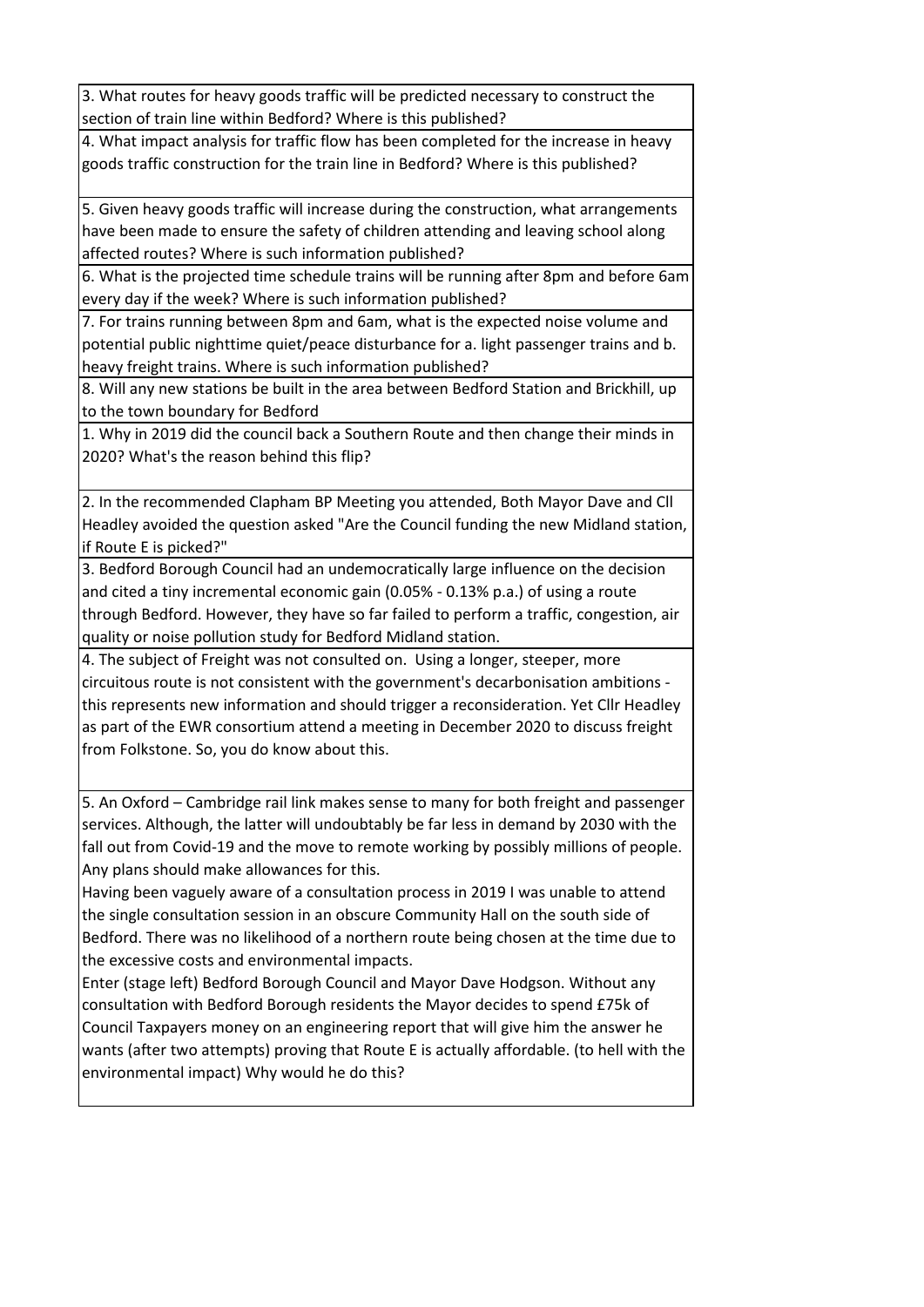6. EWR have no local knowledge?

One comment in the Technical report published recently suggested that Ford End Road bridge may not be viable to be rebuilt and that alternative routes may have to be found for traffic?? Anyone from Bedford would know that what they have just said is the most ridiculous suggestion. It would cause traffic carnage forever. However, Councillor Headley of BBC confirmed that no traffic survey/impact study has been carried out of either short term disruption from construction OR longer term if it does indeed attract more passengers.All of these "new" passengers who drive into the town centre could of course circumvent the town centre and jump on a train from an edge of town location with ample space for parking. (Did I mention parking is a nightmare at Bedford Station? After 7.15am there are zero parking spaces available)

7. Have EWR visited Clapham / Woodlands / Ravensden / Brickhill the North Route to look at the environmental impact? Our environment – do they really not care? All Route E options will leave a scar on the landscape unlike anything the town has ever witnessed. I'm afraid that most residents will live in blissful ignorance until the bulldozers move in.

The area to the north of Bedford through which Route E would run is some of the most picturesque, unspoilt countrywide our county has. We should be protecting it with all our might to pass it on to future generations intact.

The south side of Bedford already has the A421 transport corridor. It is flatter, a shorter route, no doubt providing quicker journey times.

Hello, I would like to submit this question to the EWR public meeting: Has a safeguarded area (i.e. distance from the proposed line) already been set for EWR? (for example, I believe that with HS2, anyone within 60 metres of the proposed line could apply for compensation under Statutory Blight). And how do these rules apply if you already live near the existing Marston Vale Line and the new EWR will use the same alignment so it is not necessarily any closer to your house, but clearly having faster / more frequent / freight trains clearly completely changes the impact the train line has.

Option 2 for the relocation of St John's Station sees it located into a purely residential area with access via congested residential streets. Currently there is no space to add the infrastructure for such a project without the loss of homes and causing continued disruption to the residents of the area. How can the council allow this to even be considered?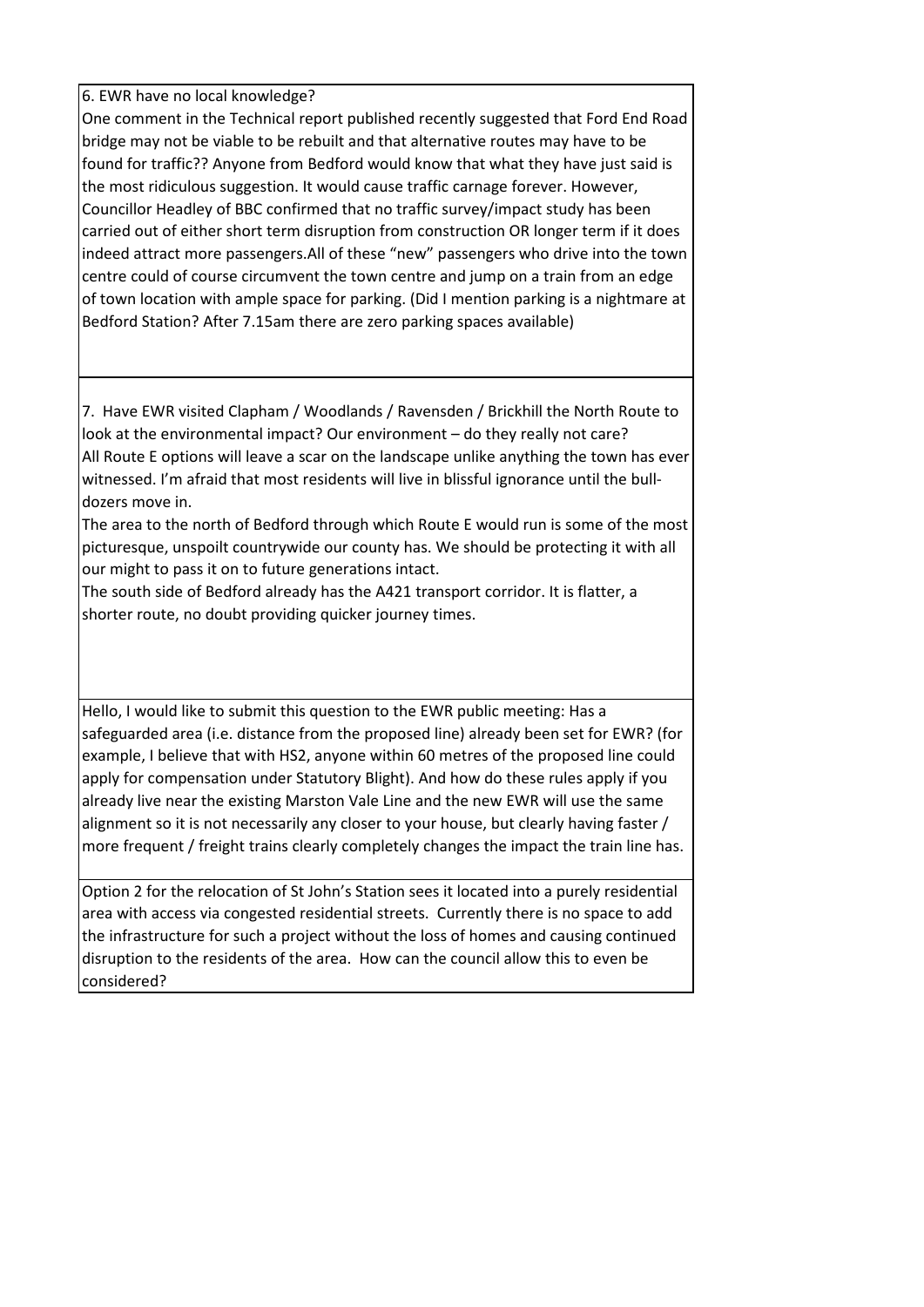Can the BBC explain why no routes south of Bedford are part of this consultation? There has been a huge investment already in the development of the A421, a major east west road link, surely this will provide better access to a station and have less impact on the local environment? We need to avoid even more traffic congestion, to and from the Midland Road site. Wasn't there a promise of a Wixam train near the A421?

There needs to be sound justification from BBC for bulldozing more of our local countryside. We have lost enough to new roads and houses. If there must be a train link then run it alongside the A421 and don't destroy any more of our countryside.

1. Is there any plan to build a train station in Brickhill?

2. What measures are being taken to ensure greenery and woodlands are protected and remain unharmed?

3. What restrictions would be put on night train service to ensure residents get peaceful nights?

4. Would this route serve passenger trains and goods freight both?

5. Timeline to complete the build and to get first train running on this route

6. What's the approx. number of trains expected to run daily?

I fervently hope this project fails! There are local elections. I usually vote for Conservatives but this time I am going to vote for anyone, absolutely any party who opposes this abomination. I live 150 metres from the railway line in question, Belfry Close. I bought this house as a quiet corner within the town but this horrible project is going to ruin it. I am disabled and don't have energy to move house otherwise I would be be gone.

Whichever route is chosen and bulldozed through the planning procedure and public enquiry, what provisions have been made to; Minimize the visual pollution; Above ground railways are ugly, proposed 15mts viaducts are visible from a long distance, no one wants a rail track in their back garden; Minimize the audible pollution; Houses some distance from any proposed track with be affected adversely. Great Barford already has noise pollution from the Southern Bedford By Pass which is getting worse as traffic volumes build up. The proposed Black Cat flyover system will only increase vehicle numbers and this noise pollution. The simple solution for this and any further increase in noise from the railway tracks would be to put it in a cutting blow surface land levels or build a mounds of earth /embankment alongside the tack high enough to hide all construction and trains. This would also smother any vehicle noise from the road system. Added benefit of being environmentally friendly and ecologically sound. Noise is a vibration, the earth would absorb the vibration, deadening the sound, high enough to visually hide all train traffic and construction. Trees, bushes and grasses would soften the damage to the countryside, provide wildlife habitat and filter emission pollution. Any cost would be small in comparison of the overall cost of the project. Stop ignoring people and where they live.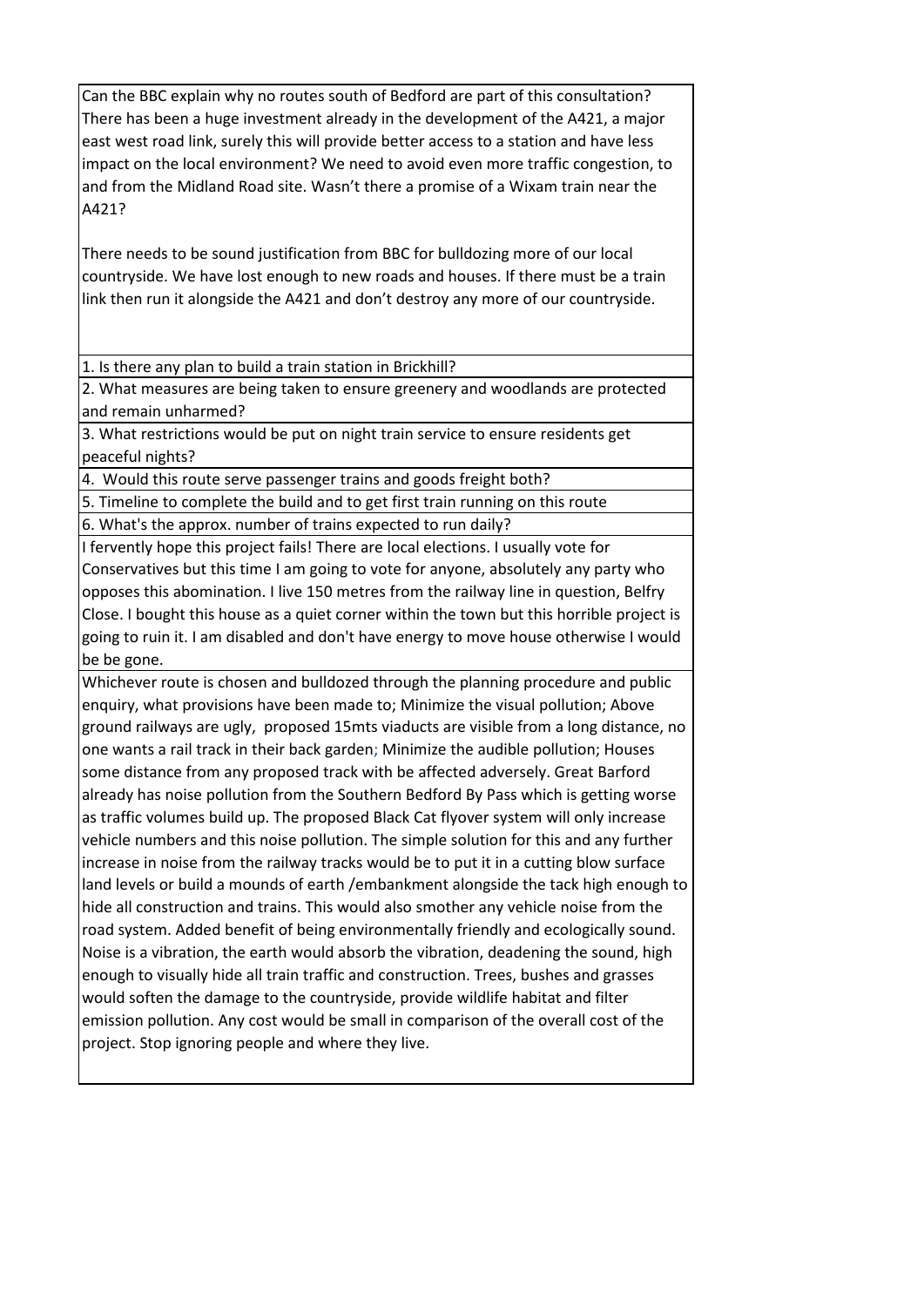What guarantee are any parties giving about the increase of flooding risks where the track is going?; For example Great Barford suffers from flooding now, the giveaway is in the name – BarFORD, shallow place in a river for a crossing. The Bypass has caused extra actual flooding in the 16 years it's been open and was severe this winter. A lot of excess water comes off the bypass now. We have a stream at the bottom of our garden, its normally 4'' of tadpole water. On Christmas day this year we had a leaflet suggesting we moved furniture upstairs, turned everything off and move out. Because this stream was now threatening to overflow. This water was coming from Bypass and surrounding area on its way to the river so not caused by rivet flooding. The fields behind the village hall going towards the Bypass were flooded, worse we have seen since Bypass opened.

There are lots of issues about which route and why they are being proposed. Lots of comments about the countryside being ripped up and ruined. This will lead to more infill housing , more vehicle traffic on already inadequate roads (Bedford western 'bypass ' is a joke). Houses being demolished, homes being blighted by being close to but not close enough for compensation. If this proposed East to West rail link is so important and so valuable for businesses and communities, do it properly, do it well, with forward thinking. The Southern Bedford bypass solved a problem but also created more by throwing extra traffic onto the Black Cat roundabout that could not and has not coped. Sixteen years later we are still waiting when everyone (drivers especially) knew it would be a problem from day one. Is this East/West rail proposal going to be an equally poor example of lack of forward thinking?

My preference is for a southern route option, with a new parkway station to the South of Bedford, either separate to or joined with the new Wixams station. I do not agree with the EWR line going through Bedford mainline and out to the North to get to Cambridge. The claimed benefits of EWR going though the centre of Bedford are negligible and do not justify the destruction of the countryside to the North of Bedford especially given the longer route that would entail and the extensive and expensive engineering works required when a shorter, quicker, flatter, cheaper Southern route is available along an existing transport corridor. I am appalled by the lack of transparency on this subject to date as well as the lack of proper consultation in 2019. I am similarly appalled by the use of taxpayers money by BBC to skew the position to their own ends by employing consultants to review only certain of the possible routes in order to obtain the outcome desired by BBC. Should EWR go ahead along a Northern route, the legacy left by the Mayor and the majority of Borough Councillors who appear to be blindly following a party whip, will be one of which all those complicit should be greatly ashamed.

Would the Mayor agree that the Alignment 8 and 9, the southern options provide a more sensible and less detrimental route in terms of impact on the landscape, villages and environment as well as being topographically less challenging than Alignments 1,2 and 6, the northern ones. The southern options go nowhere near as close to village centres such as Renhold, Wilden, Clapham, Brickhill, etc. and therefore will have less impact and I'd therefore ask does the mayor support the selection of alignments 8 or 9?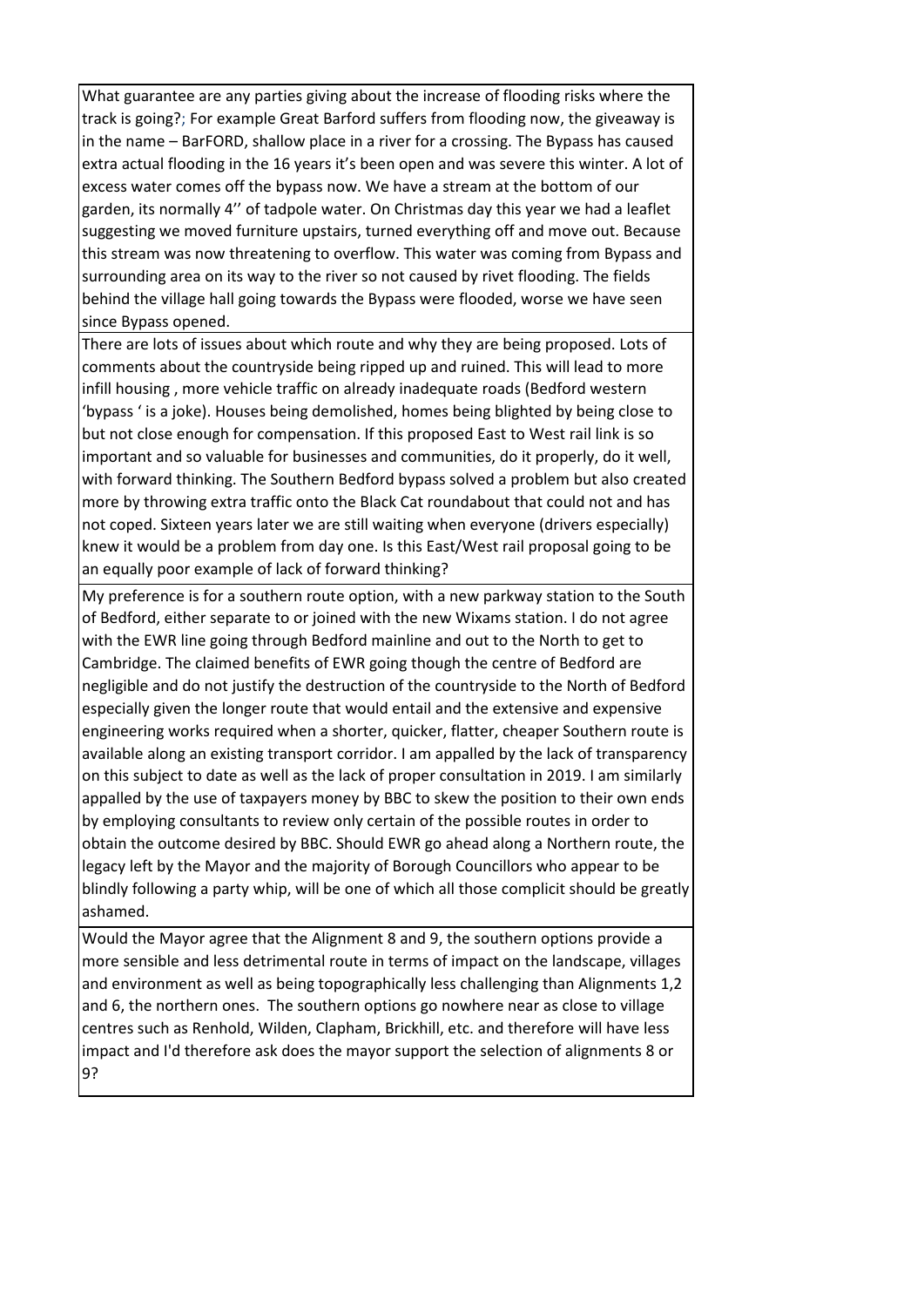Please take my comments below as my response to BBC's request for views to inform their response to the ongoing EWR consultation. I do not agree with the EWR line going through Bedford mainline and out to the North to get to Cambridge. The claimed benefits of EWR going though the centre of Bedford are negligible and do not justify the destruction of the beautiful countryside to the North of Bedford especially given the longer route that would entail and the extensive and expensive engineering works required when a shorter, quicker, flatter, cheaper Southern route is available along an existing transport corridor. My preference is for a southern route option, with a new parkway station to the South of Bedford, either separate to or joined with the new Wixams station. The lack of transparency on this subject to date is outrageous as well as the lack of proper consultation in 2019. I am also appalled by the use of taxpayers money by BBC to skew the position to their own ends by employing consultants to review only certain of the possible routes in order to obtain the outcome desired by BBC. As a Putnoe resident I have concerns we will suffer from disruption through construction in the operational phase of this project with the major roads -in and close to Putnoe - Wentworth Drive, Kimbolton Road, Putnoe Lane being made the designated route for any construction traffic. I am also concerned that we will suffer from noise pollution and vibrations created by the railway. I feel highly disappointed that there seems to have been no effective attempt to inform your residents about the EWR 2019 consultation which has ended up bringing this line to our front door. Should EWR go ahead along a Northern route, the Mayor and the majority of Borough Councillors should hang their heads in shame.

My preference is for the southern alignment route with a Tempsford station. [Please take my comments below as my response to BBC's request for views to inform](tel:+442019)  [their response to the ongoing EWR consultation. My preference is for the EWR line to](tel:+442019)  [take a southern route option, with a new parkway station to the South of Bedford,](tel:+442019)  [either separate to or joined with the new Wixams station. I do not agree with the EWR](tel:+442019)  [line going through Bedford mainline and out to the North to get to Cambridge. The](tel:+442019)  [claimed benefits of EWR going though the centre of Bedford are negligible and do not](tel:+442019)  [justify the longer route that would entail and the extensive and expensive engineering](tel:+442019)  [works required when a shorter, quicker, flatter, cheaper Southern route is available](tel:+442019)  [along an existing transport corridor. I am appalled by the lack of transparency on this](tel:+442019)  [subject to date as well as the lack of proper consultation in](tel:+442019) 2019. I am similarly [appalled by the use of taxpayers money by BBC to skew the position to their own ends](tel:+442019)  [by employing consultants to review only certain of the possible routes in order to](tel:+442019)  [obtain the outcome desired by BBC. This combined with BBC's offer to fund the](tel:+442019)  [upgrade of Bedford Midland Mainline Station were undeniably the decisive factors in](tel:+442019)  [the selection of the illogical route E. I suggest you rethink your support and tactics on](tel:+442019)  [this matter before condemning this and future generations to a destructive, inefficient](tel:+442019)  [and illogical route that is only even under consideration due to your influence.](tel:+442019) Should [EWR go ahead along a Northern route, the legacy left by the Mayor and the majority of](tel:+442019)  [Borough Councillors who appear to be blindly following a party whip, will be one of](tel:+442019)  [which all those complicit should be greatly ashamed.](tel:+442019)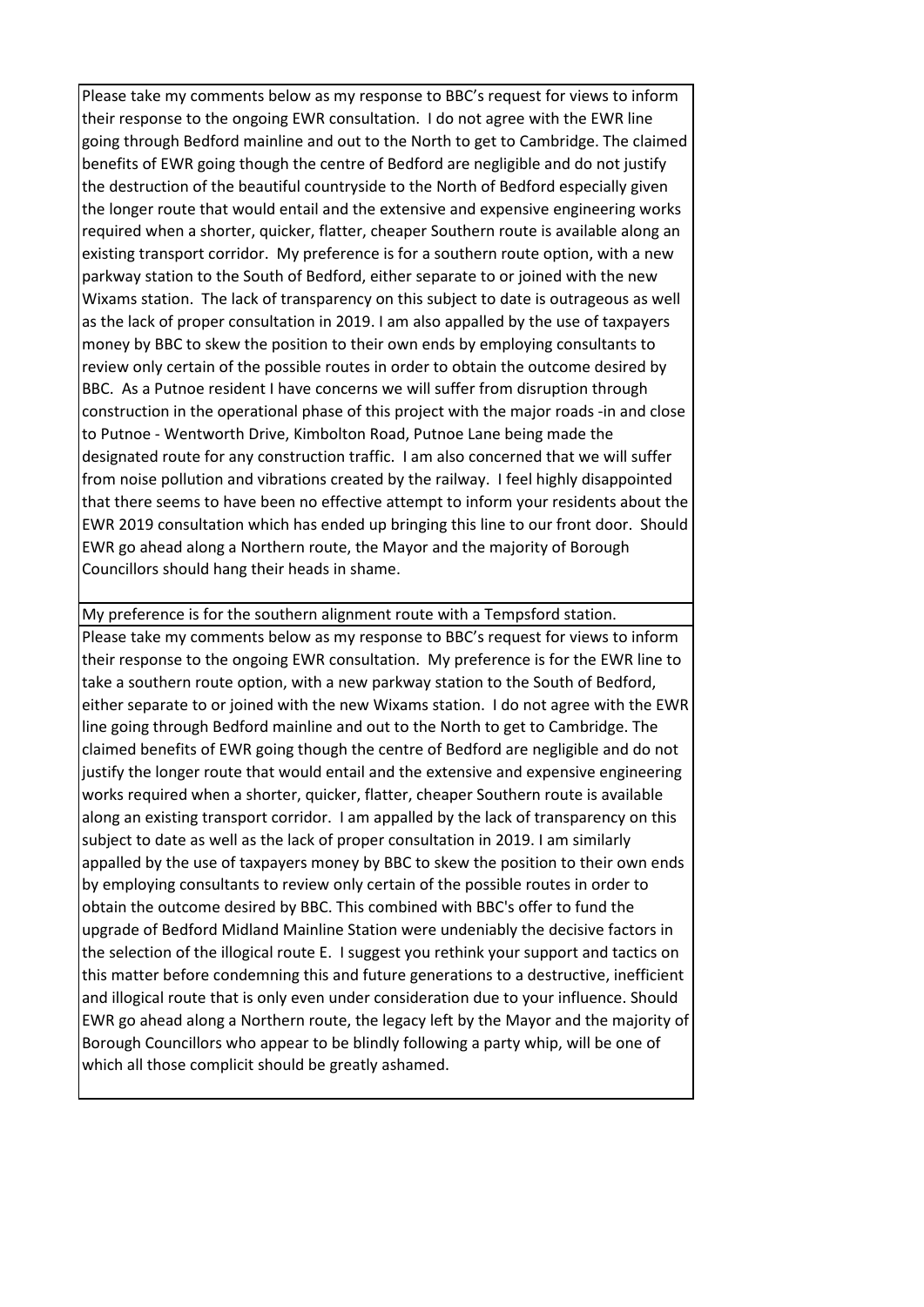[I have just come across this paper by Rail Freight Group http://www.rfg.org.uk/wp](https://linkprotect.cudasvc.com/url?a=http%3a%2f%2fwww.rfg.org.uk%2fwp-content%2fuploads%2f2017%2f07%2fE-W-Rail-Position-Paper-July-2017.pdf%3ffbclid%3dIwAR2QiRgoX6Yur4WBa2KaXAL9BA2F6amvtqLj9we1hSA4uDnVBE6_kFJbY4E&c=E,1,xUd3K2OXs_8yLDIxY25BaV482KJ4GmHyrixeXgt2KM3Vhhb3UFnxKWPPt0NOJF7fCdM2AbBVx7-FKVyjHpnj8dtaqVTfPyB0ay38zqINvSrSjjqZAyNR0A2wVQ,,&typo=1)[content/uploads/2017/07/E-W-Rail-Position-Paper-July-](https://linkprotect.cudasvc.com/url?a=http%3a%2f%2fwww.rfg.org.uk%2fwp-content%2fuploads%2f2017%2f07%2fE-W-Rail-Position-Paper-July-2017.pdf%3ffbclid%3dIwAR2QiRgoX6Yur4WBa2KaXAL9BA2F6amvtqLj9we1hSA4uDnVBE6_kFJbY4E&c=E,1,xUd3K2OXs_8yLDIxY25BaV482KJ4GmHyrixeXgt2KM3Vhhb3UFnxKWPPt0NOJF7fCdM2AbBVx7-FKVyjHpnj8dtaqVTfPyB0ay38zqINvSrSjjqZAyNR0A2wVQ,,&typo=1)

[2017.pdf?fbclid=IwAR2QiRgoX6Yur4WBa2KaXAL9BA2F6amvtqLj9we1hSA4uDnVBE6\\_k](https://linkprotect.cudasvc.com/url?a=http%3a%2f%2fwww.rfg.org.uk%2fwp-content%2fuploads%2f2017%2f07%2fE-W-Rail-Position-Paper-July-2017.pdf%3ffbclid%3dIwAR2QiRgoX6Yur4WBa2KaXAL9BA2F6amvtqLj9we1hSA4uDnVBE6_kFJbY4E&c=E,1,xUd3K2OXs_8yLDIxY25BaV482KJ4GmHyrixeXgt2KM3Vhhb3UFnxKWPPt0NOJF7fCdM2AbBVx7-FKVyjHpnj8dtaqVTfPyB0ay38zqINvSrSjjqZAyNR0A2wVQ,,&typo=1) [FJbY4E stating that the EMR scrap recycling site in Bedford town centre next to the](https://linkprotect.cudasvc.com/url?a=http%3a%2f%2fwww.rfg.org.uk%2fwp-content%2fuploads%2f2017%2f07%2fE-W-Rail-Position-Paper-July-2017.pdf%3ffbclid%3dIwAR2QiRgoX6Yur4WBa2KaXAL9BA2F6amvtqLj9we1hSA4uDnVBE6_kFJbY4E&c=E,1,xUd3K2OXs_8yLDIxY25BaV482KJ4GmHyrixeXgt2KM3Vhhb3UFnxKWPPt0NOJF7fCdM2AbBVx7-FKVyjHpnj8dtaqVTfPyB0ay38zqINvSrSjjqZAyNR0A2wVQ,,&typo=1)  [Cauldwell train maintenance and servicing depot is considered to have significant](https://linkprotect.cudasvc.com/url?a=http%3a%2f%2fwww.rfg.org.uk%2fwp-content%2fuploads%2f2017%2f07%2fE-W-Rail-Position-Paper-July-2017.pdf%3ffbclid%3dIwAR2QiRgoX6Yur4WBa2KaXAL9BA2F6amvtqLj9we1hSA4uDnVBE6_kFJbY4E&c=E,1,xUd3K2OXs_8yLDIxY25BaV482KJ4GmHyrixeXgt2KM3Vhhb3UFnxKWPPt0NOJF7fCdM2AbBVx7-FKVyjHpnj8dtaqVTfPyB0ay38zqINvSrSjjqZAyNR0A2wVQ,,&typo=1)  [development potential as rail freight terminal, with plans to relocate EMR to](https://linkprotect.cudasvc.com/url?a=http%3a%2f%2fwww.rfg.org.uk%2fwp-content%2fuploads%2f2017%2f07%2fE-W-Rail-Position-Paper-July-2017.pdf%3ffbclid%3dIwAR2QiRgoX6Yur4WBa2KaXAL9BA2F6amvtqLj9we1hSA4uDnVBE6_kFJbY4E&c=E,1,xUd3K2OXs_8yLDIxY25BaV482KJ4GmHyrixeXgt2KM3Vhhb3UFnxKWPPt0NOJF7fCdM2AbBVx7-FKVyjHpnj8dtaqVTfPyB0ay38zqINvSrSjjqZAyNR0A2wVQ,,&typo=1)  [Stewartby, thereby releasing a valuable plot of land for redevelopment or an expansion](https://linkprotect.cudasvc.com/url?a=http%3a%2f%2fwww.rfg.org.uk%2fwp-content%2fuploads%2f2017%2f07%2fE-W-Rail-Position-Paper-July-2017.pdf%3ffbclid%3dIwAR2QiRgoX6Yur4WBa2KaXAL9BA2F6amvtqLj9we1hSA4uDnVBE6_kFJbY4E&c=E,1,xUd3K2OXs_8yLDIxY25BaV482KJ4GmHyrixeXgt2KM3Vhhb3UFnxKWPPt0NOJF7fCdM2AbBVx7-FKVyjHpnj8dtaqVTfPyB0ay38zqINvSrSjjqZAyNR0A2wVQ,,&typo=1)  [of the Cauldwell servicing depot. Could you please give me an update on these plans](https://linkprotect.cudasvc.com/url?a=http%3a%2f%2fwww.rfg.org.uk%2fwp-content%2fuploads%2f2017%2f07%2fE-W-Rail-Position-Paper-July-2017.pdf%3ffbclid%3dIwAR2QiRgoX6Yur4WBa2KaXAL9BA2F6amvtqLj9we1hSA4uDnVBE6_kFJbY4E&c=E,1,xUd3K2OXs_8yLDIxY25BaV482KJ4GmHyrixeXgt2KM3Vhhb3UFnxKWPPt0NOJF7fCdM2AbBVx7-FKVyjHpnj8dtaqVTfPyB0ay38zqINvSrSjjqZAyNR0A2wVQ,,&typo=1)  [and also explain what the impact on local residential properties would be.](https://linkprotect.cudasvc.com/url?a=http%3a%2f%2fwww.rfg.org.uk%2fwp-content%2fuploads%2f2017%2f07%2fE-W-Rail-Position-Paper-July-2017.pdf%3ffbclid%3dIwAR2QiRgoX6Yur4WBa2KaXAL9BA2F6amvtqLj9we1hSA4uDnVBE6_kFJbY4E&c=E,1,xUd3K2OXs_8yLDIxY25BaV482KJ4GmHyrixeXgt2KM3Vhhb3UFnxKWPPt0NOJF7fCdM2AbBVx7-FKVyjHpnj8dtaqVTfPyB0ay38zqINvSrSjjqZAyNR0A2wVQ,,&typo=1) 

Can you confirm that only electric trains will be using the new line and that there will be no diesel trains running (either passenger or freight)

Are there any quantified predictions, assumptions or targets about how much traffic will be removed from the roads when the EWR service is up and running and consequently what reduction in emissions is expected.

I strongly oppose east west rail route E for the following reasons. This route has the biggest environmental impact, carving up beautiful north Bedfordshire countryside. It is a less direct route increasing carbon footprint and journey times. Routes A-C to the south of Bedford are all cheaper, making use of existing infrastructure and are all more environmentally sensitive. Why has this route been chosen?

I strongly oppose east west rail route E for the following reasons. This route has the biggest environmental impact, carving up beautiful north Bedfordshire countryside. It is a less direct route increasing carbon footprint and journey times. Routes A-C to the south of Bedford are all cheaper, making use of existing infrastructure and are all more environmentally sensitive. Why has this route been chosen?

Which part of the Bedford to Bletchley line be it affect ?

Is it true houses in Spencer road Bedford will be affected or even demolished ?

Supoporter of Route E - see word doc saved with emails - 11 pages. Addition comment sent in 2nd email - I would certainly be able to join either or both of the meetings. My 'comments' were more in my support of Route E, the Council's choice of route E, to move forward and, to try to avoid any delay in the delivery of EWR (such as to re-run a past consutation and descision process). Also to say how I consider this might be achieved in the most sympathetic way and without impact to domestic property. All of this is to off-set the undoubted opposition to any change.

If it assists the Council in their support of E and the benifits it will deliver, I can frame something in the manner of a 'question' or just give a supporting comment from both my local knowledge and my knowlege of rail both domestic and world-wide.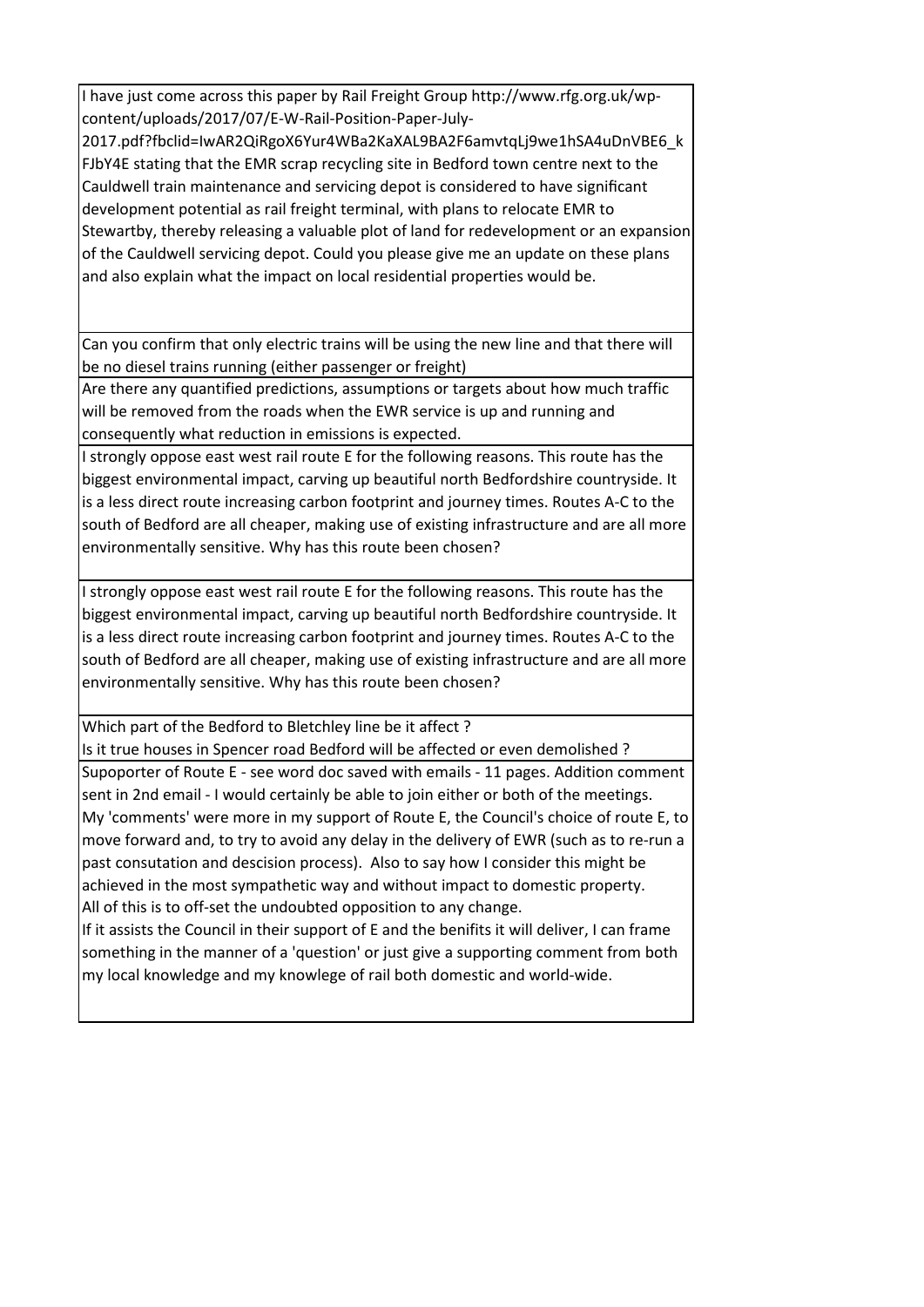1) Could you please clarify what the plans are with regards to new housing AND a new train station on the land next to Britannia Road, where the South Wing Hospital staff car park currently is. According to these plans

(https://bedfordspd.htadesign.co.uk/south-

river?fbclid=IwAR1i2\_fEwMmDJAGe0D\_KaaNWbLeeIDIZ7VDTcDUevRIW8nwjq9HgZBSX 2dA) , 875 new homes are planned south of the river. How exactly will it be possible to build a new train station and dozens / hundreds of new homes next to Britannia Road, where the hospital car park currently is?

2) When did the Mayor and local councillors find out that EWR was going to be diesel only (non-electrified)? And was that information included in the 2019 consultation? Because I believe that this was actually announced as early as 2016 (see section 7.34 of the following document:

https://assets.publishing.service.gov.uk/government/uploads/system/uploads/attach ment\_data/file/862577/Network-Rail-East-West-Rail-Bicester-Bedford-Improvements-Order-Inspectors-

report.pdf?fbclid=IwAR119KL5WG52XH1fQZTmdMMW\_sTRTpUxczSyk3ObL8NCIlaKLvB 5sEQs7-I ; I have also attached a screenshot of the relevant section).

I am in favour of the EWR route linking Oxford and Cambridge but have serious reservations about which rote is take re. my village, Wilden.

I am asking for Alignments 8 and 9, the southern options, rather than Alignments 1,2 and 6, the northern ones that will devastate Wilden by running straight through the middle of our village.

The southern options don't go anywhere near as close to other village centres such as Renhold, Clapham, Brickhill etc, so are nowhere near as bad for them.

Wilden is hit harder and closer than anyone else by the northern lines.

The very close northern route diesel freight and passenger trains will cause Wilden untold noise, vibration, pollution and disruption.

There will also be years of road closures, dust and lorries as they build the double railway line through here only 100 metres from the Village Hall and High Street, cutting across Shrubbery Lane, Chequers Hill and Colesden Road. When I decided to move to Widen over 20 years ago I was attracted by the peaceful and rural setting of the village which I do not want ruined.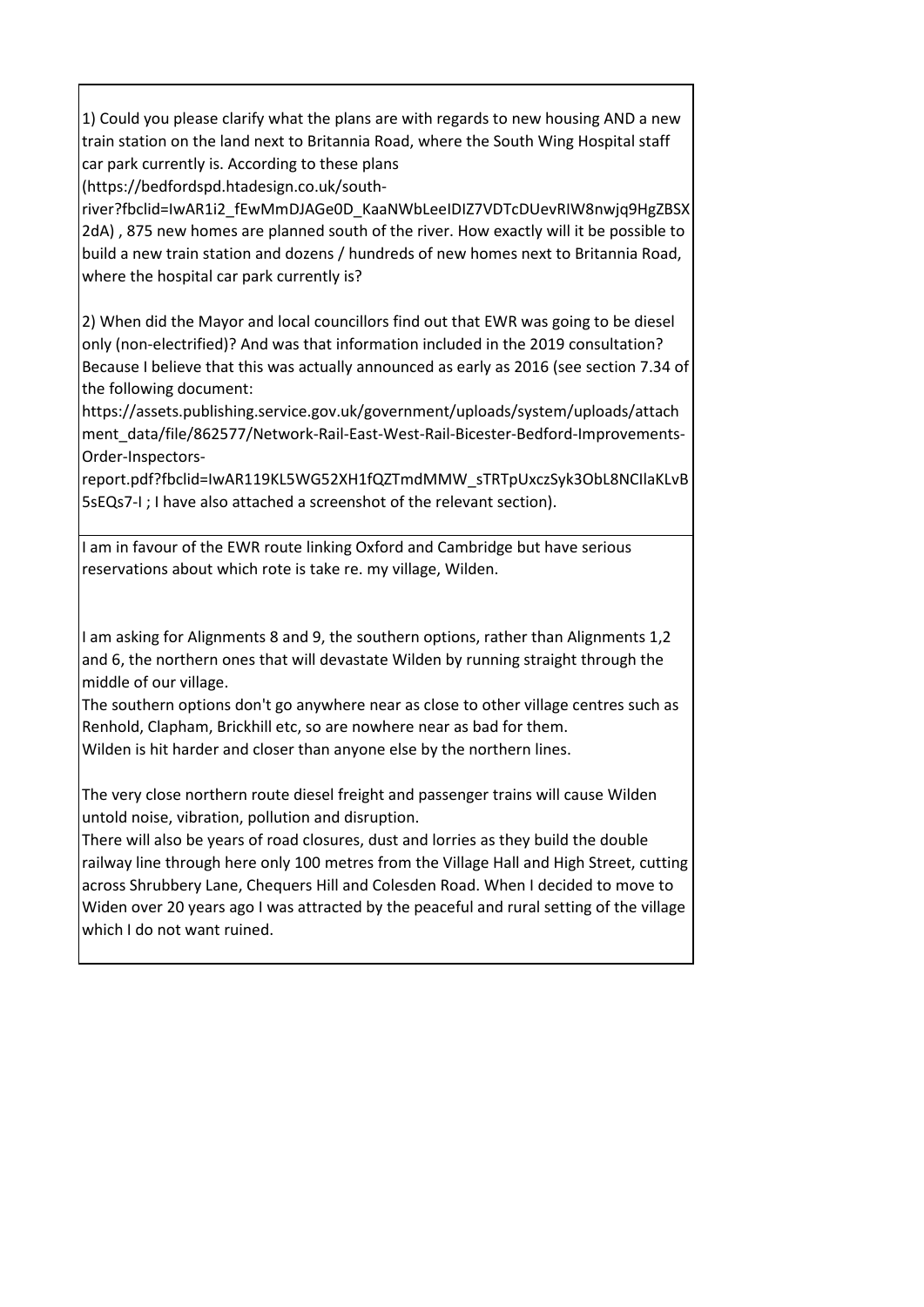I am in favour of the EWR route linking Oxford and Cambridge but have serious reservations about which rote is take re. my village, Wilden.

I am asking for Alignments 8 and 9, the southern options, rather than Alignments 1,2 and 6, the northern ones that will devastate Wilden by running straight through the middle of our village.

The southern options don't go anywhere near as close to other village centres such as Renhold, Clapham, Brickhill etc, so are nowhere near as bad for them. Wilden is hit harder and closer than anyone else by the northern lines.

The very close northern route diesel freight and passenger trains will cause Wilden untold noise, vibration, pollution and disruption.

There will also be years of road closures, dust and lorries as they build the double railway line through here only 100 metres from the Village Hall and High Street, cutting across Shrubbery Lane, Chequers Hill and Colesden Road. When I decided to move to Widen over 20 years ago I was attracted by the peaceful and rural setting of the village which I do not want ruined.

Will you please support Alignments 8 and 9, the southern routes, as against alignments 1, 2 and 6 of the northern routes, because the latter would devastate Wilden because they go right through the heart of the village. In fact far closer to any other village centre, for example, Brickhill, Clapham and Renhold. The northern routes would be unnecessarily destructive when alignments 8 and 9 would cause far less amenity and environmental damage.

Of the 5 routes submitted for our views in the initial consultation route 5 was by far and away the most expensive for obvious reasons of geography along with causing the greatest impact and destruction along with environmental impact and increasing congestion in Bedford centre.

The mysterious re costing of routes 1 to 4 ( route 5 hardly changed ) making them compatible with route 5 has never been explained and in some cases was so significant questions remain about the original costing .

I would like an explanation about why we were misled in the original consultation, how theses significant re costings can have occurred and lastly why it should not be expected that route 5 will also cost significantly more .

The lesson to be learnt by all government funded schemes , ie HS2 , is that there will be huge overspends and given that the route 5 chosen is a problem route in terms of topography etc this surely is a flawed decision Perhaps our mayor can answer why he seems so obsessed with bringing extra traffic into Bedford, demolishing countless homes , ruining the countryside with diesel freight trains as rail passenger numbers are in serious decline and burdening the taxpayer with unprecedented costs at a time the country is recovering from an event as great as WW2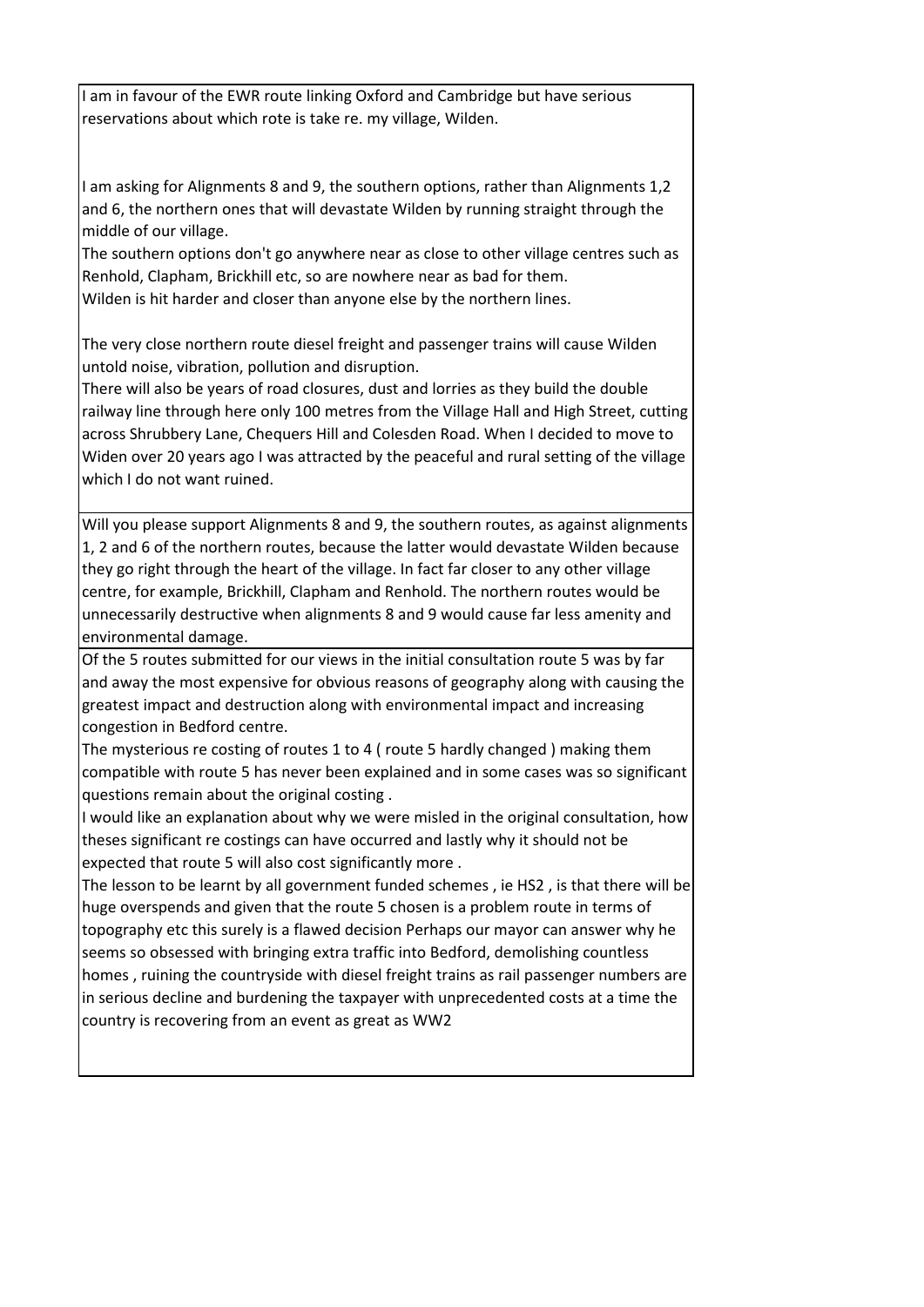I would like to know if the meeting on Wed 12 May will be open to the public; if so how do you join or view?

The questions I would also like to ask however, are:-

1. Does Bedford Borough Council favour Bedford (Midland) Station regeneration in it's present site? Will it include a bus interchange as well as larger spaces for taxis and cycles?

2. Does Bedford Borough Council favour Bedford St Johns to be closer to Bedford Hospital South Wing? (Both locations will presume the building of multi-story car parks in both locations)

3. What are the views of Bedford Borough Council for the north junction of EWR and Midland Lines; in other words would Great Ouse Way and Paula Radcliffe Way need to be rebuilt/re-located to make room for the EWR? What would be the visual impact of a railway (or new roads) viaduct have on the environs.

4. What route would the EWR take to circulate around Bedford to regain the Easterly alignment towards Cambridge?

As an aside, I assume the preference is to keep the lines northbound as a 4 track railway. Demolition of property, rebuilding (again!) of Bromham Road and Ford End Bridges to accommodate a 6 line railway is completely over the top for a distance of 2 miles and also prohibitively expensive.

Has the council seen detailed costings of the different routes? Have they queried why route E is now, amazingly, much cheaper in the rankings, whereas before it was by far the most expensive?

Are the latest costs shown net of estimated economic benefits? If so how have these benefits been arrived at?

Can we see a full detailed analysis of the costs of each route?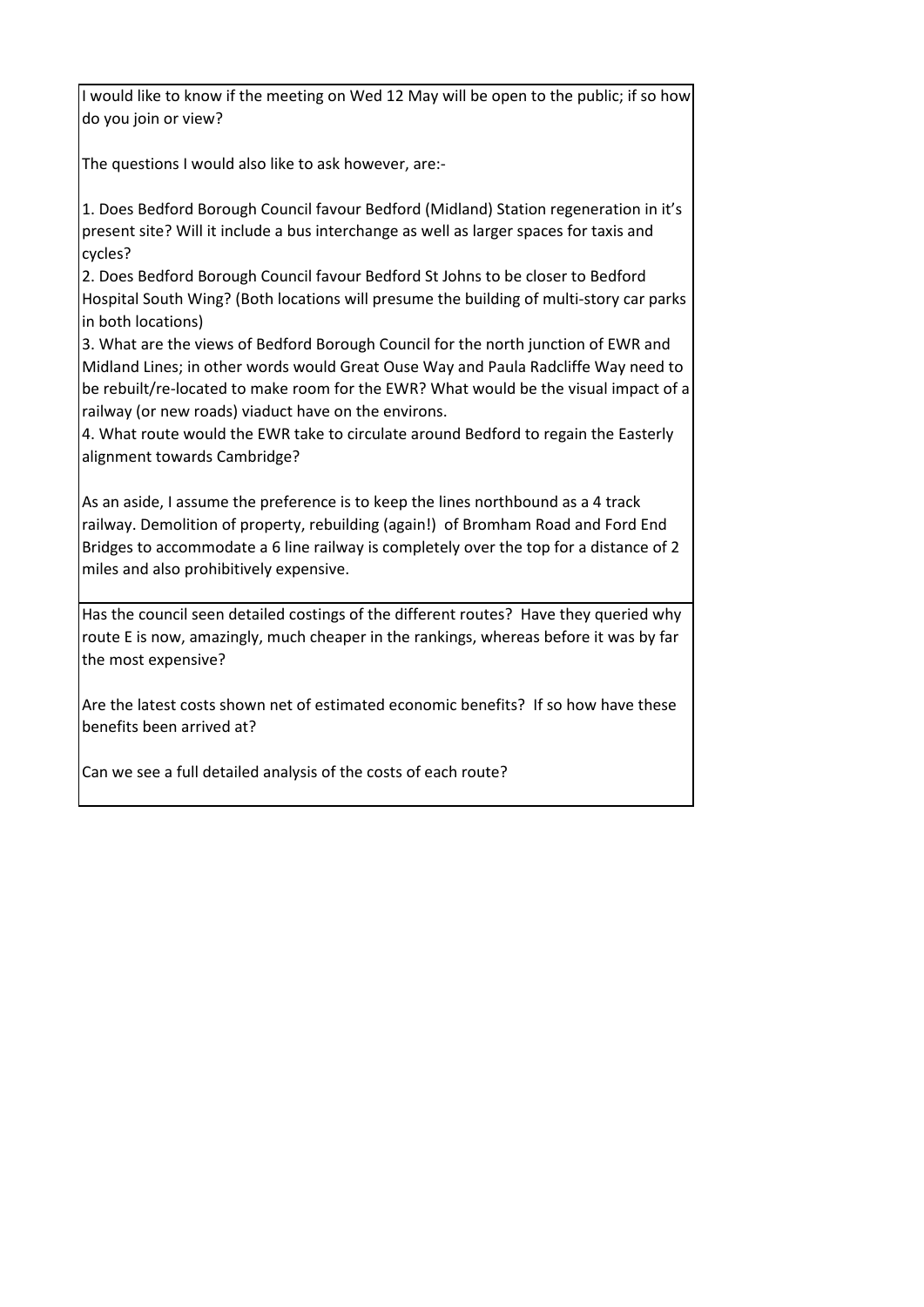We are writing to seek your support in recommending to EWR route Alignment 9 (purple).

The alignment routes 1,2 and 6 are devastating for Wilden, Colesden, Wyboston and Chawston as they go right through the middle of the villages.

WILDEN alignment 1, 2 and 6

The line will only be 100m away from the Village Hall and High Street and all residents of Wilden will be affected in some way.

Routes 1, 2 and 6 will cause Wilden untold noise, vibration, pollution and disruption including years of road closures and dust and lorries as they build the double railway line.

South Brook which runs through Wilden already has a flooding issue. The construction of the line could make this much worse with the amount of earth being removed and the very deep cuttings (over 30m in places)

Wilden is the worst affected village on the line from Bedford to Tempsford.

The line at Wilden would could cut through 3 roads, Shrubbery Lane, Chequers Hill and Colesden Road and tear through very productive farm land.

Many footpaths are in these areas and are widely used by residents.

Other Considerations

1) Can you confirm if this line will be electrified, if it's not why not!

2) Can you confirm there is an intention to have this a major freight line and will this line carry dangerous and hazardous goods

3) I understand RouteE is the most expensive route and it then has two stations in Bedford within a mile of each other with limited parking. Would an out of town station like at Wixam not have been better for the second station (with better land for a new station, access and Assess ability! Why was this option not chosen?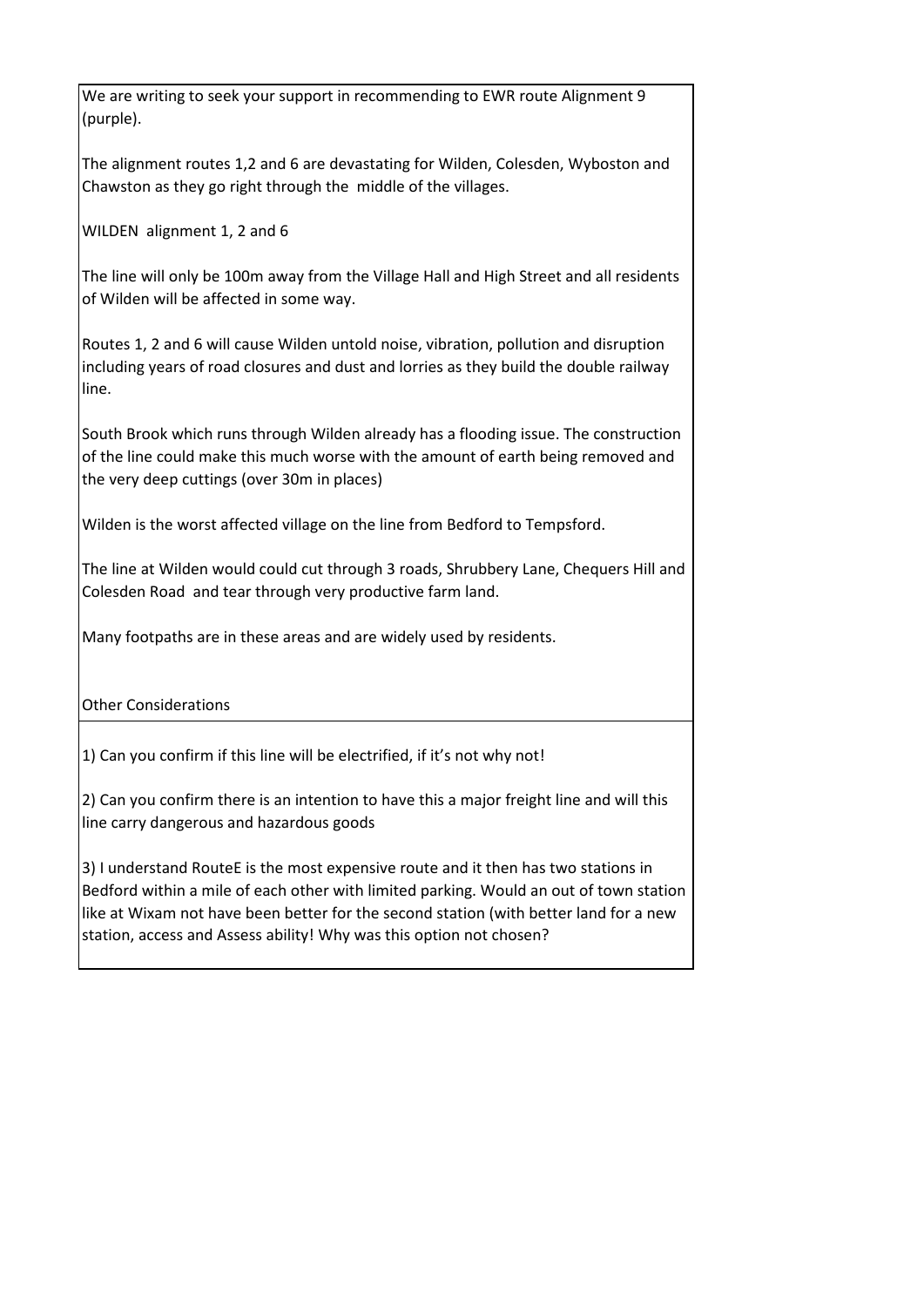concerning the East-West Rail Consultation I am very concerned about the reasons put forward concerning choice of the 'North of Bedford' rail route. This decision made by Government in early 2020 with little publicity, and minimal explanation. The initial consultation indicated that economically routes 'South of Bedford' were best; then, without obvious explanation, significant costs were added to the 'South of Bedford' cost figures so that very surprisingly the 'North of Bedford' route costs became the cheapest. Where is the supporting detailed documentation to explain how this massive change in costs came about?

My conclusion is that the final route decision is deeply flawed and that a complete and detailed re-evaluation is required.

Precis - Cannot see that destruction of countryside is warrented or feasible. Full comment saved in screen shot

How do you reconcile the apology you gave to all Bedford Borough residents about the comparatively short over run of the closure of Bromham Bridge with the years of chaos and devastation that is going to be caused to the town and the countryside because Bedford Borough Council lobbied so hard for route E? According to the archives Network Rail, EWR, Sandy Council, Will Gallagher EWR Strategy Director and many others presumed, before the flawed 2019 consultation, that the route would be south of the river along the existing transport corridor. With all the evidence that a southern route is more environmentally friendly because it would be cheaper to build and run, shorter and therefore quicker, would not require the demolition of parts of the town and swathes of the countryside and could be electrified because it is flatter, surely now is the time for BBC to rescind its support for route E?

Could the Council please explain how route E became the best route after being the most expensive?

Considering Bedford Town Centre is dying, the town is gridlocked whenever a road is closed for work to be done. How is the Council going to keep the traffic moving once they close Bromham Bridge and other roads again?

We did not receive any notification back in 2019, what happened? After speaking to our neighbors they have confirmed that they didn't receive any notification either.

I'm seeing various information regards upcoming updates to Bedford rail station and associated lines. Something not yet clear, is whether the rebuilt Bedford station will get the southbound fast line platform, so that there can be good & fast train services back from Leicester-Bedford-London. For the updates to the network to bring the benefits to the town of Bedford being purported, having such a fast line in operation is considered pretty essential (it would certainly influence my potential return to the town after having moved away for reasons related to work commute).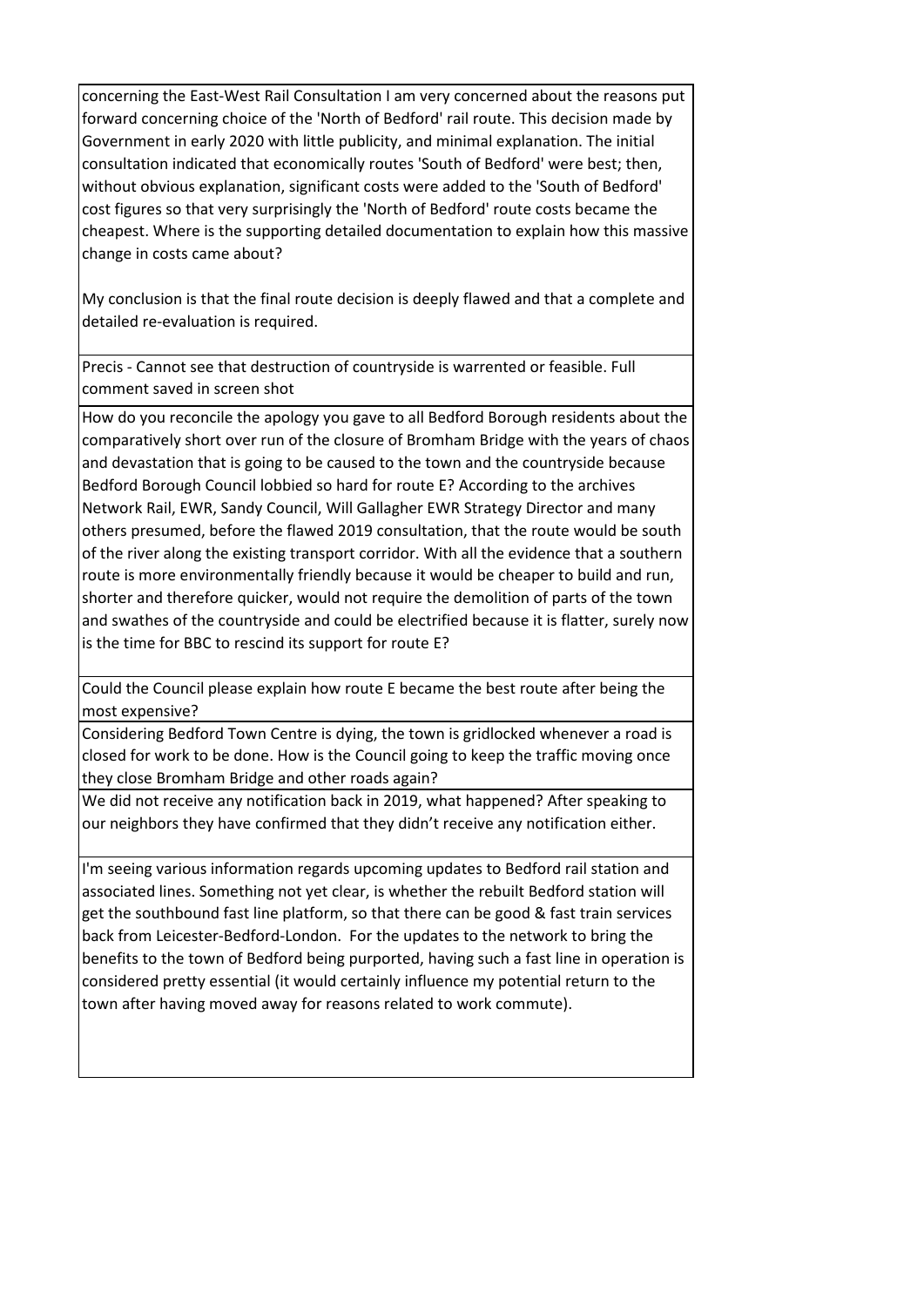I wish to comment and question the proposed route of the E-W rail route from Bedford for the next 10 miles towards Cambridge. The present plans bring the line through Carriage Drive and close to the North Brickhill Country Park before crossing Graze Hill and heading East across the B660. This is a tragic loss of recreational amenity and will have long-lasting noise impact to a significant number of the urban population in North Brickhill. The present configuration of paths and bridleways that these plans will damage, make less accessible and attractive and damage the local flora and fauna, is an avoidable consequence. The flat terrain North of Twinwoods is much less densely populated. Taking the line (say) 4 miles further North towards North of the rise that is the old Twinwoods aerodrome would save the amenity used by hundreds of people exercising daily and reduce the noise and other pollution to a densely populated area. To what extent is the cost to the residents of North Bedford in terms of health, well being and disruption considered in making plans and why has this less impactful route not been considered?

Why was route e supported when a flatter more direct route was available south of Bedford

Why does the council find it more important to renovate the Bedford station, and have the line going through Bedford, than preserve the countryside of north Bedford

Why is it not more feasible to the people of Bedford to put the station in somewhere like Wixams where people are happy to receive the infrastructure, rather than concentrate everything in the town

I feel the consultation was flawed, not just because I didn't receive any notice of the line that would directly affect me (apparently 2019). But also because I feel the council bulldozed their plans through without wanting to listen to their town. There seems to be other agendas in terms of having the line come through Bedford station so it can be renovated. And no care for Bedford countryside. What will the council do to rectify this and show their support to the people affected.

House prices in the affected areas are going to go down, it will be less desirable to live with a train line directly going past our house. What is the council going to do to protect us?

I still don't understand why a reconsultation on the chosen route can't go ahead. Please don't blame ewr, as the council fully backed route E, which it seems a lot of people do not want. So why is the council and mayor not listening?

How did route E become most desirable and more economically viable when it was the least viable? I've heard the council had a play in this and made the figures look better, is this true? And why?

I've also seen evidence of the council ignoring advice by Kilburn consulting, February 2019, where it recommended a southern route. Why did the council ignore this?

Will the council actually do anything with the information and questions it gathers? Or is this consultation by BBC just to pay lip service to the people of Bedford with no action?

Why is the council and mayor so happy to sell off the countryside which is such an integral part of living in the north of Bedford?

Route E will cause a lot of disruption to schools in Brickhill if works go ahead what will the council do to stop this?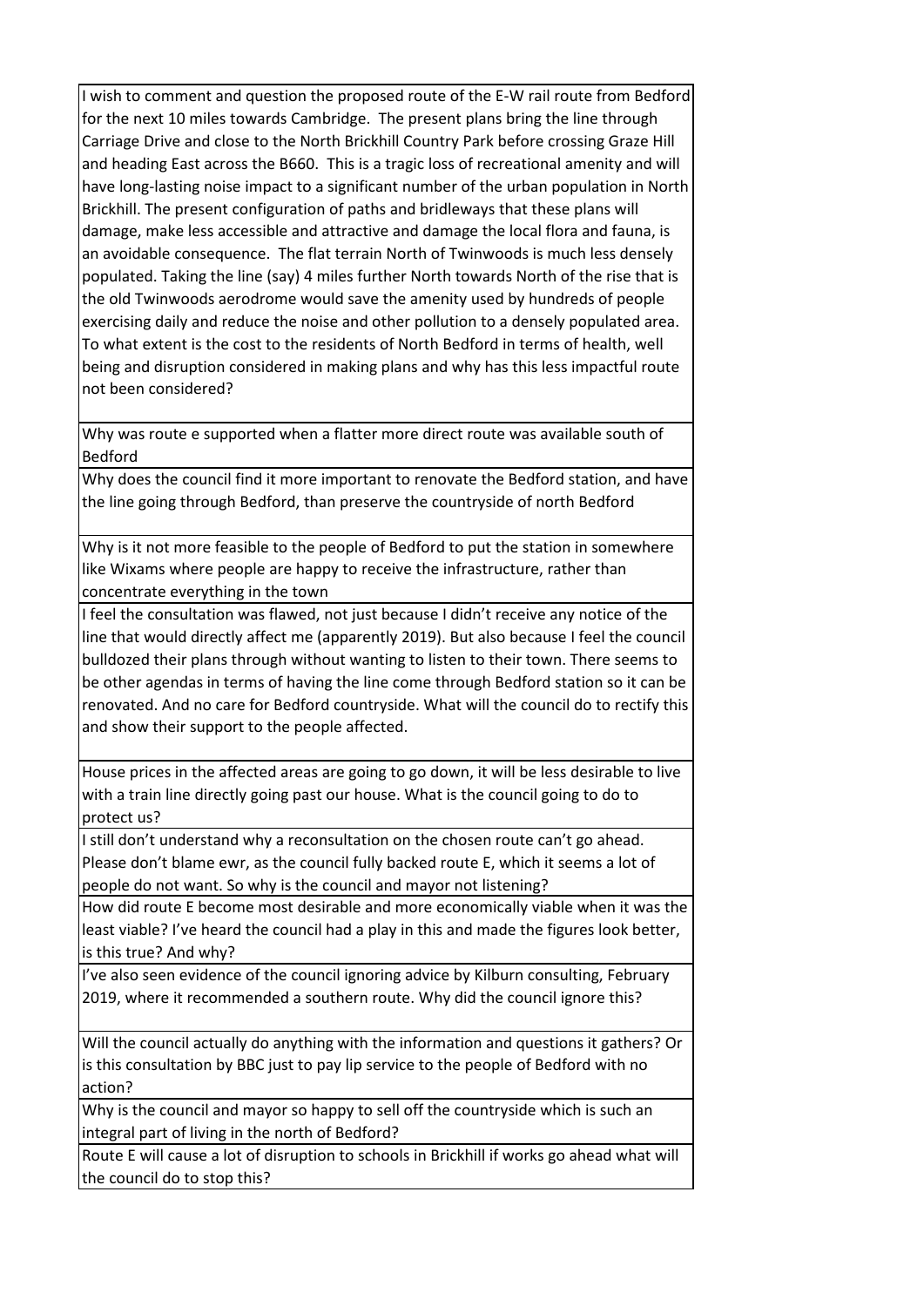I am so disappointed with the route E decision for north Bedford. It should not go ahead.

I am submitting a question for the meeting regarding the rail extension and it is at the end of this letter but first may I add my voice to the many people who are seriously concerned at the plight of those who are at risk of losing their homes to this venture? Surely nothing is more precious than a home? And I fear that, historically, compulsorily purchased homes leave erstwhile occupants much worse off. PLEASE do not cocoon yourselves with the thought that the greater good is served by the sacrifice of a few. Unless you can reassure us that FULL AND FAIR RECOMPENSE will be made to those people who will be made HOMELESS, you must not continue with these developments. We live in times when politicians are trusted less and less and seen as self-serving and greedy. I beg that you use powers wisely and benevolently. Thank you for reading this. HERE IS MY QUESTION FOR THE MEETING "Can you assure us that any home occupiers, whether owners or tenants, made homeless by these plans, will be FULLY AND FAIRLY recompensed and that budgets for all proposed works which include compulsory purchase and home demolition reflect these costs?"

Hello. I'm an ordinary person, living an ordinary life in a small village called Roxton. As a small village we have little to no voice! I have several concerns relating to EWR, one is the choice of 'route E' but the other, even more pressing is due to 'land locking' our small village because of road / rail infrastructure within a triangle that is less than a mile in length. Cutting off public footpaths and rights of way. I am completely baffled by the decision to choose 'route E'. The initial consultation for the railway highly suggested that 'route E' was the least favoured by EWR due to the significant structural costs involved. It involves viaducts, cuttings and embankments being constructed at considerable financial cost as well as high impact on the environment and surrounding landscape and a number of small villages that have little to no ability to object in number. It has significant impact on residential areas of Bedford. (So how and why was this route suddenly chosen as the favourite?) There seems to of been considerable lobbying and financial incentives offered to EWR to choose this route (it was not their preferred route or preferred area for a new station.) In order to significantly lower the building cost and provide a new train station in Bedford, the current mayor of Bedford has it seems offered the incentive to build the new station and multi-storey car park from local tax payers money. This at a time when they have cut all essential services to the bare minimum. (How can they afford this but cut essential services?) The station is being moved to an area that is gridlocked mornings and evening and sometimes during the working day. It makes no sense from a pollution view point nor a 'busy commuter' point of view. It is an area people try to avoid. It involves demolition of a significant number of houses. There is on the edge of Bedford (the original preferred route A) land and the road structure to support a new train station it doesn't make sense not to utilise this. It has been highly suggested that talks between the 'new incinerator at Stewartby', warehouse / container distribution in the Midlands and the new large extending port at Felixstowe have also been instrumental in lobbying. In all of EWR consultation documents there is little to no suggestion of freight being carried, it focuses purely on passenger use. However, (contrary to current government promises

i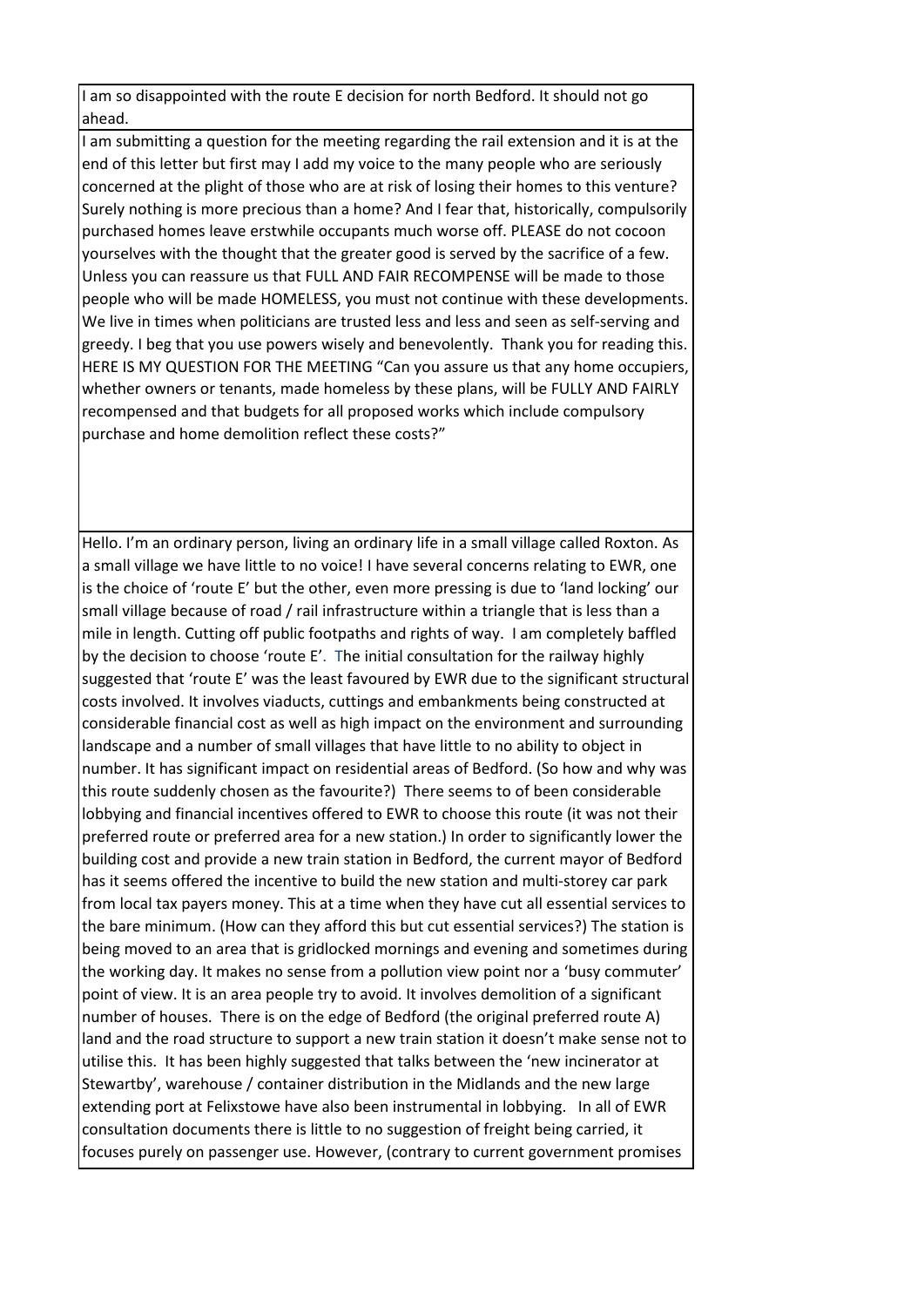In the repositioning of both St John's station and Bedford Midland station much of the car parking will be lost either temporarily or even permanently. EWR mention in their technical document that multi story car parks could be build to provide the additional car parking required. Does the council know where the money for these multi-storey car parks will come from? Are they included in the cost of the project or will money from elsewhere need to be found? In addition how will the council propose to alleviate the disruption caused by the lack of car parking for both NHS staff and patients as well as those commuting from Bedford Midland?

There are minutes of a Clapham council meeting (19.03.19) [https://linkprotect.cudasvc.com/url?a=https%3a%2f%2fclapham-pc.gov.uk%2fwp](https://linkprotect.cudasvc.com/url?a=https%3a%2f%2fclapham-pc.gov.uk%2fwp-content%2fuploads%2fsimple-file-list%2fMinutes-2019%2f2&c=E,1,wsXIlA01g4Lt6_Pkbnoj89x415j87VH5AN3bIbEyIh2zu37dAD5IjDgSQzMdBkq_d_MkxyIwppidtOtj95L96C3komvmV9fqDGaxiuScYtTgmp8j&typo=1019_03_19_minutes.pdf)[content%2fuploads%2fsimple-file-list%2fMinutes-](https://linkprotect.cudasvc.com/url?a=https%3a%2f%2fclapham-pc.gov.uk%2fwp-content%2fuploads%2fsimple-file-list%2fMinutes-2019%2f2&c=E,1,wsXIlA01g4Lt6_Pkbnoj89x415j87VH5AN3bIbEyIh2zu37dAD5IjDgSQzMdBkq_d_MkxyIwppidtOtj95L96C3komvmV9fqDGaxiuScYtTgmp8j&typo=1019_03_19_minutes.pdf)

[2019%2f2&c=E,1,wsXIlA01g4Lt6\\_Pkbnoj89x415j87VH5AN3bIbEyIh2zu37dAD5IjDgSQz](https://linkprotect.cudasvc.com/url?a=https%3a%2f%2fclapham-pc.gov.uk%2fwp-content%2fuploads%2fsimple-file-list%2fMinutes-2019%2f2&c=E,1,wsXIlA01g4Lt6_Pkbnoj89x415j87VH5AN3bIbEyIh2zu37dAD5IjDgSQzMdBkq_d_MkxyIwppidtOtj95L96C3komvmV9fqDGaxiuScYtTgmp8j&typo=1019_03_19_minutes.pdf) [MdBkq\\_d\\_MkxyIwppidtOtj95L96C3komvmV9fqDGaxiuScYtTgmp8j&typo=1019\\_03\\_19](https://linkprotect.cudasvc.com/url?a=https%3a%2f%2fclapham-pc.gov.uk%2fwp-content%2fuploads%2fsimple-file-list%2fMinutes-2019%2f2&c=E,1,wsXIlA01g4Lt6_Pkbnoj89x415j87VH5AN3bIbEyIh2zu37dAD5IjDgSQzMdBkq_d_MkxyIwppidtOtj95L96C3komvmV9fqDGaxiuScYtTgmp8j&typo=1019_03_19_minutes.pdf)

minutes.pdf) where Councillor Walker is recorded as saying 'Walker noted that [improvements to Bedford Midland, including a multi storey car park and extended](https://linkprotect.cudasvc.com/url?a=https%3a%2f%2fclapham-pc.gov.uk%2fwp-content%2fuploads%2fsimple-file-list%2fMinutes-2019%2f2&c=E,1,wsXIlA01g4Lt6_Pkbnoj89x415j87VH5AN3bIbEyIh2zu37dAD5IjDgSQzMdBkq_d_MkxyIwppidtOtj95L96C3komvmV9fqDGaxiuScYtTgmp8j&typo=1019_03_19_minutes.pdf)  [platforms, would be funded by Bedford BC thus reducing the cost of the northern](https://linkprotect.cudasvc.com/url?a=https%3a%2f%2fclapham-pc.gov.uk%2fwp-content%2fuploads%2fsimple-file-list%2fMinutes-2019%2f2&c=E,1,wsXIlA01g4Lt6_Pkbnoj89x415j87VH5AN3bIbEyIh2zu37dAD5IjDgSQzMdBkq_d_MkxyIwppidtOtj95L96C3komvmV9fqDGaxiuScYtTgmp8j&typo=1019_03_19_minutes.pdf)  [routes' Can you confirm that BBC will be funding this as stated in the minutes?](https://linkprotect.cudasvc.com/url?a=https%3a%2f%2fclapham-pc.gov.uk%2fwp-content%2fuploads%2fsimple-file-list%2fMinutes-2019%2f2&c=E,1,wsXIlA01g4Lt6_Pkbnoj89x415j87VH5AN3bIbEyIh2zu37dAD5IjDgSQzMdBkq_d_MkxyIwppidtOtj95L96C3komvmV9fqDGaxiuScYtTgmp8j&typo=1019_03_19_minutes.pdf)

As the viaduct across the A6 will be such a visible part of the railway is it possible to have an iconic design which will draw people to Bedford to see it and will the people of Bedford have any say in the chosen design or will it be imposed upon us?

Has any environmental impact survey been undertaken by the council to show the effects on air quality and wildlife for both the proposed northern route and the previous southern route? If so, what was the outcome? if not, why not?

Given the already poor air quality in town, particularly around Midland Road, Ashburnham Road and Prebend Street, has the impact on air quality of increased road traffic, a multi-storey car park and diesel trains as a result of route E been formally assessed particularly on low-income households, and also the elderly in St Bede's and other nearby residential care home residents?

Will the council ensure that as a result of further deterioration of air quality as a result of route E that firms or organisations providing air quality consultation or improvement implementations that have links to either the Mayor or his wife (or any of his family) will be allowed to bid for or be granted any work as a result? As there is a clear and direct conflict of interest (hence please forward this email to your head of Internal Audit, and copy me in - who I expect, under their professional standards, will help ensure).

Will there be any investigation as to why Councillor Headly failed to tell Harpur councillors of the potential of a six track solution, or any investigation as to the extent of how Harpur councillors have put their self- interests (by serving on Exec committee and getting additional allowances) ahead of those of their constituents, by failing to even ask how the proposal would affect us.

The investment into Bedford Station(s) is greatly needed and the economic benefits to the area and Oxford-Cambridge Arc in general are huge, it was a mistake to close the line 50 years ago and the quicker EWR get on and compete this project the better! This will mean more jobs/Investment and less traffic on the roads and less pollution. It's very disappointing that a minority few want to delay or try and postpone/cancel a major project that will benefit our children and grandchildren.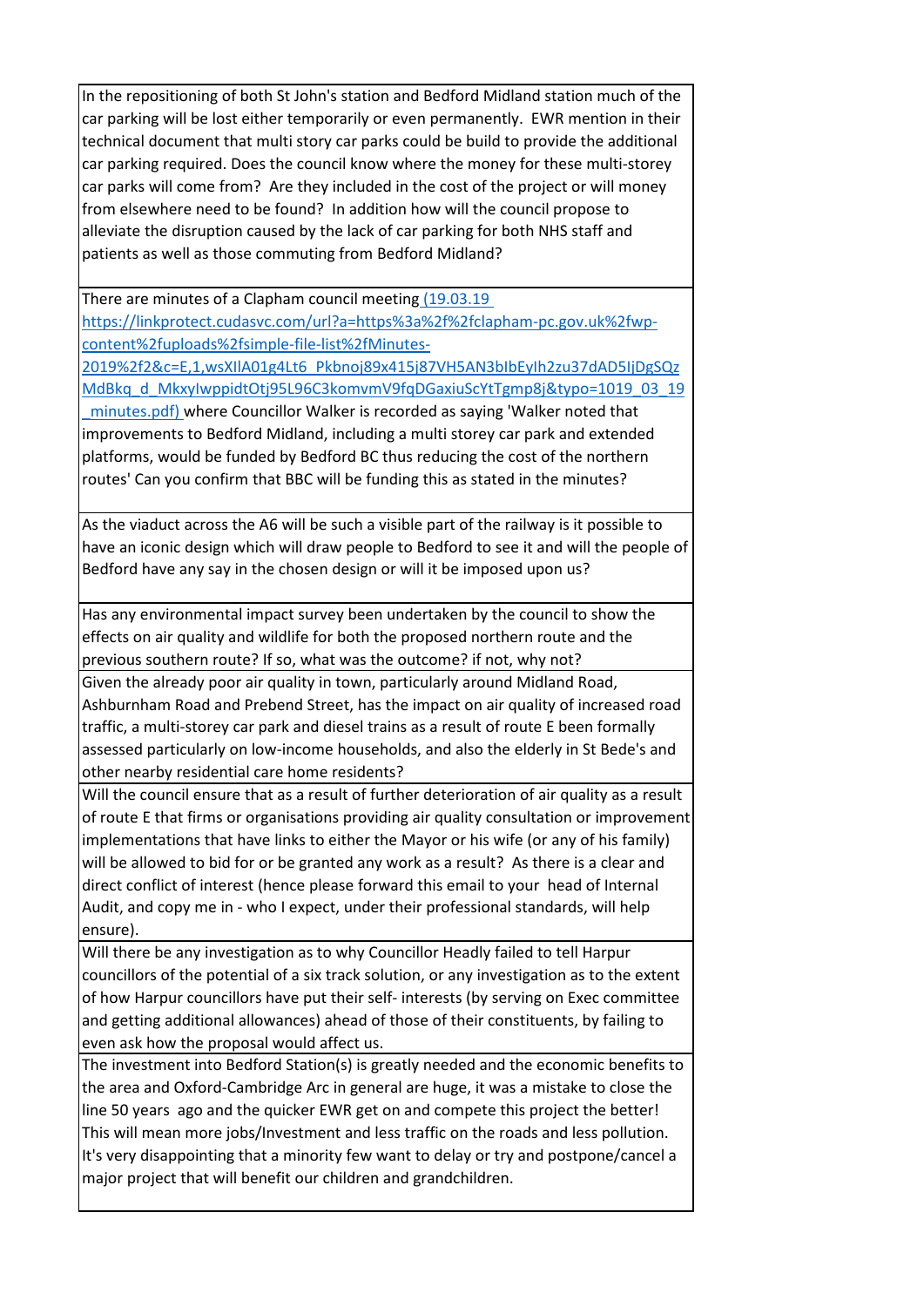I'd like to draw your attention to the major disruption to the life of Bedford and surrounding area residents if the East West Rail (EWR) goes ahead in its current form. In addition to the well published demolition of many homes, the project will impact Bedford in many other ways. In particular Great Ouse Way, Bromham Road, Ford End Road, Paula Radcliffe Way, Clapham Road and several others road which will need to be closed for extended periods of time. The recent Bromham Road Rail Bridge rebuilding took nearly 2 years. It is unlikely that re-widening of the bridge will take any less time as all of the services will still need to be re-routed. In the case of the Great Ouse Way this will need to be closed whilst major earth works take place to raise the height of the roadway. Whilst the exact timing & duration of disruption are unknown, it's unlikely to be less than 12 months. The consultation document also implies that the Clapham Road Roundabout will also need to be raised/modified. As for the Ford End Bridge it is likely that it will need to be demolished & re-built. Again yet more disruption to Bedford.

Another impact of EWR is the loss of 12 car Jowett Sidings at Bedford Station. The direct impact of this will Bedford will lose its 12 car trains to London on Thameslink. East West have provides no alternative solution to the loss Jowett Sidings. If East West goes ahead Thameslink will have no option but start the 12 car trains south of Bedford, and Bedford will lose its regular frequent service to London. The north south service is much more important to Bedford Residents than a slightly quicker journey to the outskirts of Cambridge.

The economic effect of all these road closures and disruption to rail services should not be underestimated, especially in the post covid world where Bedford and its shops are already challenged.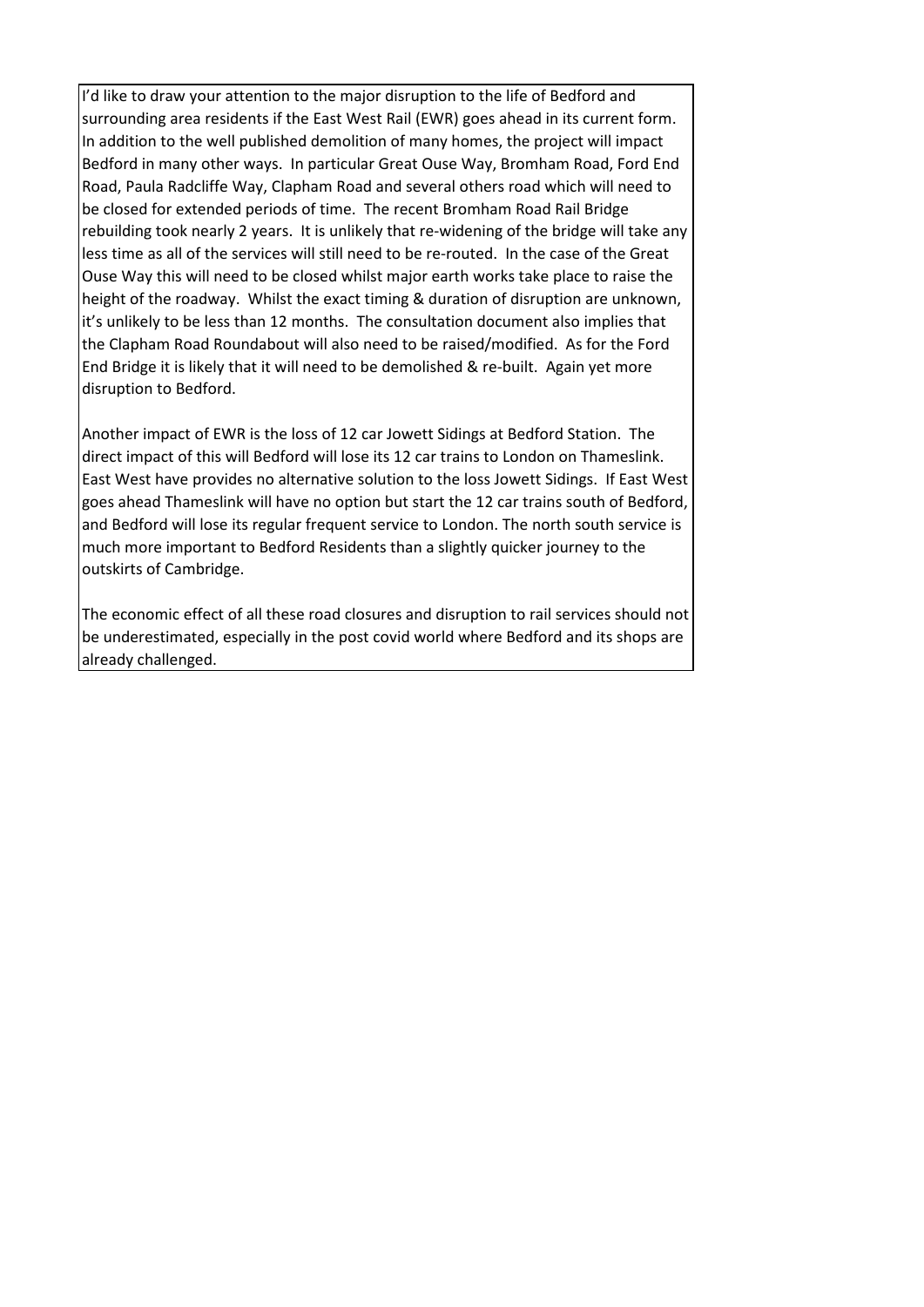My question concerns the choice of Route E over the southern routes.

Qu. Did anyone from BCC walk or cycle the original route from Bedford out towards Sandy to check the viability of using it once again - as much of it still exists?

I have viewed the Railtrack land available from just south of Ford End Road bridge out to Cardington Road.

A new Bedford South station could be sited just south of Ford End Road bridge, a couple of hundred metres walk from Bedford Midland Road Station. Plenty of space is available to bring passenger trains in and the out of such a station. Freight trains could simply use the existing pathway running east-west and have no need to enter central Bedford. The passenger line could then return via the very original St. John's line, under the London Road bridge, through the gap between the Bus Depot and B&M's garden store and out to Cardington Road. Across the road the original trackbed runs to Willington and beyond.

I realise Cardington Road would require a bridge section, as would the Bedford Bypass, but this route negates the necessity to carve up much new land, obviates the need to buy and demolish houses in Sydney Road and removes the need to re- build Bromham Road and Ford End Road bridges again. It avoids the building of a huge viaduct over the River Ouse and the A6 etc., does away with the cutting into Clapham Hillside and all that involves, is shorter, flatter and is probably a cheaper option.

Route E would still have to cross major and minor roads, the A1, the mainline between Sandy and Peterborough.

I strongly urge the Council to review the consultation and look again at a southern route. It makes sense!

Why do the homes adjacent to Shakespeare Road and on Ashburnham Road need to be demolished for 2 new rails? There are already 4 rails North of Bedford Station. Why can't these be used to the junction where the line would switch East TOWARDS Cambridge?

Why has a new car park been constructed on the old Danfos site to be demolished soon after? The Marston Vale line is to be switch at the St John's Station to go through it instead of the curve round it.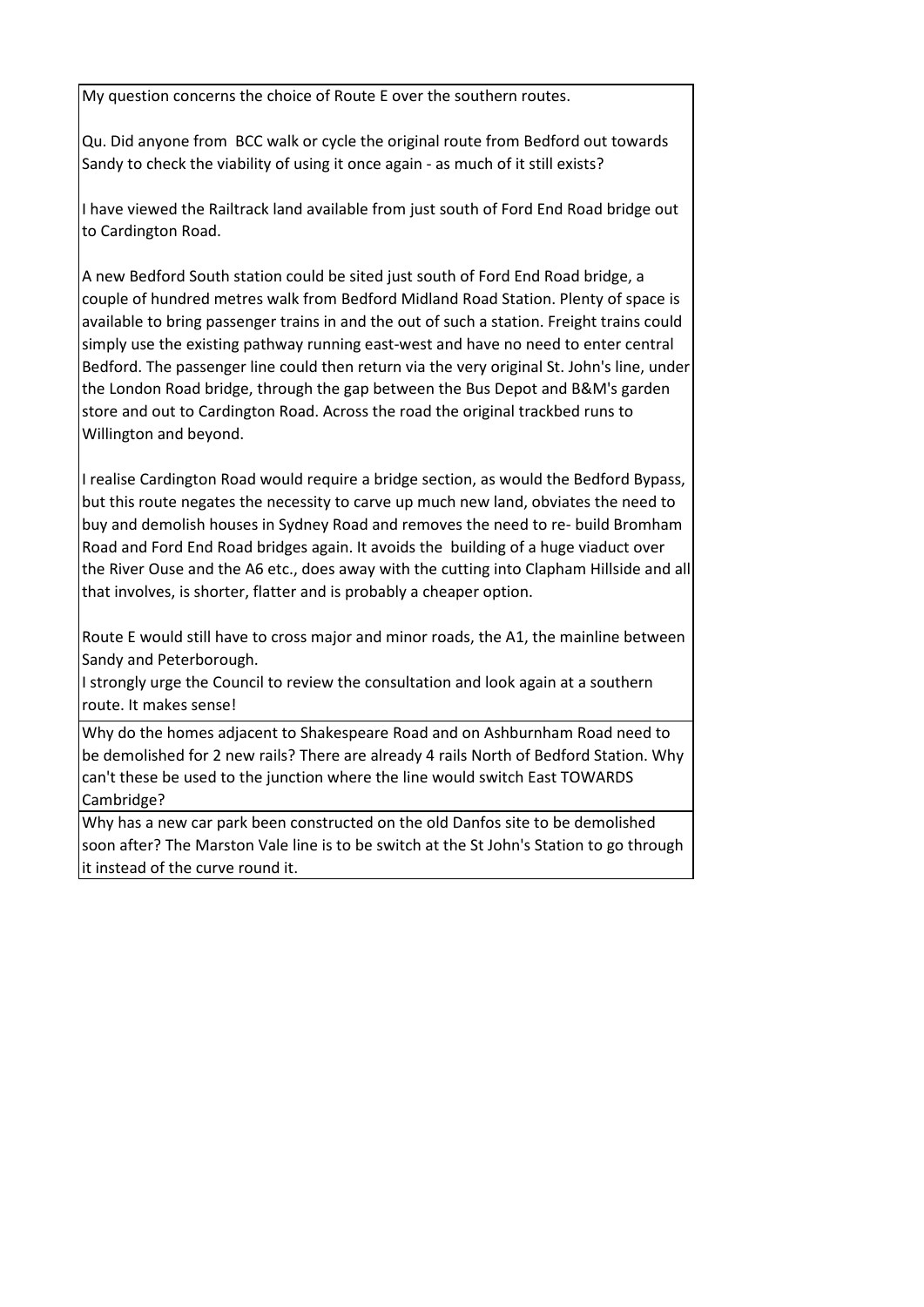The decision to take the northerly route is totally wrong for the following reasons: 1. A direct line from Oxford via Bletchley to Cambridge goes to the south of Bedford,thereby drastically reducing the financial cost of the line. 2.The parking at Bedford station even with the proposed North Bedfordshire council funded multi storey car park will not be large enough even for the midland Mainline. 3.Now that all the department stores have closed there is no likely hood that people will want to dismount at Bedford Station. 4.No houses will need demolishing if the route stays to the south of the town. 5.It was always intended to put a railway station at Wixams and access to Bedford would be by bus extending the current park and ride route from the south of the town via Ampthill road. 6.If the northerly route goes ahead the bridges over the railway at Ford end road and Bromham road will not need to be enlarged saving more disruption to Bedfordians. 7.Trains do not like going up hill-The southerly route is virtually flat. 8.Disruption to the commuters into Bedford from the north of Bedford will be minimal. 9.The environmental disruption will be significantly less with a southerly route. 10.When one looks at the Bedford Mayors assessment of the financial benefits to Bedford these are negative when one includes the costs of his multi storey car park project. Please reconsider the current plan of a northerly route.

Thank you for the opportunity to input into the consultation on the East West Rail route around Bedford. We do support the need for an east west rail link but have strong reservations on the nature of how the initial consultation was conducted, the limited and in some cases non existent impact studies into pollution and traffic for Bedford that this will cause and the current preferred northern routes. Our primary

objections are:<br>— The original consultation was not very public, in fact we only learnt that it had even been conducted earlier this year. Any project that has such an impact on an area should be actively publicised by the relevant authorities

The original consultation did not say freight would come through the town and that it would be diesel. This will impact the town through both noise and smoke pollution.

The longer route would have more gradients and turns so would be more expensive and not a green option in any way at all. This seems contrary to the logic of current thinking regarding the environment but also at a time when government (tax payer) spending is under extreme pressure this seems bizarre

The trains should be electric. Yes this would be more expensive but would be partially off set by using a southern, shorter and flatter route and have the added benefit of longer term reduction in pollution.

Increased traffic to Bedford Station will significantly impact on air quality, adding to the damage caused by the diesel freight trains. Will the passenger trains also be diesel?

Little consideration for road traffic/parking, we understand Bedford Borough Council is funding the development of the Bedford Station site and multi storey parking... but the approach roads are already extremely busy in the morning, even during lockdown. We also hear there is an issue with Ford End Road bridge and it could be closed/removed. Clearly the person who suggested this does not live in Bedford or understands the

I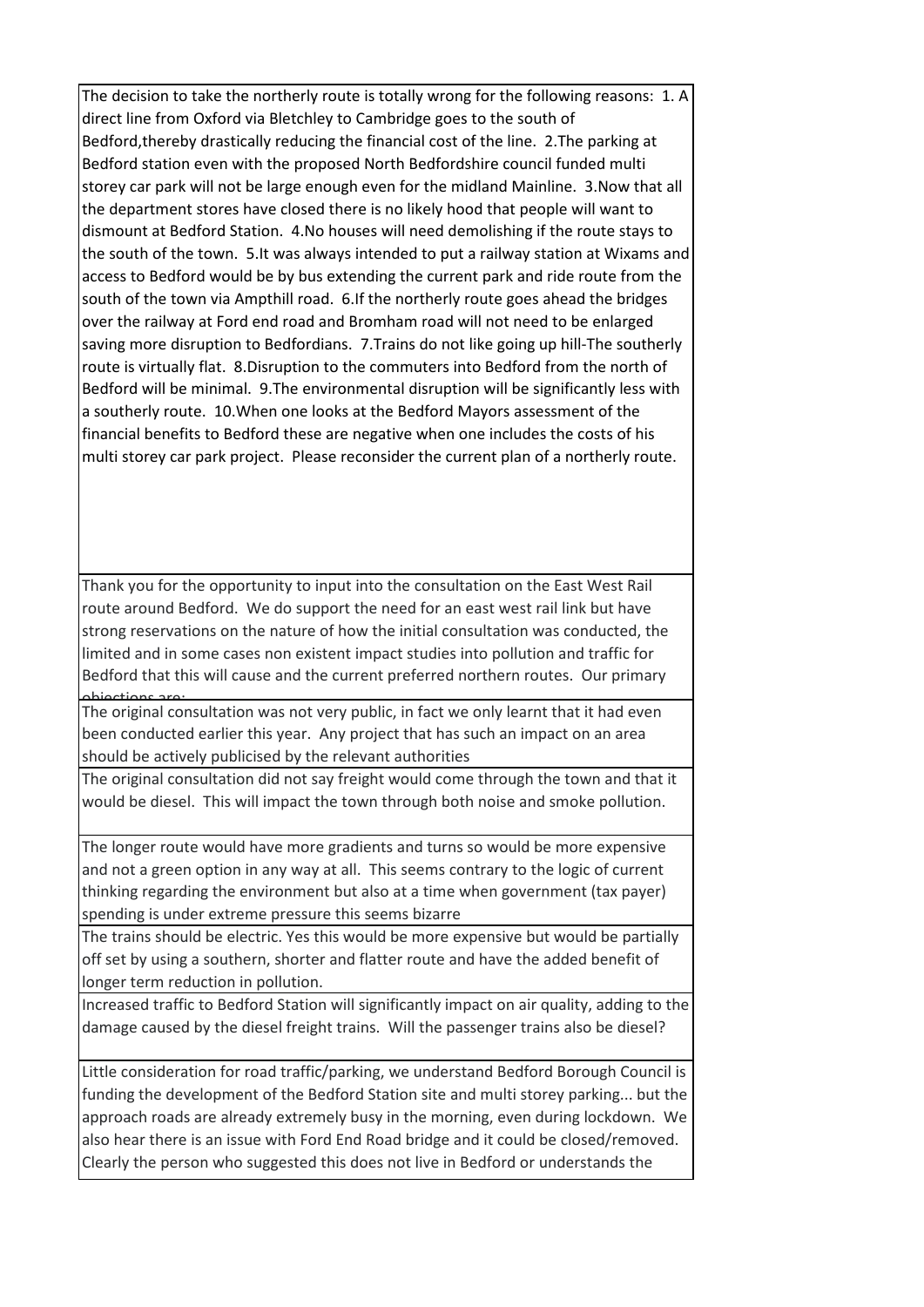Unnecessary impact on home owners - noise, loss of homes. We understand nearly a hundred homes will be lost and a number of people have already been put on notice. This is terrible for them but it is made worse knowing the preferred route makes no sense.

Years of construction inconvenience in an area already impacted by years of inconvenience (western bypass and Bromham Road bridge). We understand Bromham Road Bridge will be worked on yet again (it was closed for a year and a half in 2019/20) and the A6/Clapham Road area has been a bottleneck for sometime whilst work is very slowly completed. Potentially this will finally be resolved only to be impacted by major works to build a viaduct etc. If the route went north how many years would construction take? Projects like this never run on time.

Minimal financial benefit to the town - particularly now if Bedford Borough Council are paying for Bedford Station and Parking. In truth there needs to be transparency on this. The best figure we've seen is £6M and this seems pitiful for a town with over 170,000 residents and this will be eaten up with the work at the station.

Our final reservation, overall is whether there is the same call for the route, in the post lockdown environment there will be less commuting, this will likely lead to higher fares and/or additional freight trains, this needs to be accessed in the light of world changes.

A southern route along side of A421 is a more logical, cost effective and greener solution. There are far fewer homes impacted, there is minimal "countryside" to destroy, the route is flatter and virtually straight. How can this not be the logical route.

Potentially the southern route can be designed with Wixams station in mind - it wouldn't take much effort and would again be more cost effective than trying to develop Bedford station.

Parking could be better managed e.g. move the Bedford park and ride to the site - Bedford residents could drive to the station and change trains from Bedford at Wixams. Much of the land in the Wixams area is former industrial/MOD property so again the environmental impact is minimal. Also being near to the A6 and A421 commuters in the villages south of Bedford would not need to drive into Bedford

If northern route goes ahead there needs to be assurance that any loss of habitat is replaced at a ratio of 3:1. New habitat also needs to commence along side the construction, not afterwards, we need established habitat as soon as possible 1. for the benefit of the wildlife being displaced 2. to mitigate as much of the pollution damage that will be caused as quickly as possible and 3. to create sound screening for the residents of north Bedford and the affected villages e.g. Wilden, Ravensden etc.

Local tax payers should not be asked to pay for development of Bedford Station/Multi Storey parking that has a serious risk of being an under used white elephant.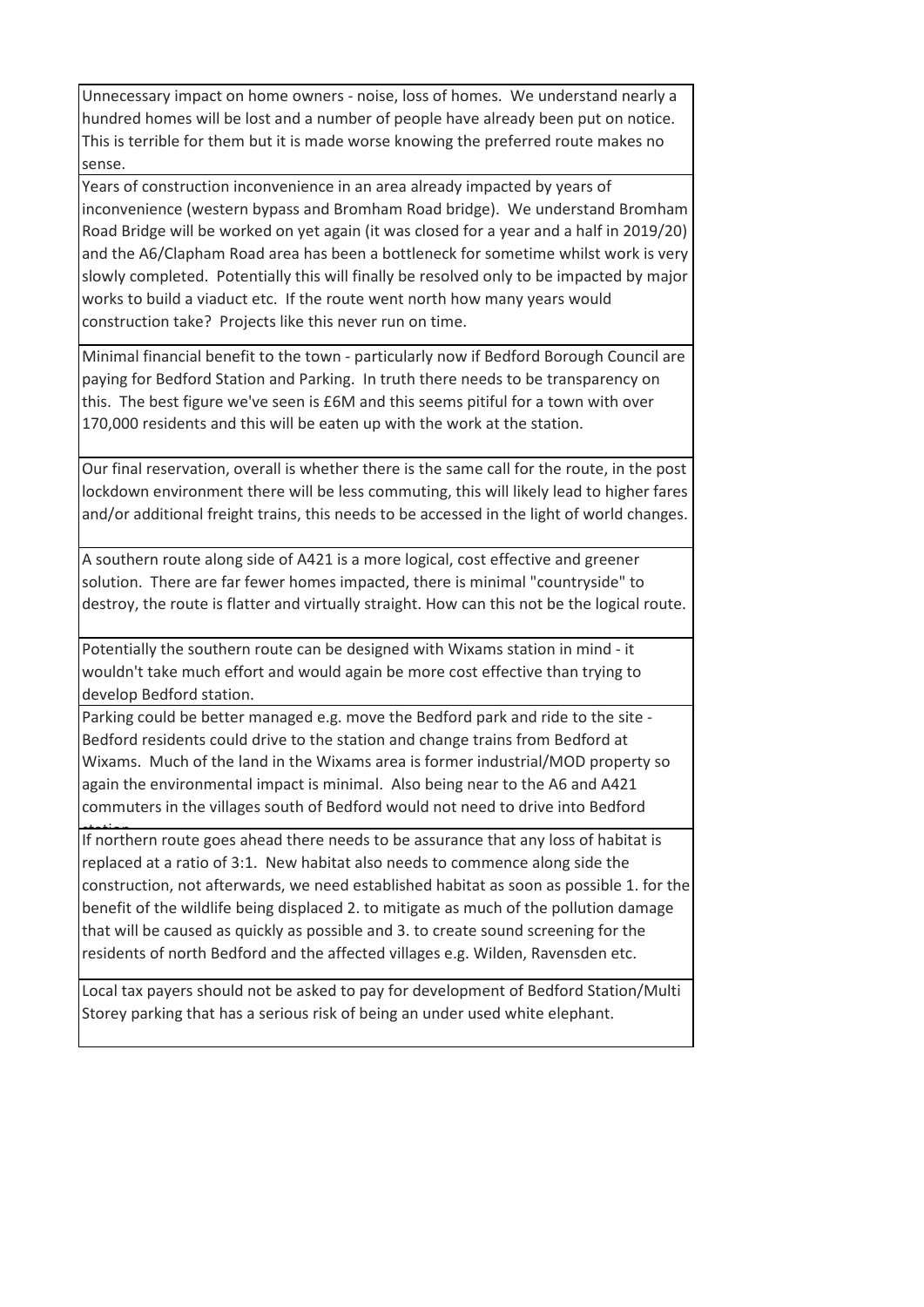We will be making representations to the consultation being undertaken by East West Rail on behalf of our client Tarmac Trading Ltd. The focus of representations will be in regard to the implications of the proposed route alignments 8 and 9 on the working and delivery of the sand and gravel resources at Roxton and Blunham which are allocated in the adopted Minerals and Waste Local Plan. These route alignments would potentially sterilise part of the allocated area for Roxton and impact on the identified mineral working access route for the combined Roxton and Blunham allocation areas. We do not propose to take up specific time at the consultation event. However, we would maintain that the Council should be questioning the impact that route choices have on mineral resource safeguarding, allocated mineral resources and the implications for sand and gravel provision over the Plan period. Specifically, we would like to know how the route choices will be assessed under the provisions of Mineral Strategic Policies 11 and 12 (extracts below) of the Bedford Borough, Central Bedfordshire and Luton Borough Council Minerals and Waste Local Plan: Strategic Sites and Policies (adopted 2014)?

My question is "**Why did this EWR Plan all change?**" Initially four routes, A, B, C and D. All southerly and utilising brownfield sites, existing currently out of service railway routes and stations, along flat country. All costed as similar, and northern Bedford routes ruled out as expensive, hilly routes with large land purchases and compulsory home removals in town. Suddenly: Everything in the EWR Plan changed. The RSPB at Sandy vs thousands of Residents affected; Come On! EWR - "We cannot guess how much diesel rail freight will use this line" - Well try to make a reasonable stab at this, as it is so environmentally sensitive and important that the Public NEED To KNOW! Destruction of prime arable farmland, countryside and public rights of way, and not one Public crossing, bridge or subway are mentioned anywhere on Route E. Noise, diesel fumes and vibration at all hours, day and night. Peaceful Brickhill turned to ruin all for the sake of a slight proposal of "visitors" to our dead town centre, in the weak hope of it bringing some kind of "Revival", without any regard for the years of destructive construction to come with it in the town and surrounding areas. AND the support of the local Liberal Democrats for their local voters is appalling, remember "No More Bricks in Brickhill", then us getting the cynical Ravensden quota on the extreme edges of Ravensden Parish, nearer Brickhill than Ravensden. After three stages of building Woodlands Park here we got a "Country Park", full of rusty wire fences and collapsing poles, and three football pitches. Wow!. Now we have "Ravensden Park" being built to our North, above the Woodlands Park development, another cynical exploitation of Ravensden's parish boundaries extreme limits, and again nearer Brickhill; so anyone thinking of buying there will be on top of a busy diesel fright route running 24/7. **OOPS!**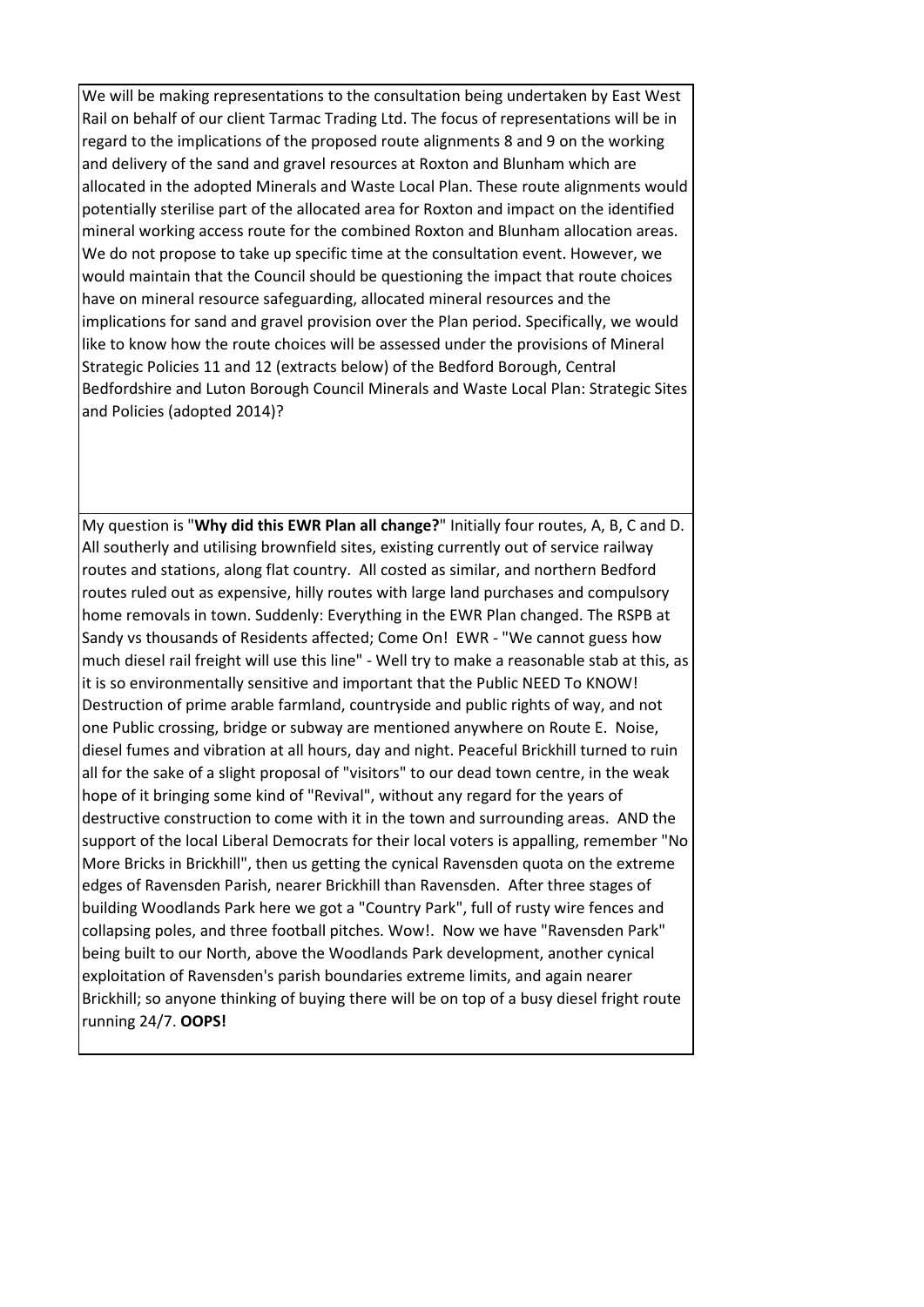I would also like to ask, following all of the surveys and investigations, how Route E suddenly became the best, cheapest, most environmental and beneficial Route for EWR and the Liberal Democrats? Do not blame the Government, they are financial backers of this EWR project, but EWR and Bedford Borough Council are the driving force behind this sudden and unexplained reversal, that kicked out sensible Routes and chose Route E. In summary, people in Brickhill feel cheated by the EWR sudden change of plan, and let down by our Parish and Borough Councillors, there is also a feeling that a lot of this was pushed along behind the cover of Covid 19 and people being more concerned with Living than their future quality of life in Brickhill. The last video meeting I watched pushed all EWR Route E concerns to the end of the meeting, then closed due to lack of time, effectively stopping critical opinions being heard. Democratically this is not fair and not even subtle.

I have lived in Brickhill for 24 years. It is a fabulous area in Bedford. Some of the attractions of living here is the closeness to the countryside. Clapham Woods and the Renhold and Ravensden have the most amazing public footpaths which transport you to a calm and peaceful place. Also the wildlife which is in abundance also. The amount of properties that will be lost because of this route is also ridiculous. I do not think this will attract people to Bedford. There is nothing here. The town is dead. If anything people will leave the area due to the disruption and the road infrastructure cannot cope at the moment the town will become one big traffic jam. It would make far more sense to put the station to the south of the town and use the existing old track to Sandy. I feel Bedford will never be the same again and it is such a shame. So much more could be made of the town perhaps if the rents were lowered slightly more shops would be occupied? I don't think that's rocket science. I hope a complete rethink of Route E is looked into. The town cannot cope with the traffic it has at the moment. Bromham Bridge has already been worked on if they have to do it again what a waste of our hard earned money. The disruption all over again. It is totally ridiculous to my mind.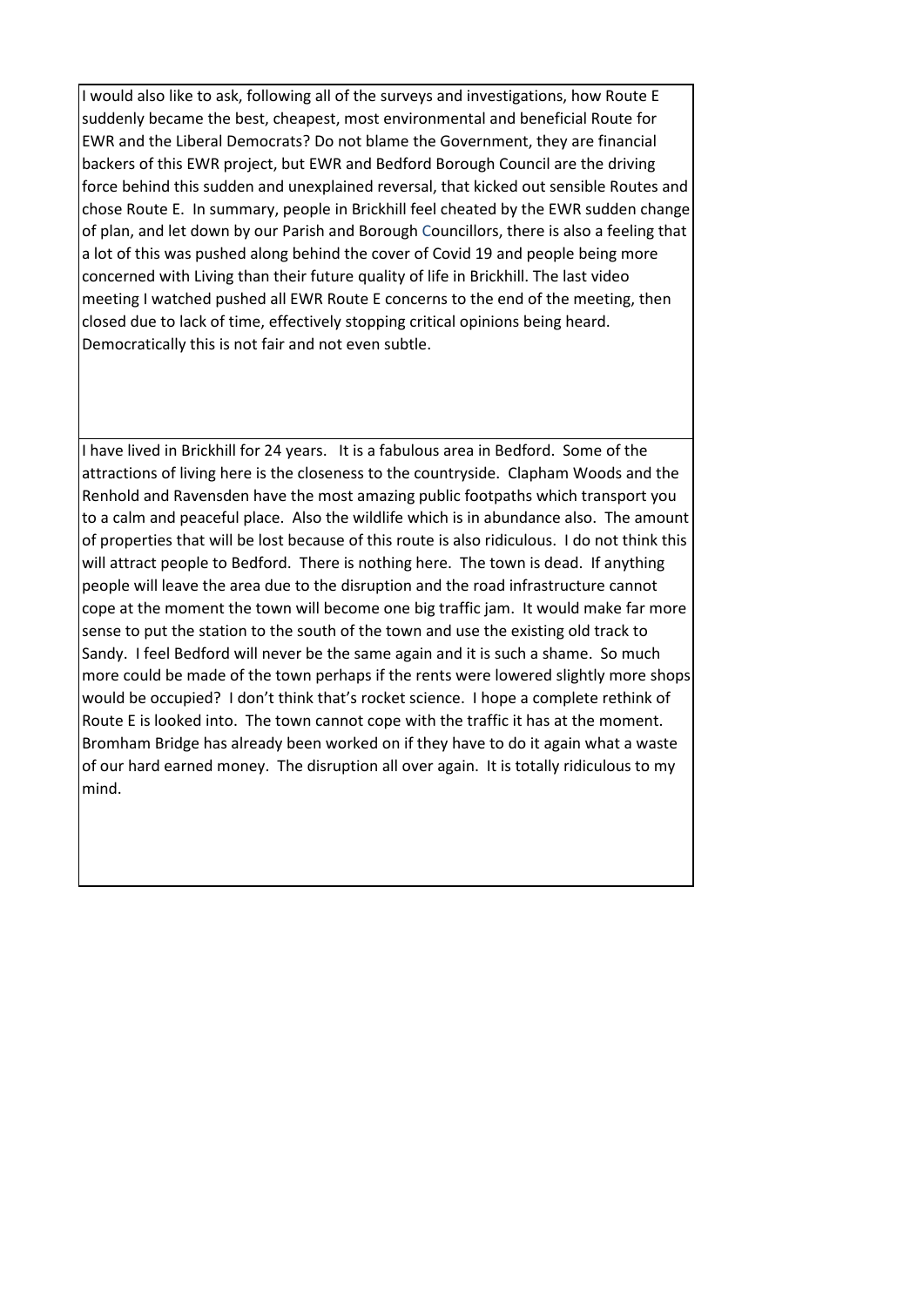With all the evidence showing the original consultation was flawed, did not go anywhere near those that will be affected, with replies in such small numbers compared with the potential numbers who could have replied from Cambridge to Oxford, with only around half the number quoted who responded coming from members of the public rather than vested interests and the refusal of EWR to provide information on where the replies to the consultation originated, surely for transparency and legitimacy another consultation exploring all 5 routes should be undertaken, where comparisons for the pro's and con's of each aspect of the routes can be evaluated equally and fairly, rather than choosing a route that has no public support and suppressing other routes that have obvious advantages and fewer disadvantages. I demand a re-consultation and ask why our Mayor and council refuse to agree to it, unless they fear the result of the response of their residents?

What is the Mayor doing to mitigate the effect of the railway running through the upto-now unspoilt countryside to the north of Bedford? What specific mitigation measures is he going to press EWR for?

I would like to know why residents of Clapham knew nothing about the consultation in 2019, and therefore were unable to respond appropriately. Therefore any results from the consultation are inherently flawed, leading to a flawed 2021 consultation. Is EWR prepared to have a rethink on allowing LOCAL residents to state their case for choice of routes.

1) Will BBC conduct an evaluation and analysis of using tunnels instead of cuttings on Alignments 1 and 9?

BBC have spent significant amount of money getting cost reduction evidence for route E through Bedford for the needs of the many. To mitigate the life changing upset and sacrifices potentially imposed on villages on these favored alignments, will BBC attempt to persuade EWR that tunnels would be better than cuttings, regardless of the chosen route.

A resident of Ravensden has proposed an alternative to Route E. The proposal, still uses Midland Mainline station, but instead of continuing north, it uses an IN/OUT system, whereby the trains come into Bedford via a station at Wixams and then comes out again, following the A421 towards the Black Cat. I know the resident has sent you the proposal, so have you considered adopting this instead of Route E, as your preferred route, especially in light of the recently announced demolition of houses in the Poets area if Route E is pursued?

Have full environmental impact assessments been carried out to establish that route E is the least damaging route for the environment given that we are reaching crisis point in our bid to reduce carbon?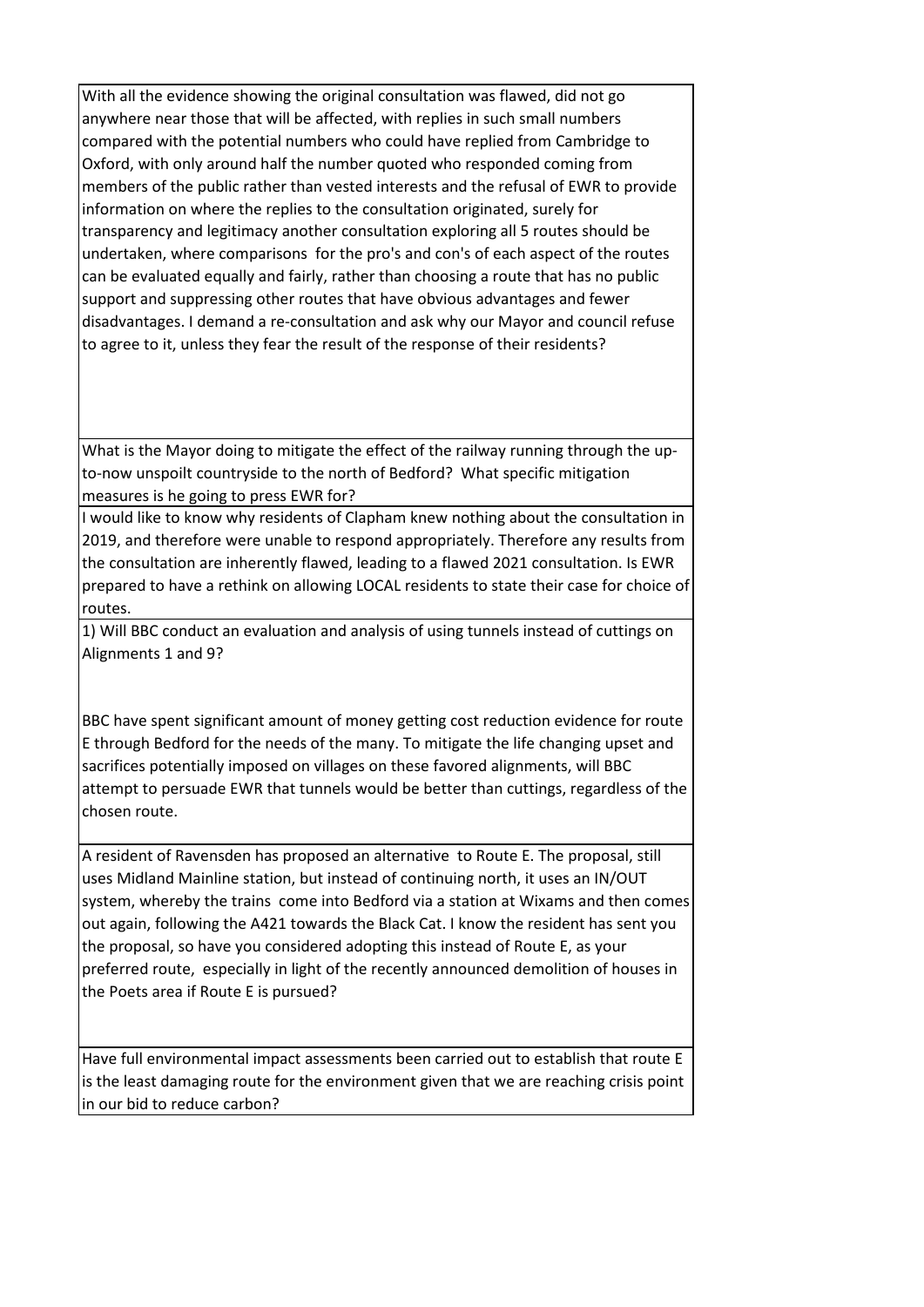1. I have been told that the financial benefits of Route E are "self evident" and "overwhelming" by Lib Dem Councillors. Please can you provide the documentary evidence of these benefits and the evidence that these are additional benefits that Route E would provide over and above a Southern Route.

2. I don't recall any consultation by BBC on Route E prior to 2019. What evidence do you have that Bedford Borough Council have acted on the wishes of Bedford residents when lobbying so strongly for Route E?

1. What is the projected passenger vs. freight payload over the next 20 years?

2. Where is the evidence that BBC's purports to have, that highlights the benefits of Route E through north Bedford villages? If it exists does it prove the benefits outweigh the negatives for ALL of Bedford residents both during and post construction (cost, pollution, disruption and environmental destruction on a grand scale)?

3. Can BBC guarantee that freight usage will not include transportation of toxic waste or waste destined for the incinerators at Stewartby?

4. EWR originally rejected Route E on affordability grounds (e.g. the huge cost of the proposed viaduct over the Roxton section of route E). Route E become affordable only after the BBC had agreed substantial funding towards this route. Why wasn't there a full public consultation about this?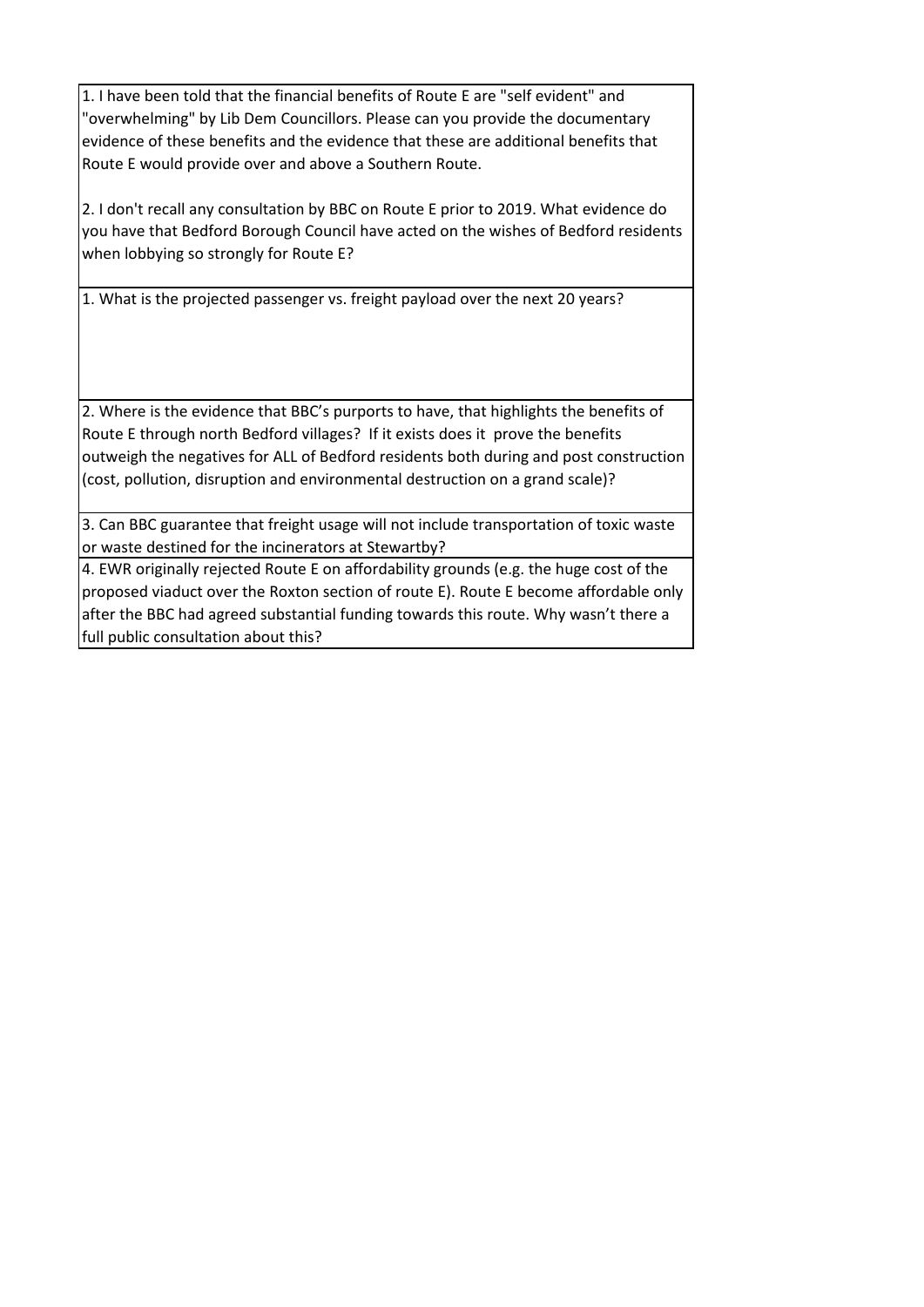Do you actively welcome freight through Bedford town centre? What environmental impacts did / have you asked EWR to consider for their routes? How many roads will be permanently cut off as a result of the route, and what will you be doing to support residents who are effected? What level of confidence do you have in the cost models from Kilborn Consulting, and also from EWR? What impact assessment has been done on the impact to air quality of driving diesel trains through Bedford Midland station, considering air quality in Bedford already breaches the levels per the Air Quality Management Area? Have there been BBC discussions with Covanta about providing rail freight services to the Stewartby waste facility? Where will the £6m funding contribution from BBC towards the redesign and development of Bedford Midland Station be coming from? Will this funding from BBC effectively net off the benefit to the town? As one of the technically most challenging routes, and with the most gradient changes, Route E is going to be the least environmentally friendly to build (due to greater construction impact) and operate (due to increased track length vs other options, and associated consumption of diesel on gradient change). How will BBC mitigate these impacts for residents? Has the level of public response against Route E surprised you? When the EWR Technical Report states that "a new station south of Bedford would generate slightly greater increases in jobs and productivity than routes serving Bedford Midland due to faster journey times", what other considerations made you choose to lobby for passenger and freight services through Bedford?

1. How can the change in expenditure on the alignments be explained between the change in route choices?

2. How can the already congested town centre roads and station parking cope with the increased demand brought by the new railway?

3. How then can development plans for Bedford that are not practical, due to space and congestion, be used to justify the destruction of rural areas for both residents and wildlife?

1. Did the full Council authorise the decision to pay £75,000 of tax-paper's money to an independent company to produce a report to value engineer Route E to show that it would be affordable and should be supported? What powers entitled the Council to spend this money?

2. Why was the Council's decision to support Route E not fully consulted on, or even conveyed to those people affected and why was it not openly debated by the Council until apparently months after the response had been submitted? Surely a matter of this magnitude, with all it's implications, should have been conveyed to all those people affected and their views considered by the full Council before their submission was made.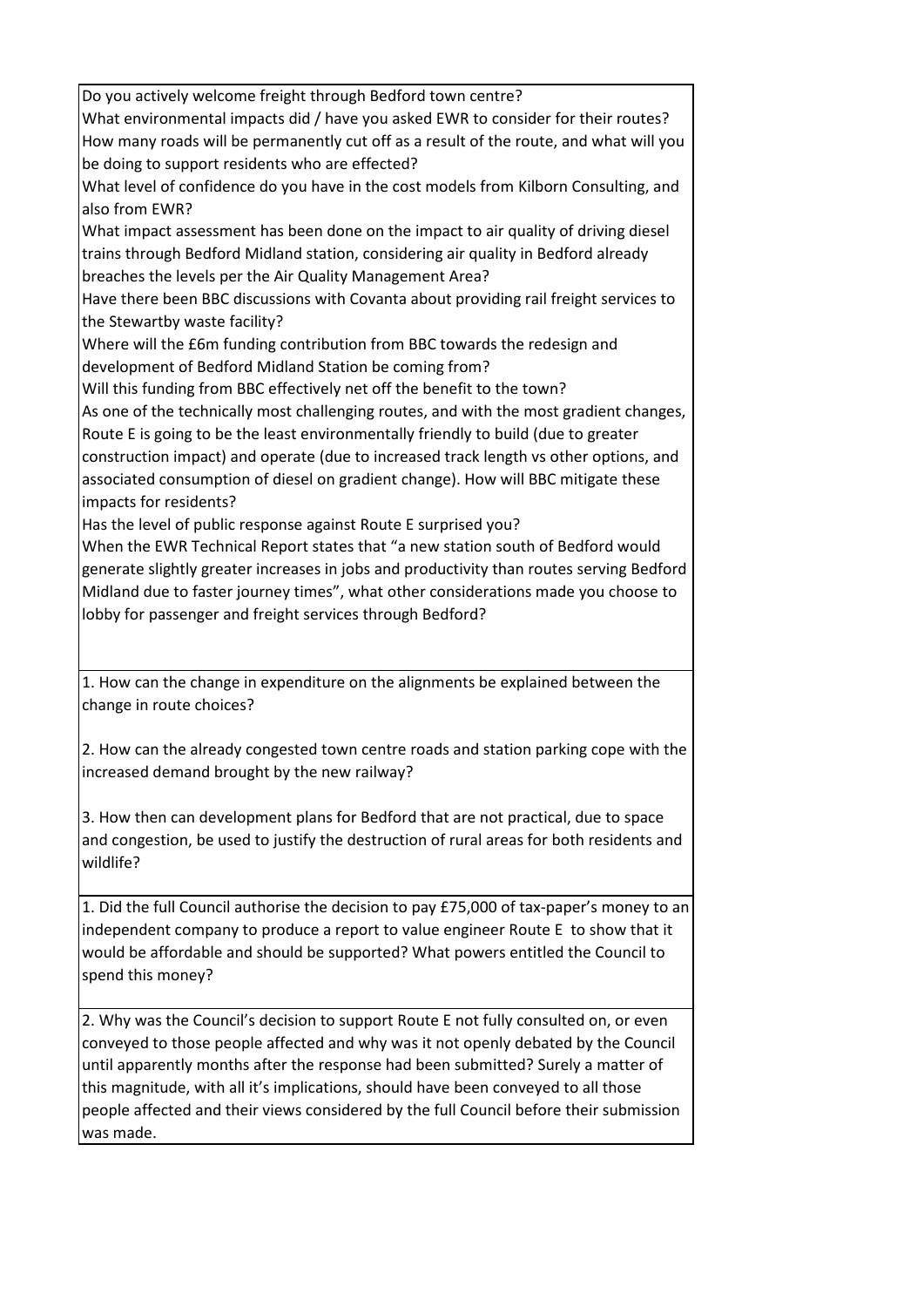3. During a period when they are constantly having to make extensive cuts, where do the Council propose to find the money to re-build Midland Road Station and a new multi-storey car-park? Will it mean that there will have to be further cuts to services?

The council has hired consultants and briefed them to find ways of reducing the chances of some demolitions. Can the council please brief its consultants to find ways to avoid ALL demolitions of homes in the Borough? Can the council please also brief the consultants to find ways of maximising the chances of there being a fast-line platform at Bedford's main station which would both help reduce the chance of demolitions and improve the chances of trains from Leicester to London calling at Bedford?

First I wish you to note we are against route E. We do not feel that as a Council you properly informed the residents of Bedford as we don't all get emails from the Mayor or local papers.

Not enough information has been provided, that is demonstrated by you being unable to answer residents questions on some of the fundamental issues.

That the Council and parish councils have had to have all these emergency meetings with yourselves and also the residents, highlights as to how flawed the lack of consultation has been in the past. These meetings should have taken place a long time ago, to gain feedback of the Bedford residents. How it has been done shows a clear disregard to serving the residents of Bedford. That it has been flawed to 2019 consultation, information for 2021 is further flawed.

You now try to state decision made by EWR, however this has been done based on the recommendations from the Councils, a letter to which you signed.

Looking at previous documentation that has been highlighted on Social Media and the EWR web page, the Southern routes were a lot cheaper and less impact on the environment. We can not understand how now Route E becomes comparable in costs. This route is to a flood plain and steep gradients, which impacts on costs rather than a flatter southern route, along with being less environmentally friendly. There is no transparency in the costs.

I would like to fully understand your justification for Route E? You list a figure of it bringing £6m a year to the town, how? Running the train line through Bedford Midland, other than Manton Lane Ind Est, is away from the other industrial estates, especially with more industrial development in Kempston & Wixams, thus we can't see it being about bringing businesses to the town,

 That a new station and car park is to be built, what is the costs? The Council have stated that this is being paid by the residents of Bedford, which is not acceptable and should be paid by EWR. What are you doing to ensure that happens? If paid by residents for years this will impact to the revenue you states it will bring to the town and also impacts to the true costs for Route E.

The drive from the pandemic is for people to work from home, which is less reason for the need of public transport to outside towns.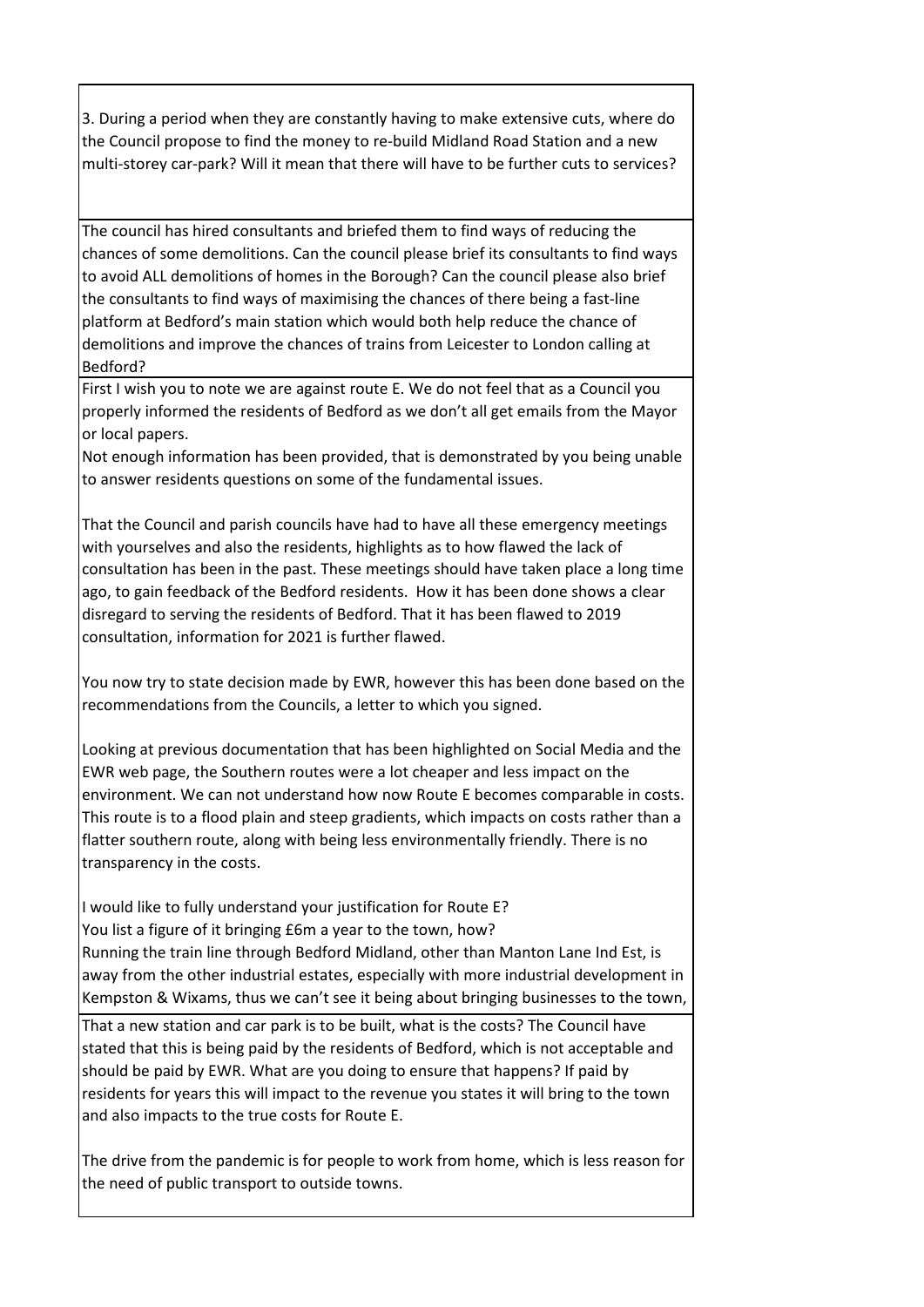If it is about trying to serve a big future development at Twinwoods, then why are you not pushing to take the line further to that development? Cllr Roydon indicated this in a public meeting and would put that as a proposal to EWR, is that something the Council will push for or is that another thing said without conviction and weight? . Is your plan to look at having a parkway station by Twinwoods in the future?

EWR meeting and brochure states that the route alignment 9 is the emerging preference. What are the Council doing in pushing for a more Northern route? Cllr Roydon stated that the Council will push for that, is this true? Will you be joining forces with the northern parishes to ensure this happens?

Open Country side has a bigger impact on noise travelling, so what will be done to ensure it is reduced? The Cllr for Castle Ward stating that he lives close to Bedford Midland is not impacted to noise, is not an acceptable comment when the buildings reduce the sound. I hear your solution is in planting trees and possibly being done before the route is in in place. Who picks up that costs? When would you look for that to be done?

You recently stated that you are now to push for the line to be electrified. This should have been done in early consultations as if not, that has to become a deciding factor to the chosen route.

Being electrified whilst reducing the noise then has an impact to the view on open countryside green belt.

For the route out of Bedford, impact many public pathways. What investigation has been done by yourselves regarding that?

Why are you against a Parkway station to the south? Other towns have shown to be a success. I don't see the argument against it due to travelling as they would have to travel to Bedford Midland, which is already a heavily congested area.

That is was agreed to a Wixams train station, why can that not be a parkway station to a Southern route? If development starts within the timeframe there is no reason to then not have the station.

The massive viaduct by Clapham will be an eyesore. Also, on an EWR web meeting they indicated a viaduct will be required by Graze Hill, how true is that?

As a Council, you were unable to answer the questions around the congestion to the road network around Bedford Midland or near Clapham. This has to be paramount in being a deciding factor. The impact of works when Bromham bridge closed, the road works to Manton Lane, has been a nightmare and still is, around the badly designed roundabout by Brewpoint. What investigations are taking place to road congestion to Route E vs a southern route?

How many tracks will there then be through the green belt and what width will the cutting have to be?

If EWR are adamant for a 6 track around Bedford station, will you reconsider an alternative route, to avoid less impact on peoples homes? There are documents dating back to 2018 from network rail stating the impact on homes for 6 tracks that you must have been aware of.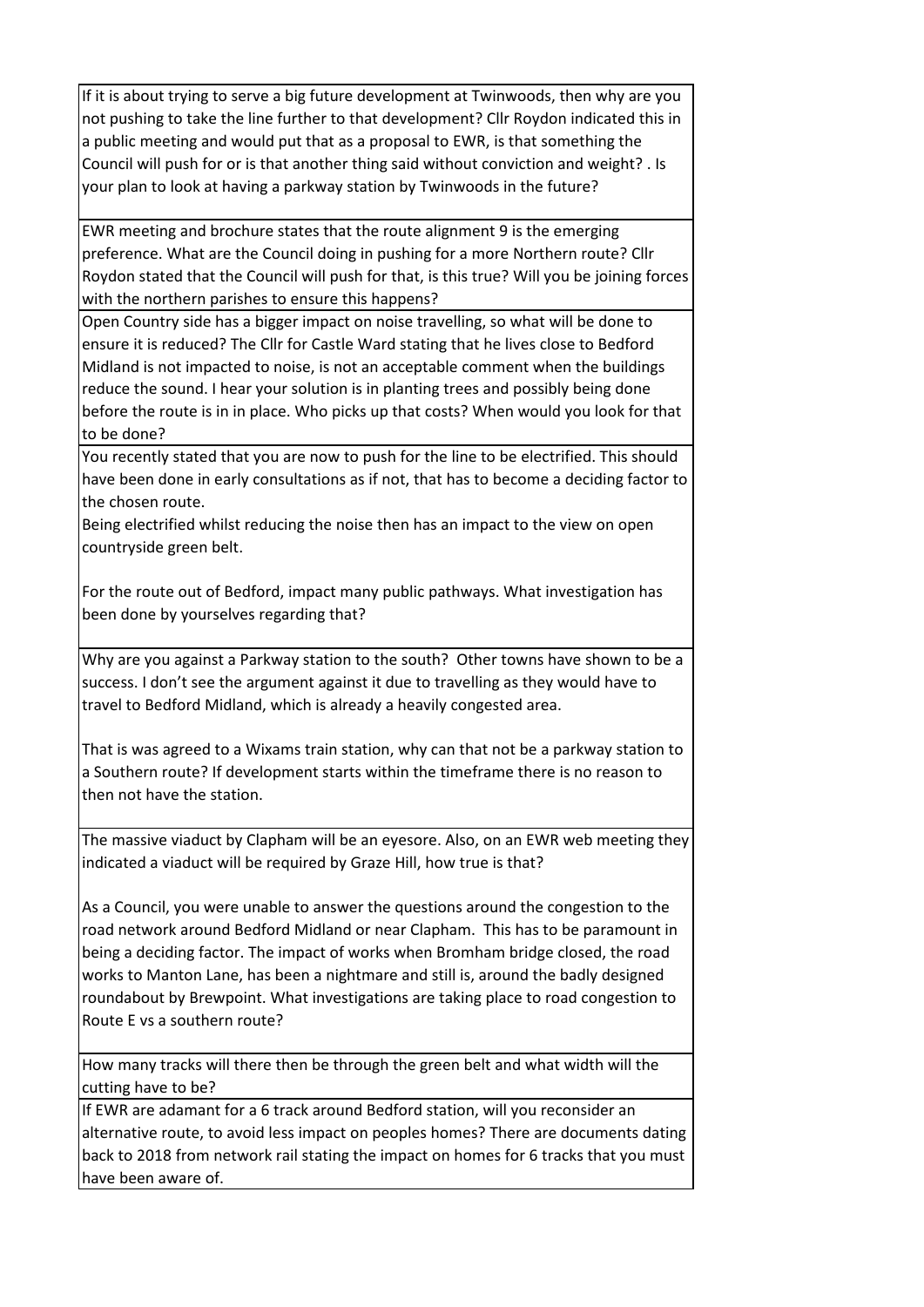In regards to Freight, neither EWR or BCC can properly address this. It is clear from EWR freight is part of the proposal. How as a Council could you look to have this going through the town, with increased waste from Stewartby? A Southern route would be better for all.

The Council paid out £75k for their own investigation, however the focus was more to Route E and not full investigations to a Southern route, so in itself that report is flawed.

Cambridge, Council are still in discussions to the route around them, we think Bedford should also be pushing the same. This is something St Neots wish to address for further talks before decisions can be reached due to the massive viaduct. There are a lot of unanswered questions before a major decision like this can be made. How could a decision on Route E be made, without these questions being answered.? Why as a Council have you not pushed for better maps rather than a faded white band? The consultations are flawed and misleading and therefore we ask the Council to listen to the concerns of the town and state more answers are needed prior to agreeing to the proposals and readdress to which route is in the best interest for Bedford.

Background. In the 2019 Consultation EWRC have been unable to say how many responses came from the Bedford Borough and have published maps showing returns in the 2019 Consultation from areas across the whole of UK. Residents in Cambridgeshire and Huntington seeking new stations serving St Neots and Cambourne may have favoured Option E, but this should not be seen as supporting a particular alignment through Bedford Borough.

This grouping of all the results together in this way distorted the data and allowed EWRC (and the Bedford Mayor) to claim that a preference was declared for a route through Bedford Town centre and across north Bedfordshire. Clearly, the recent upsurge in public protest around Bedford indicates this is not so.

Question. Can the Mayor use his good offices to demand that in the current (2021) round of EWRC consultation all responses include information indicating the first 4 characters of the responders Post Code, to give local identity to data without infringing privacy requirements?

How specifically will the line passing through the centre of Bedford bring economic benefits and renew the town centre as opposed to a line running to the south of Bedford. We have been told that it will but not how it is expected to happen - specifics not generalities please. Why do previous reports state that a line through the centre of Bedford would only bring

£6,000,000 of additional economic benefit?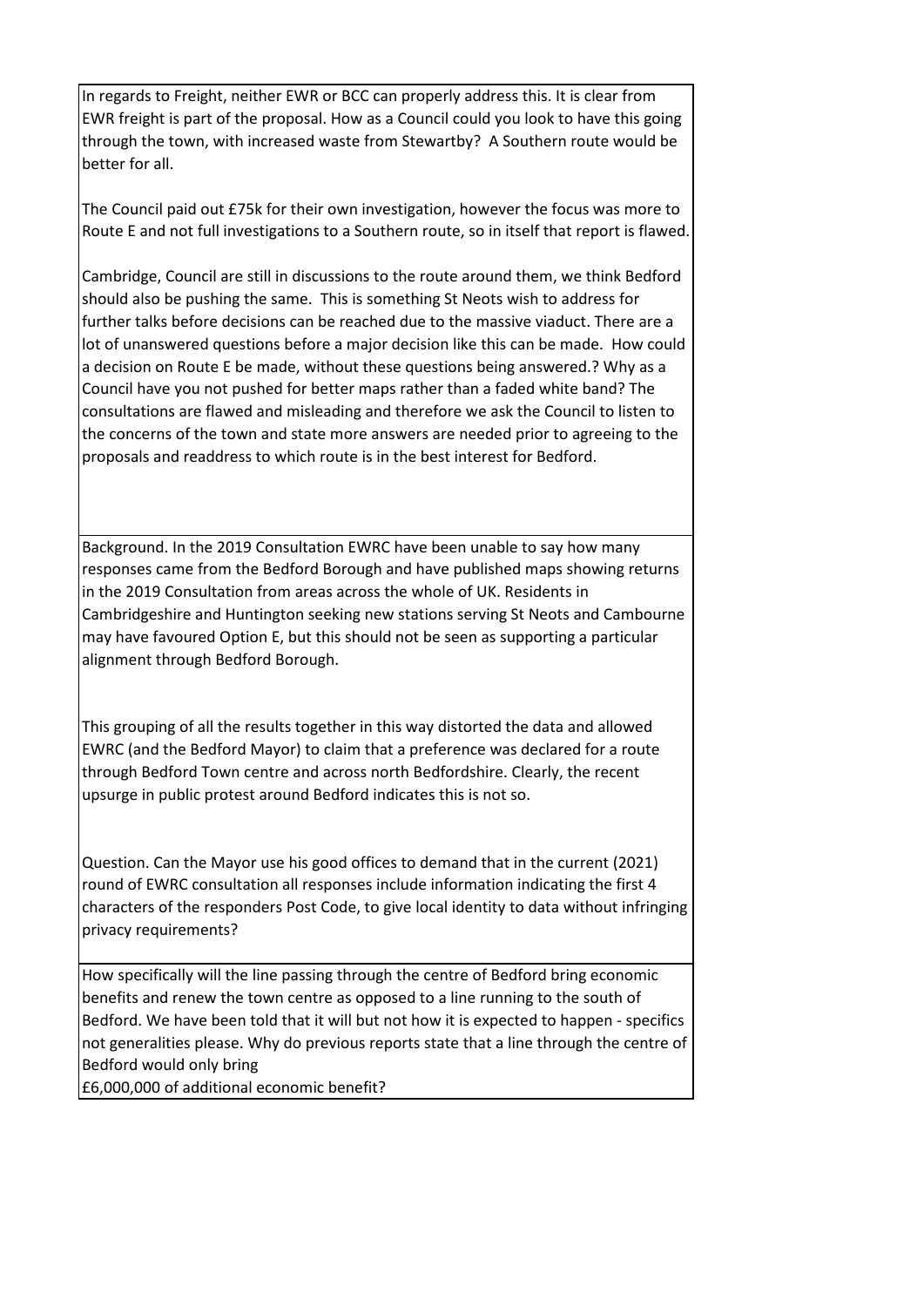Consultation Period extension

There is so much data and information and knowledge, from many different communication channels. To evaluate and assimilate, and give a coherent response, is very challenging within the consultation period. The consultation period seems very short and is being terminated before we are allowed to have physical meeting this also seems to be an unfair decision. You can communicate a point of view fully when in the same room with the person with whom you are communicating. It is far too structured and controlled in a virtual environment and does not allow for the spontaneity that is required for a full debate of a subject.

Q: Will Bedford Borough Council (BBC) ask for the consultation period to be extended?

• Councillor Headley has confirmed he was aware of a 6 track requirement to exit Midland Road Station to the north of Bedford before the 2019 Route Consultation. There is a Network Rail report of October 2018 that details the requirement to demolish houses to enable an additional 2 tracks.

 Q: Why did Bedford Borough Council not make Bedford Borough residents/voting electorate aware of this requirement, before or during the 2019 Consultation?

Q: Will BBC stop supporting Route E now that EWR Co have confirmed the requirement for the devastation of 100+ properties, including demolition and removal of gardens because of the expansion of Midland Road station and the new requirement for 6 tracks when existing Midland Road station ?

Pre Consultant facts about cost of the routes for consideration in 2019 Consultation have been changed after the consultation which appear to have significantly influenced the decision. There has been no clear explanation to why the costs changed. Q: Why did Bedford Borough Council employ Kilborn Consulting to do further technical analysis to supplement BBCs initial findings that "Option E is not only desirable on an economic and connectivity case, but is also technically deliverable at significantly reduced cost from that put forward in EWR Company's consultation." ?

• A southern route option, using some of the Old Varity Line, which was recommended by Kilborn Consulting, was not given to EWR Co as an option for consideration, by Bedford Borough Council. Report Reference: 1661-TR002, Revision: 0- 3 DRAFT, Date: 12/02/2019, Compiled by: J.Sindall

Q: Why did BBC not submit the this route as an option to EWR Co for the 2019 Consultation ?

The use of freight was omitted from the consultation paperwork. There are several reports from England's Economic Heartland Strategic Transport Forum, Network Rail, Rail Freight Group, EWR Co, that has outlined the use of freight on the EWR line. E.g. A presentation from EWR Co in December 2020 indicates that Route E will carry freight between Felixstowe and Southampton (with the UK's biggest freight hub planned for Bicester). Network Rail's freight report of 2017 states that the demand for freight is forecast to increase by 3% per annum to 2042. This would mean a 35% increase in demand by the time the EWR line goes live in 2030.

Q: Is BBC aware of the increased freight traffic that is proposed for the EWR line?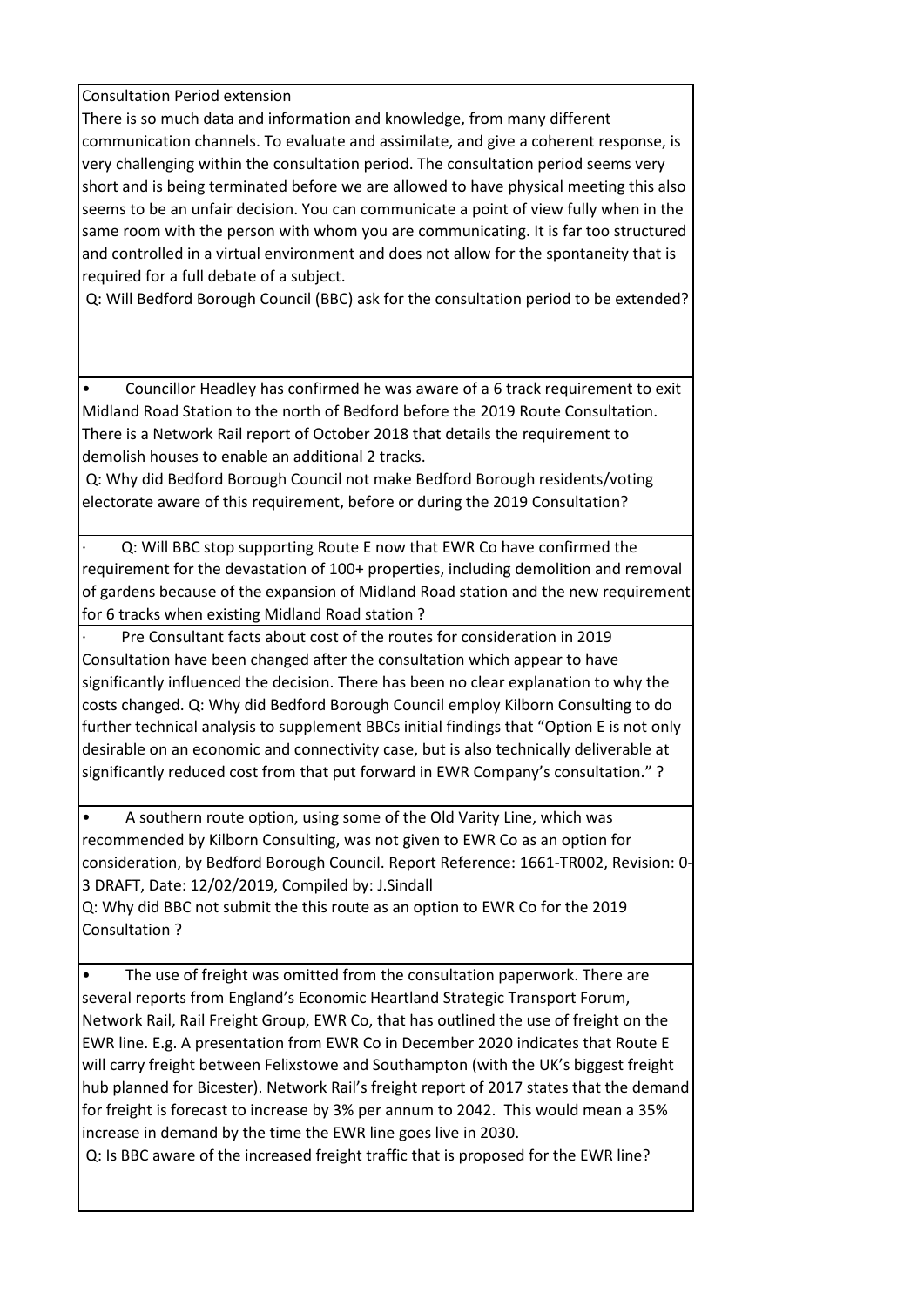Q: What is the benefit for significantly increased freight traffic coming through the centre of Bedford and through rural Bedfordshire countryside?

Q: Does BBC agree that it would be more beneficial that additional freight traffic, i.e. freight traveling solely East to West/West to East on the EWR line, did not travel through the town?

Q: Has BBC completed an environmental study of the impact additional freight traffic would have on the town and countryside, especially as it is very likely to be using diesel powered trains?

Q: Would not a better solution be to have the, solely East to West/West to East, freight traffic traveling along an existing traffic corridor around Bedford, i.e. the A421?

• In light of all the new information that is emerging that has significantly changed the scoring of Route E against EWR Co's route selection criteria.

Q: Would BBC consider another route option that encompasses the following points:?

- o Avoids devastation of rural communities & heritage
- o Avoids disruption & demolition of 100+ properties in Bedford
- o Ensures EWR access to Bedford Midland as terminus & interchange
- o Supports planned houses & jobs growth

o The best approach for low carbon, sustainable Bedford with least damage to the environment

o Potentially the fastest, low cost, low risk, solution.

The lack of community awareness regarding the biggest capital investment project we will see in our lifetime I feel is an indication that the efforts to communicate have been insufficient and the impacts have not been adequately explained. I feel this is a failure of process.

This is the biggest investment in this area for decades and the majority of people, including myself, were unaware of the action BBC was taking to promote Route E to EWR Co.

Q: Does BBC think they have engaged sufficiently, in a transparent and open manner, with the Bedford Borough residents/voting electorate, ensuring they were fully informed, prior to the selection of Route E as a preferred route?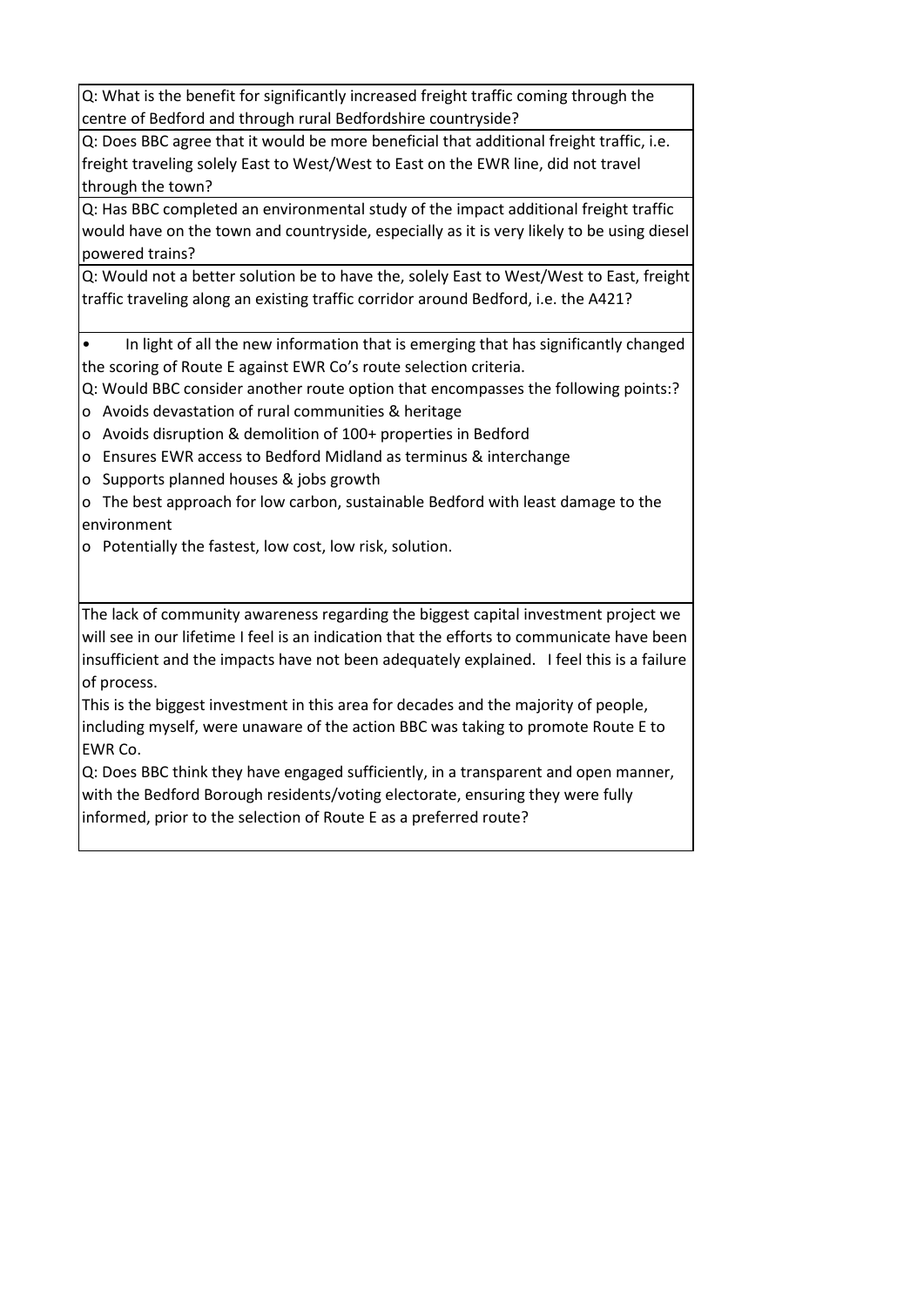Background. The Bedford Borough Council's own analysis of the financial benefit to the Borough admitted that the financial benefit of EWR in terms of GVA uplift was less than 1.5% (being £57m in an annual GVA of £4000m). No corresponding assessment has been made public on the cost to the Borough's taxpayers resulting from the devastation of communities in urban Bedford and across north Bedfordshire. This will not only be the loss of amenity and losses due to reduced house prices, but will include the collateral cost falling outside the EWR budget in terms of supporting infrastructure, road congestion, pollution, and any expenditure to fully realise benefits claimed for EWR (such as providing effective 'first-mile-last-mile' travel arrangements) Question. What is the true financial benefit to Bedford from EWR taking into full account the impact of engineering work and loss of amenity? Will the Mayor be transparent with the financial case available to the BBC and press EWRC for a full, accurate, and up-to-date statement covering build and operating costs for Option E and any reasonable alternative, together with information on those items that will fall on Bedford Borough taxpayers?

## Removal of Support for Route E

I

I would like the council to remove their support for Route E. I believe that the initial consultation was flawed. I live very very near the route in Clapham and did not receive any consultation documents or postcards regarding this and only heard about it after route E was chosen and so could not have my say. I do not believe that the council decision to back route E is representative of the views of the people of Bedford. I have not met a single person in Bedford that supports Route E. Everybody had been led to believe that Wixams would be where this line came in and out of and as such represents a much better route option.

Route E will only further congest our town centre that cannot cope with traffic at rush hour already. It will most definitely make any commute from Clapham across to the other side of town worse (when I commuted it was already 40 mins to go 4 miles) as so much extra East West commuting traffic heads to the main station.

The route cuts through a very narrow corridor of green land that is used extensively by not only residents of Clapham and Brickhill areas but people from all over Bedford. Green spaces within our town borders are so important for the well being of the residents and to provide places for recreation and walking. The areas are home to all sorts of wildlife and birds, (bats, owls, woodpeckers to name just a few).

The viaduct the is being proposed to cross the river, the floodplain, the A6 and the road in Clapham will totally spoil the rural sense of the village and the cost in time, money and environmental effect of such a project surely out weight the benefits when a route via the south would not require such engineering feats.

I totally reject the council suggestion that the route needs to come into the town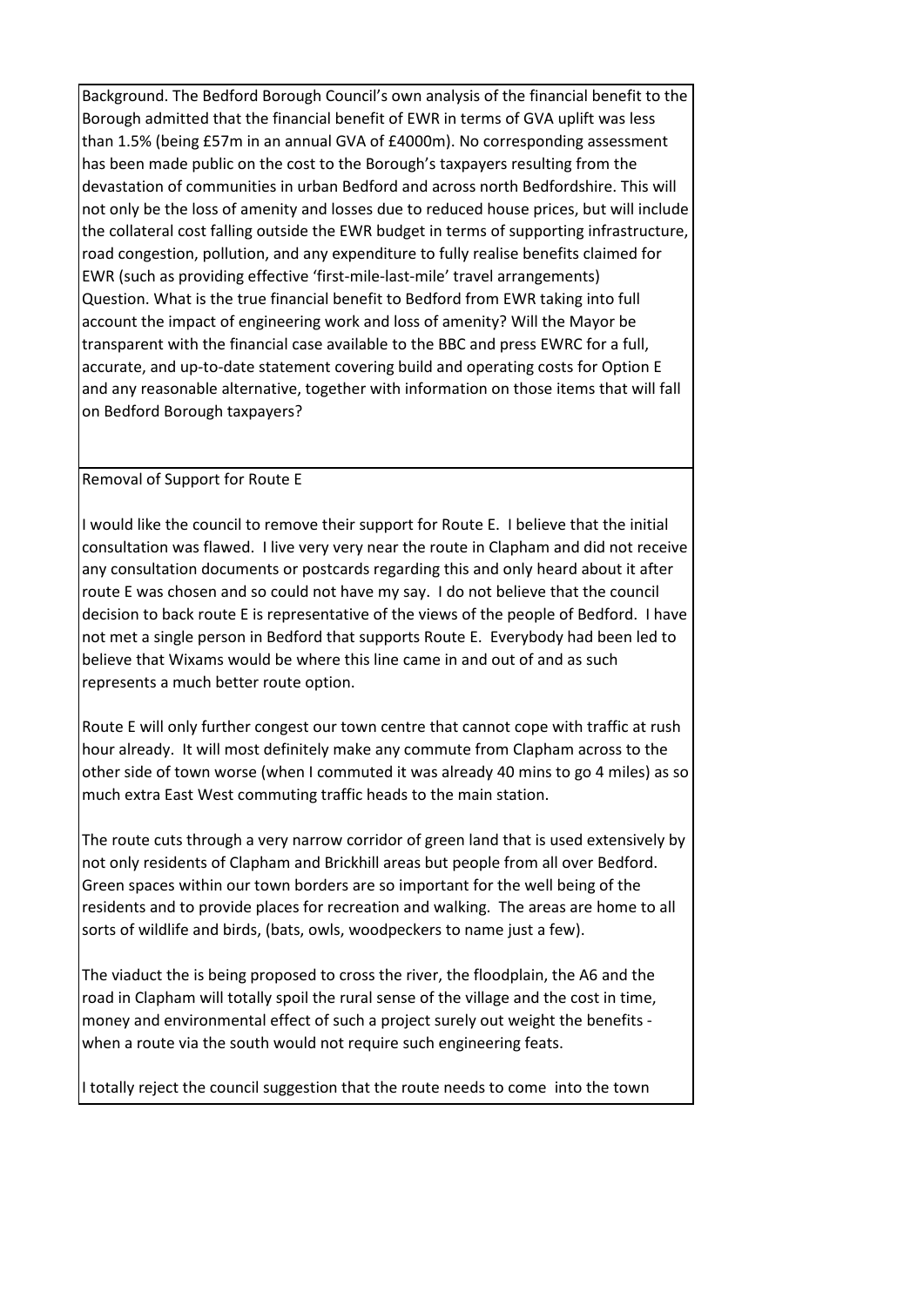## Route E Consultation

These are my comments on the different things being proposed now Route E (is currently) the chosen option.

Deep cuttings and huge viaducts are going to completely destroy the rural setting of Clapham and the green recreational areas as outlined above. We cannot let this happen.

Why are there no other options for this section of the line - why can't it go further north and then cut across at twinwoods so that it does not destroy this lovely stretch of green land between Bedford and Clapham. Other parts of the route have options but for this part through Clapham no other options are given! This railway is a direct violation of all that the Clapham Parish Council put into their Clapham plan.....it destroys the nature and character of the village in so many ways.

We cannot allow any possibility of freight on this line. Will you ensure this?

The only way to retain any sense of the countryside and character of Clapham would be for there to be tunnelling rather than a viaduct and deep cuttings This should be looked into and taken into account. If it is more expensive or not possible then this is more evidence that route E is not a sensible option.

Disruption to Clapham will be huge from construction ...how can this be mitigated? As it is we struggle to leave our village in the mornings because of traffic - it can take up to 20mins or more currently, The levels of disruption to build these kind of engineering feats to cross the rivers and roads with viaducts will be unacceptable to the residents of Clapham.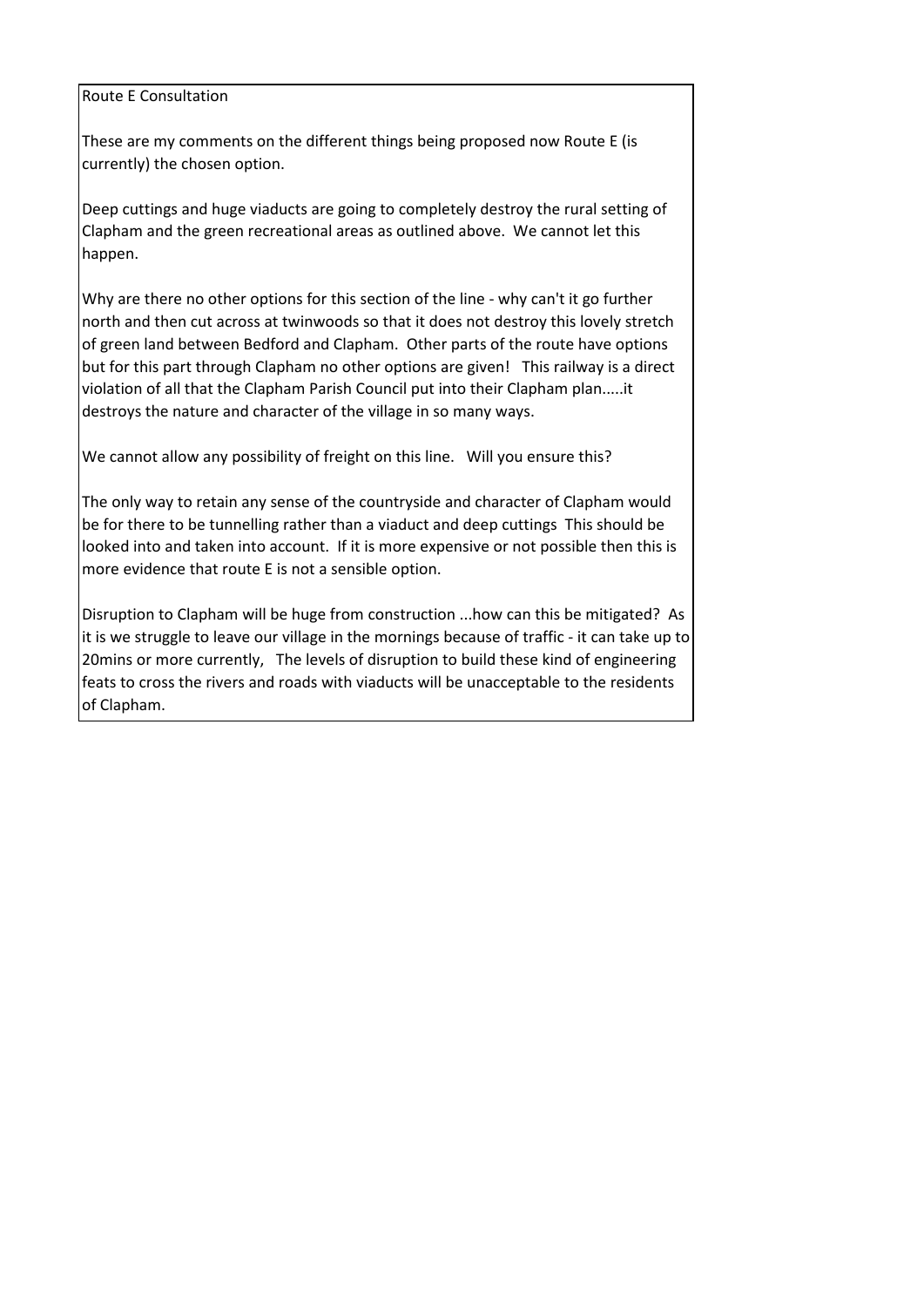The Kilborn report issued in February 2019 states: "Bedford Midland Options….come at the cost of increased construction costs, increased disruption, longer journey times and increased operational costs, as well as increased congestion and other highway costs."

"In short neither Route D or E [the northern routes] have much to recommend them to EWR… However there is an alternate approach that should be explored with EWR…." It goes on to recommend an alternate option which they surveyed and identifies that there were "no insurmountable physical obstructions…" It follows the old Varsity line. They identified some specific features that would require design solutions "none of which seems to be insurmountable"

It goes on to say: "The route is almost straight from Bedford to Sandy and on to Cambridge, minimising distance, route costs, and journey time while maximising value of time benefits."

1a. What did BBC do about suggesting this alternative to EWR?

1b. What feasibility study was done?

1c. Why didn't BBC pay Kilborn to "Value optimise" this route or the Southern Routes as well as Routes D&E?

1d. Why weren't these reports made public before an FOI request?

1e. How much money has BBC spent with Kilborn and other consultants for the purposes of responding to EWR consultation since 2018? Who were the other consultants?

The Kilborn Report of March 2019 states "Bedford South options are "more direct, less complex" and that Route E has "significant interface complexity with the local highway network" BBC then paid Kilborn to cost engineer Route E.

BBC would welcome the opportunity to continue to work with EWRCo to reduce the costs and risks of Route E in order to build a stronger financial and business case and lead to the development of a scheme that can win wide political support…"

2a. Why did BBC select Route E for special treatment with public money and not the other Route Options?

2b. Given this is a "once in a generation investment" Would it not have been fair to all residents of Bedford Borough to adopt an even handed approach, rather than push the political agenda? Why wasn't an even handed approach adopted?

2c. Why was this not debated at full council in 2019 for a decision?

Given that this report advocates EWR making concessions with regard to gradient north of Bedford and the implications that has with the lower accommodation of freight on the network:

2d. How does this reconcile with BBC's Climate Emergency and the reduction in getting freight traffic off our roads? (declared the same month – March 2019)?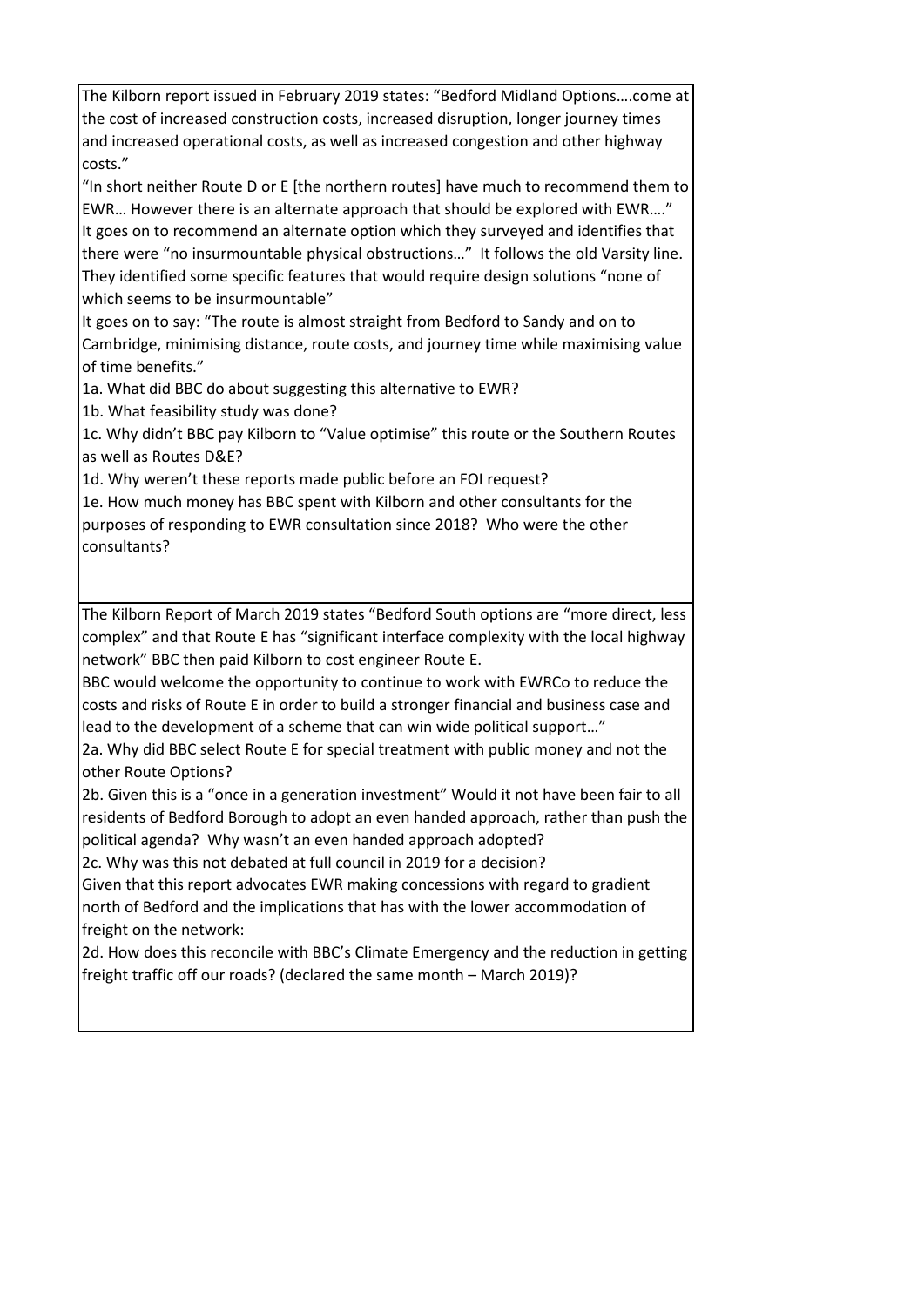EWR continue to evade questions about cost transparency and persist in the fallacy that they are "constantly back-checking" their calculations.

- EWR have not provided the information that shows how the relative route option calculations changed from 2019 to 2020. Route E went from being the most expensive to the second cheapest with the other 4 routes being inflated by 50%-80% with no plausible explanation. \*Note Route D also inflated and this would have benefitted from the BBC value engineering – so the reason cannot be solely that.

- EWR have not provided all the cost information for the 2021 consultation – the cost information for the Bedford section is not included. Therefore it is impossible to verify their cost calculations on a like for like basis.

3a. Costs are evidently already increasing for the chosen route E – When will BBC pressure EWR to be completely transparent about costs so ALL your residents can be reassured that costs are being back-checked?

3b. Just because EWR has reached the conclusion the Mayor wanted, does not mean that the process that EWR went through should not be challenged by BBC. Why Are the Lib Dem members of BBC propagating the EWR marketing spiel, rather than representing the very reasonable concerns of the residents?

3c. Why is the BBC not supporting the Northern parishes in demanding from EWR transparency on the 2019 consultation and the addresses that were not informed? EWR now state that there are 268,000 addresses within 2km of Route E – but they only sent our 120,000 postcards in 2019? Why are BBC not supporting the legitimate concerns of residents over the flawed process?

Network Rail put forward the six track option in October 2018. EastWest Rail had visibility of this in February 2019. In the recent Parish Council meetings Cllr Headley admitted to first knowing of this in August 2019.

4a. What was the precise date that anyone at Bedford Borough Council, (employee, elected representative or consultant – even if they have since left BBC) first know of the six track option?

4b. Why was this not mentioned to the impacted residents at the time that this information first came to light, thereby giving them the opportunity to raise a challenge? (Bear in mind if they wanted to raise a Judicial Review, there is a time limit) - An unacceptable response would be: "It was only a rumour, or a possibility and we didn't want to raise any undue concerns." The whole rail project was only a possibility in 2019 – it didn't stop BBC spending public money on a response.

4c. What other "possible" projects with negative consequences are BBC NOT sharing with the residents because Councillors deem it not in the best interests of the individuals? Should others be preparing to defend their homes against unknown threats that BBC currently think are "just a rumour"?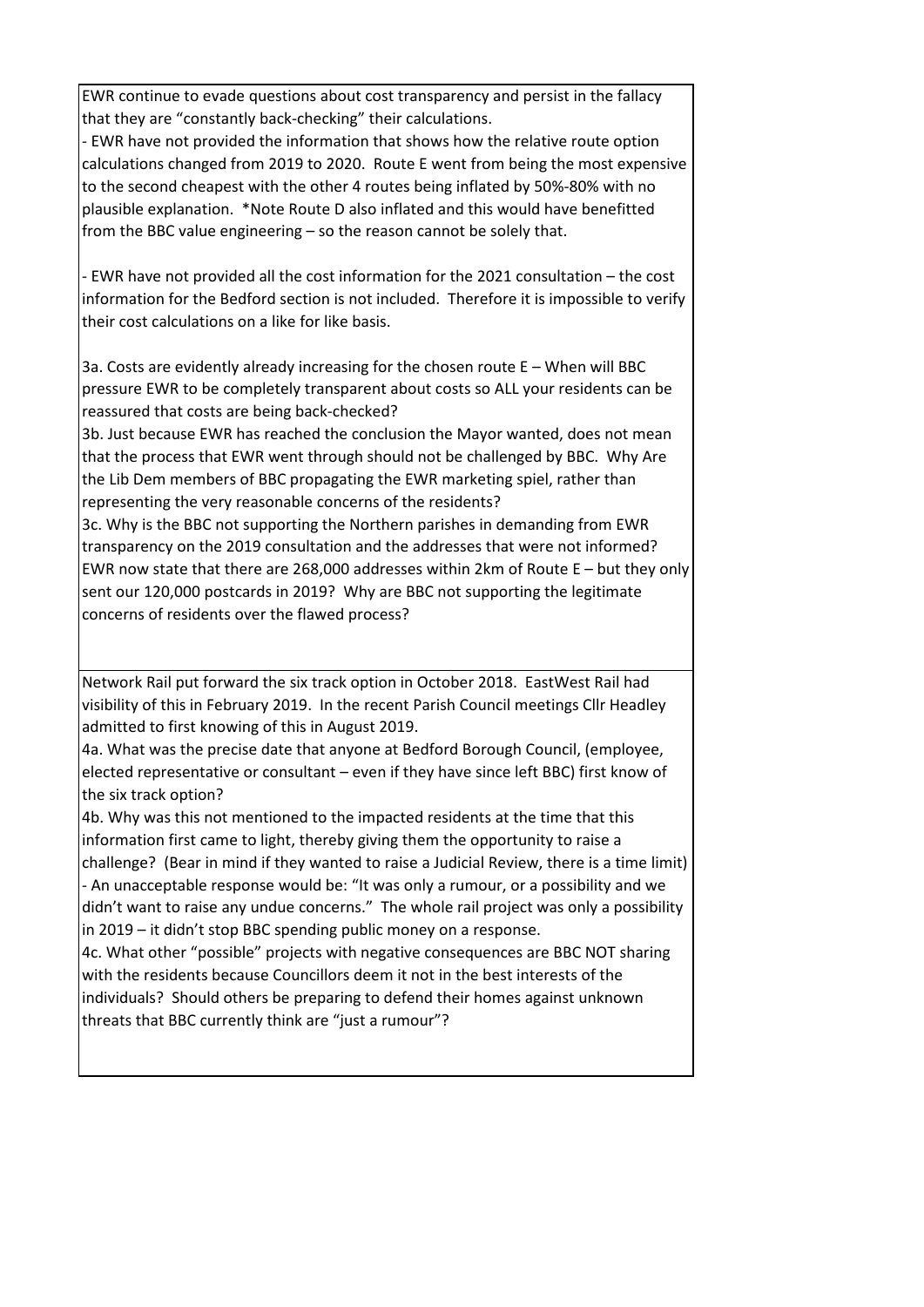Reasons given for rejecting the old varsity line include:

- It has properties built on it - So does Route E

- It runs along side a country park - So does Route E

- It runs near scheduled monuments - So does Route E

It is shorter, flatter, straighter, more environmentally friendly and the vast, vast

majority of the economic benefits to Bedford available.

5a. Why was no feasibility study or effort to challenge EWR to use this established transport corridors of the OVL and the A421 transport development corridor made?

BBC repeatedly crow about "self-evident" economic benefit.

6a. It isn't self-evident – please provide the evidence

Cllr Headley repeatedly crows about £6.23m incremental GVA economic benefit to the town, and that this is 12% more than with Southern routes (which means 88% is available with the Southern Routes).

6b. Please put this into context by telling us the total GVA for Bedford Borough and therefore the proportion increase of total GVA this represents.

6c. In the calculation of this increase – how much has been calculated to go into the local businesses as opposed to corporates?

6d. This calculation was made in March 2019. BBC say they had no knowledge of the six track option until August 2019. Therefore the incremental disruption cannot have been taken into account. What is the impact on the outcome of this calculation of the following disruption:

- The homes that would be demolished

- The road closures for road remodelling

- The bridge closures for bridge widening etc.

6e. What was included in this calculation for the negative economic impacts of increased traffic, congestion, disruption during the years of construction and town remodelling, air quality issues, poor air quality associated health issues etc. etc. etc?

Background The devastation of rural communities was not accounted for in either the BBC 2019 consultation response to EWRC supporting Option E, nor in the EWRC technical case for this as the preferred option. Furthermore, the demolition of about 100 urban properties has been overlooked; the impact on air quality and the environment in general was dismissed; and the certainty of highly disruptive freight train operations was not admitted. Recent revelations and petitioning by professional bodies such as CPRE have failed to provide increased priority to these key issues that impact on residents' health and general wellbeing.

Question Why has BBC failed to undertake and make public studies on the total environmental impact of EWR and in particular of their recommended Option E through the town centre and through highly valued rural Borough landscapes? Has BBC any data on pollution during construction and operation of EWR and the possible impact on Bedford's AQMA, and will it petition EWRC to provide such information, including the added impact of freight operations?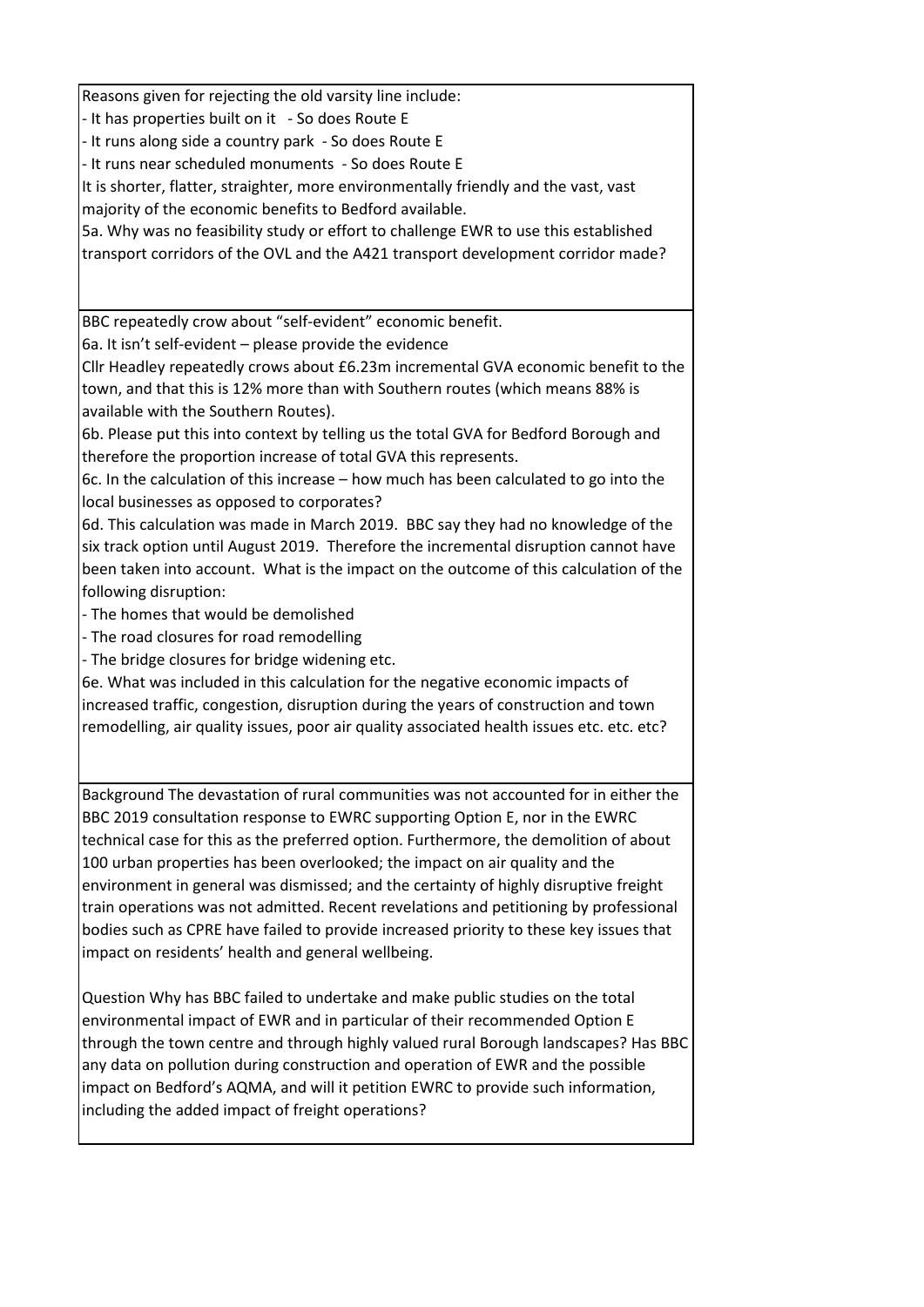Will Bedford Borough Council commit to ensuring that the East-West Rail is fully electric from the beginning, rather than having an initial period of operation using diesel locomotives, in order to meet both current and future sustainability commitments, including a zero carbon emission?

Will Bedford Borough Council commit to developing a North-South AND East-West station south of the river to meet the expectations of those who bought houses in the Wixams development who were expecting this?

Will Bedford Borough Council commit to minimising the destruction of farmland and natural habitat in its decision making, better serving the wishes of the rural communities it represents?

Will Bedford Borough Council commit to avoiding the (apparently considerable) destruction of housing in the Poet's Area of Bedford?

Will Bedford Borough Council commit to ensuring that the East-West Rail follows existing transport corridors (as encouraged by East-West Rail themselves) rather than creating new ones?

Dear Mr Mayor and Councillors,

I am a resident of Wilden. My husband and several generations of his family have lived on Chequers Hill. We are utterly dismayed to learn that Alignments 1,2 and 6 of the East West Railway line will run through Wilden village and cut straight across Chequers Hill. Every home and many acres of productive farmland will be affected by this Alignment. In fact the whole parish of Wilden will be totally ruined.

In the forty four years that I have lived here, there has been a persistent refusal by planners to allow any new development in the village. The prominent reason for this has always been that, the CHARACTER of the village should preserved. Whilst this has been a valid reason, it has resulted in young people, including my four children, being driven away from the place they grew up. Amenities such the pub, church and school have all struggled to survive.

Now, this beautiful traditional village, is about to be damaged for the present and future generations. Not to mention the vast cost and disruption of construction, villagers will have to endure the noise, dirt and damage to their way of life, as numerous passenger and freight trains thunder through their lives if, Alignments 1,2 and 6 rather than Alignments 8 and 9 are chosen.

There is evidence that there will be greater cost, loss of farmland and devastating visual impact with Alignments 1,2 and 6 than with Alignments 8 and 9.There will also be more homes demolished outside Bedford.

I would like to know how you can possibly consider the destruction of the character of this village, which planning committees have steadfastly insisted should be preserved as an example of a historic linear village, evidenced by refusal of any new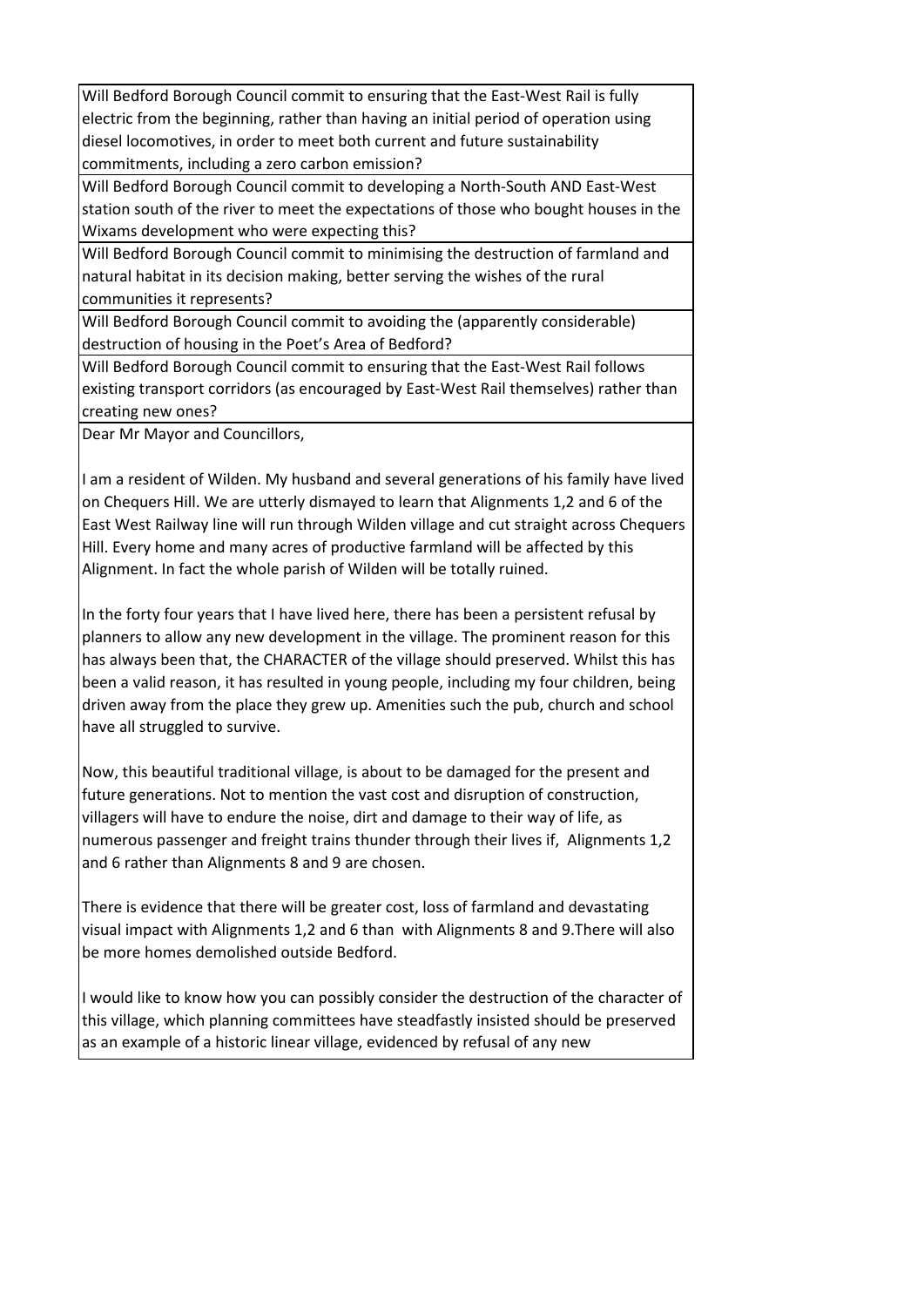QUESTION: on the proposed line drawings/plans,it shows that 2nos roads will be shut off by the route of the line 1) spenser road/chaucer road and 2)Sidney road/Milton road .

Is this going to be a permanant shut off or will there be a connection to get round.

This going to cause endless missery to people having to do u-turns in roads plus increased danger to padestrians with increasing u-turns.

How is the scheme if it goes ahead ,going to compensate people for sound disturbance as the tracks move closer to there homes.

Are they going to pay for triple glazing.

What is the qualifying criteria .

I just have to join the thousands of others voicing our dismay and horror at the idea of a rail route north of the town.

The council and the Mayor seem to have absolutely no idea of the distruction and ruination of the best bit of rolling landscape not to mention the wildlife. Years and years of unbelievable disruption and noise in an area that is gridlocked with traffic at the present time.

I moved to Brickhill from London 50 years ago and at that time it was deemed "The best part of Bedford to live," we were about a minutes walk from beautiful peaceful countryside. I now live in Clapham and the same can be said. Carrige Drive and Hawk drive have remained unspoilt for over 50 years and MUST BE SPARED from being ruined by a train line much better suited to the flatter route south of the town!!!!!

Do you actively welcome freight through Bedford town centre?

What environmental impacts did / have you asked EWR to consider for their routes?

How many roads will be permanently cut off as a result of the route, and what will you be doing to support residents who are effected?

What level of confidence do you have in the cost models from Kilborn Consulting, and also from EWR?

What impact assessment has been done on the impact to air quality of driving diesel trains through Bedford Midland station, considering air quality in Bedford already breaches the levels per the Air Quality Management Area?

Have there been BBC discussions with Covanta about providing rail freight services to the Stewartby waste facility?

Where will the £6m funding contribution from BBC towards the redesign and development of Bedford Midland Station be coming from? Will this funding from BBC effectively net off the benefit to the town?

As one of the technically most challenging routes, and with the most gradient changes, Route E is going to be the least environmentally friendly to build (due to greater construction impact) and operate (due to increased track length vs other options, and associated consumption of diesel on gradient change). How will BBC mitigate these impacts for residents?

Has the level of public response against Route E surprised you?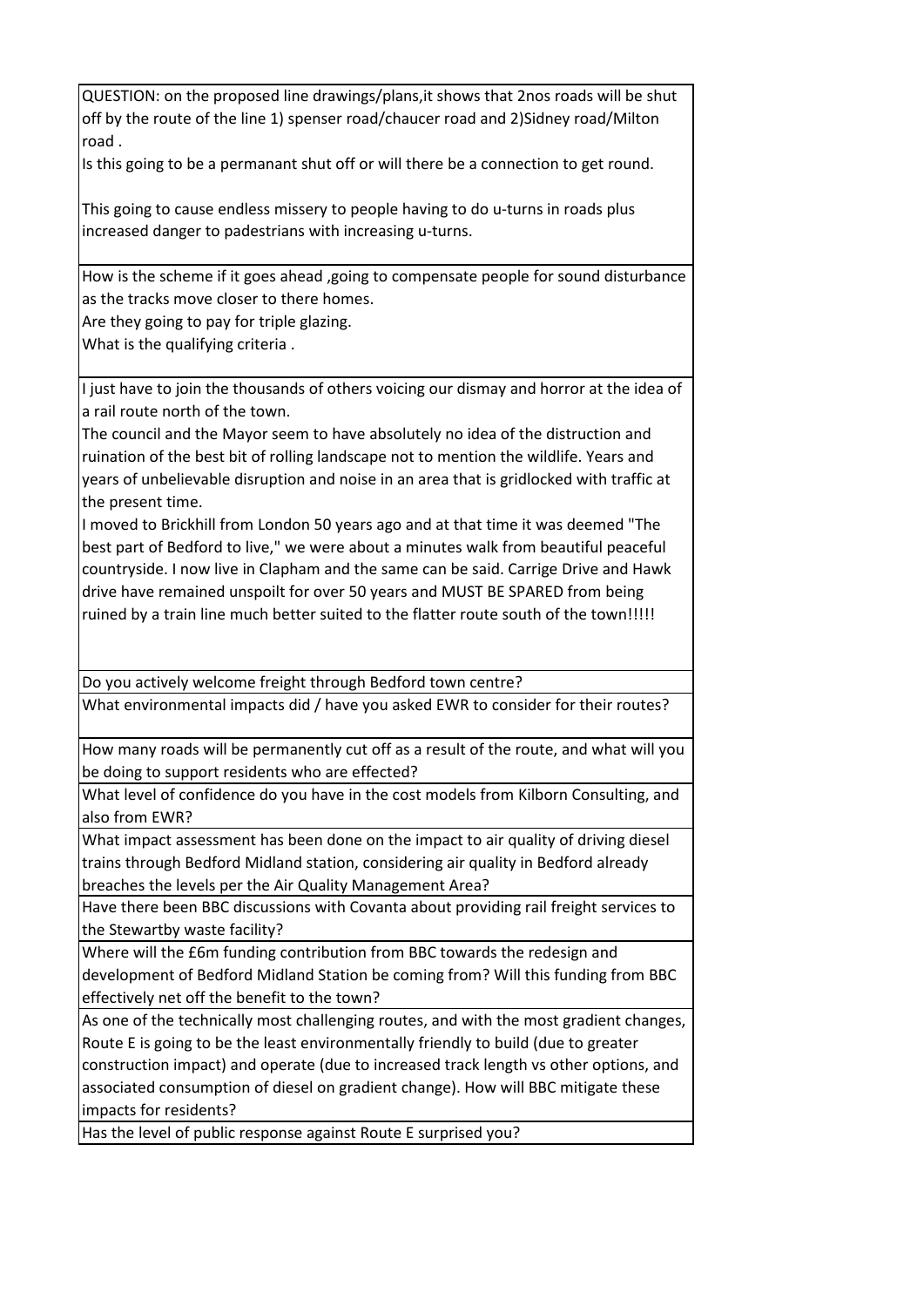When the EWR Technical Report states that "a new station south of Bedford would generate slightly greater increases in jobs and productivity than routes serving Bedford Midland due to faster journey times", what other considerations made you choose to lobby for passenger and freight services through Bedford?

1. Why did Bedford Borough Council ignore recommendations from the Kilburn report, Cranfield University and CPRE to name just a few organizations for a straighter, more cost effective build (without distorting real costs) and environmentally friendly southern route unlike their biased 2019 consultation preference for a northern route?

2. Why are Bedford Borough intent on damaging the health of local people by insisting on bringing the EWR route through the centre of Bedford because of the increase in pollution, traffic congestion and the total lack of present and planned road infrastructure?

3. Why is Bedford Borough intent on destroying the North Bedfordshire countryside, ancient woodlands, landmarks and villages when a less environmentally damaging southern A421 corridor route is available and has already been shown to be straighter, cheaper (without distorting real costs) and more environmentally friendly?

4. Why is Bedford Borough Council not working with EWR to revisit the 2019 consultation as it is perfectly clear that it was seriously flawed due to lack of correct information, poor public notification, undeclared facts and biased instructions from Bedford Borough Council to their consultants?

5. How could the general public be expected to come to an informed decision with the lack of proper and up-to-date information, poor quality maps and staff at the time unable to adequate answers at the time of the 2019 consultations? Bedford Borough Council appears not to have all the relevant information at the time of the consultation when they made their decision.

6. Why was Bedford Borough Council not aware that routing the EWR line through Bedford would result in the demolition of in at least 60 homes in the Poet's area? Were they not informed during the 2019 consultation that an extra two tracks would be required and that again Bromham Road Bridge would need to be widened? If they were not aware and this has only just come to light then this proves that the original consultation was deeply flawed.

7. Why was Bedford Borough Council not aware of the intended 24 hours use by freight trains? Were they not consulted or not informed during the 2019 consultations. If they were not aware and this has only just come to light then this again proves that the original consultation was deeply flawed.

8. Why is Bedford Council apparently not concerned about EWR freight negotiations with Felixstowe or possible contracts with East Anglian counties for the transport of waste to the Covanta Incinerator at Marston Vale?

9. Why does Bedford Borough insist that the northern route would benefit future house building under their local plan for the northern fringes when there are no stations planned for that area and all footfall and traffic will have to come into an already congested Bedford and Midland Road area?

10. Why is it assumed by Bedford Borough Council that a Parkway hub will not serve the needs of Wixam's residents?

11. Why is it assumed by Bedford Borough Council that a southern A421 corridor route will infringe on the RSPB at Sandy and Whimpole Hall?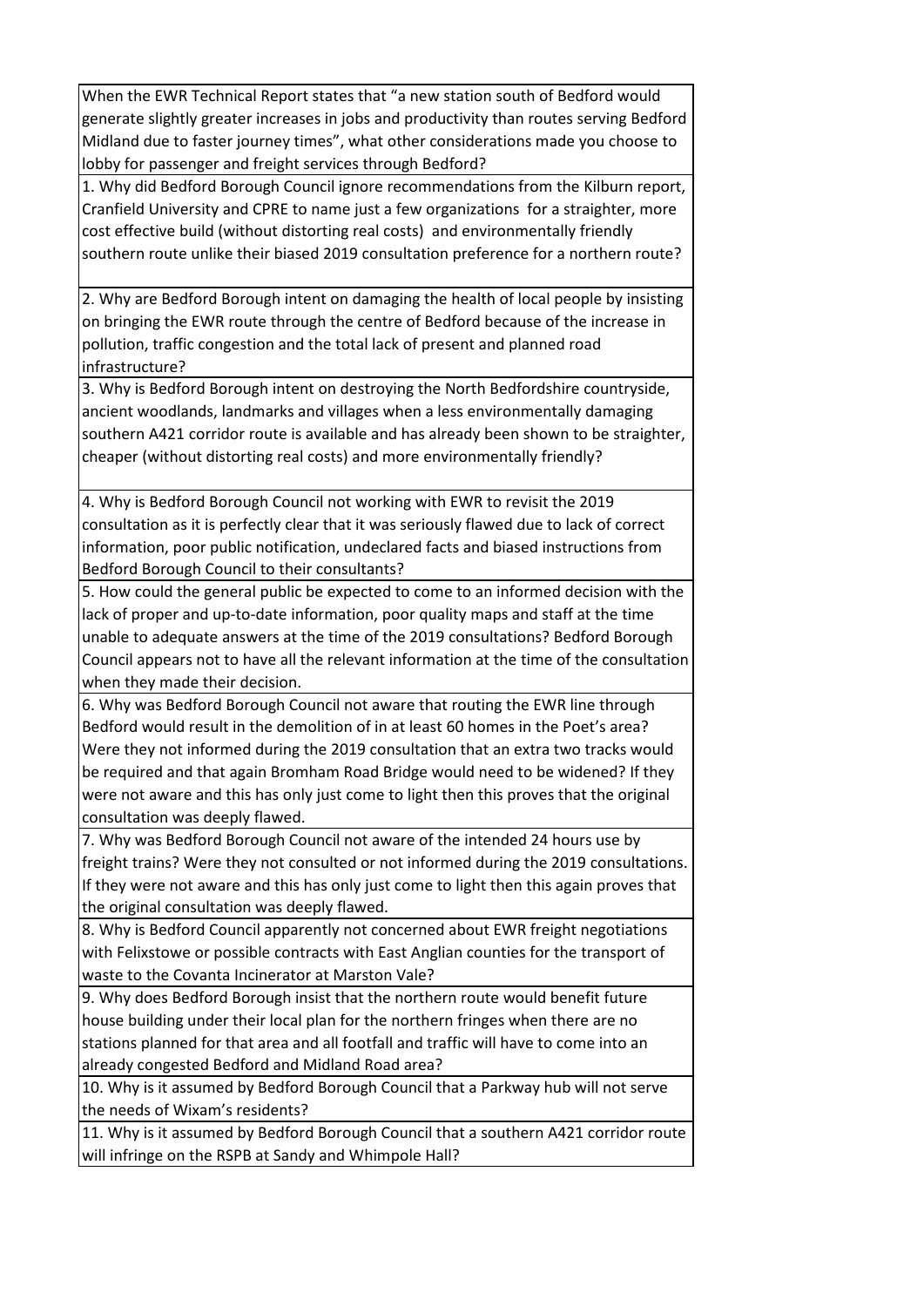12. Why is it assumed by Bedford Borough Council that the route will be electrified? EWR have stated that the route will not be electrified in the first instance.

13. Why was Bedford Borough Council happy with choosing a route that would require viaducts, deep cuttings and embankments in prime countryside which would not only destroy the northern landscape but would impose much higher safety risks, rather than having a leveller route that the A421 corridor would provide? It would also require greater engineering feats.

14. Why are Bedford Borough Council only discussing the northern routes at local meetings when Cambridge are still discussing both northern and southern approaches?

Which route alignment are you supporting?

• Have you conducted a review of the proposed benefits of the EWR plans, post COVID, given the changes that are almost certainly to happen, whereby many workers will not commute 5 days a week, to a city centre office? Has this been factored in and how it effects the proposals - the line we are advised is predominately passenger.

• As per your plans (consultation doc - page 43), please confirm the trains will be electric or more advanced technology - i am very nervous there are plans for diesel, which will affect the environment and undoubtedly be noisier. We shall be living a few 100m's from the line … whilst now we live in a rural area, with only the sound of wildlife around us

• I still have no clear picture as to how Route E began as the most expensive route in 2019 consultation and is now just about the cheapest and preferred. Just provide a clear breakdown as to costs in 2019 v 2021 and how they changed for all routes. Why wouldn't one wish to share? I do think this is why many local residents and I (from the clapham area), didn't think it would be chosen and thus spent little time on the plans and added little objection in 2019.

• A 900m bridge will be a huge concrete construction blighting the landscape as you enter Clapham - no one has yet shown any drawings as to how this will look. It really feels terrifying thinking about such a structure takes over the landscape. Can it really come down the farmers fields, cross clapham rd, over the river, over Paula Radcliffe Way and under The Great Ouse Way to link with the track?

• The Sainsbury's roundabout near Aldi and going into Clapham. Just now at rush hour the traffic backs up was beyond Towers but when construction starts - it feels as though Clapham won't be an attractive place to live. Route Clapham residents to Paula Radcliffe Way and into Bedford .. thats just as bad. What is your solution?

Why are you only consulting residents now? Is it because of the possible demolition of houses that has been announced by EWR?

What were the reasons for not consulting residents about the original 5 proposed routes in 2019 before sending the official Borough Council response where it was stated that you preferred route E over all other route options?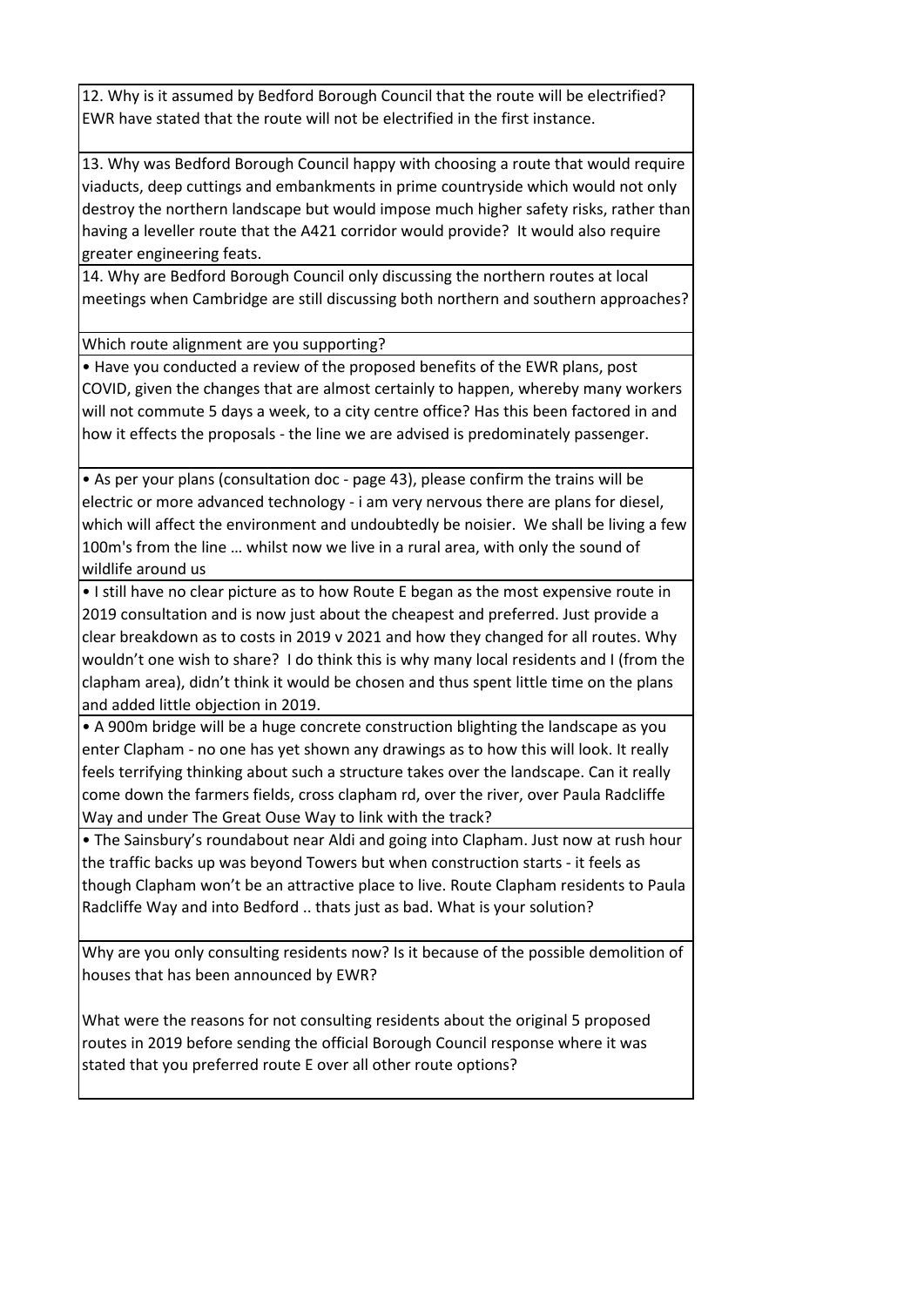Background BBC has given vigorous support to Option E to in order attract jobs and investment into Bedford and to create a nationally recognised transport hub centred on Bedford Midland Station. The financial benefit to Bedford has been shown to be modest with GVA uplift of less than 1.5% and recent studies have demonstrated alternative route options to serve Bedford Town Centre are viable without devastating urban and rural countryside within the Borough.

The key new characteristic is a junction which allows access by EWR to Bedford Midland Station and the option of services calling at a new Bedford South station servicing residential and business developments in the region of the A412 'southern bypass'. The design would avoid demolition of 100+ houses and the devastation of rural communities in north Bedfordshire. Initial analysis shows these alternative route options to be viable, and potentially offer the fastest, lowest cost, low risk solutions meeting the complete range of stakeholder interests.

A summary of the option is attached as a single-page pdf file.

Question. Having established key objectives for EWR serving Bedford, will the Borough Council consider alternatives to Option E that meet all of these conditions and potentially offer advantages without the significant problems and public concern that is emerging with Option E? Specifically, will BBC support investigation of these new options by EWRC as is proposed in the attached summary paper?

Why are BBC only now having more detailed consultation arrangements and have not beforehand when the 5 route options were being consulted upon?

Why does EWR have to go through Bedford, why can it not come into Bedford and then return via St johns on the Varsity line? Also, how did costs increase 'overnight'! Surely it would make sense to include Wixams stations with the EWR station south of Bedford

Can you please explain why the parishioners of Roxton should welcome a 12m high concrete viaduct and embankment that will landlock the village and close off the footpaths and bridleways around the village?

We believe that EWR are using Bedford to its detriment and this has not been realised yet by the Borough Council. We are concerned that given the disturbing developments since the original Routes were mooted, the people and the councillors of Bedford are being duped and the process will have gone too far before it is realised. Also the world and its requirements have changed significantly since the EWR first began the process and it very much appears that as information comes to light, Bedford and its representatives will be shown up as having sold the town down the river. Can you please listen to your people and stop this now, before it is too late?

Is there really any point in having these consultations? Mayor Dave, can you put your hand on your heart and tell us that there is a chance you might change your and the BBC's collective mind on the Route choice? We hear that councillors are now changing their minds, as information has become available on the realities of the impact and lack of benefit to the town. Will you do the same?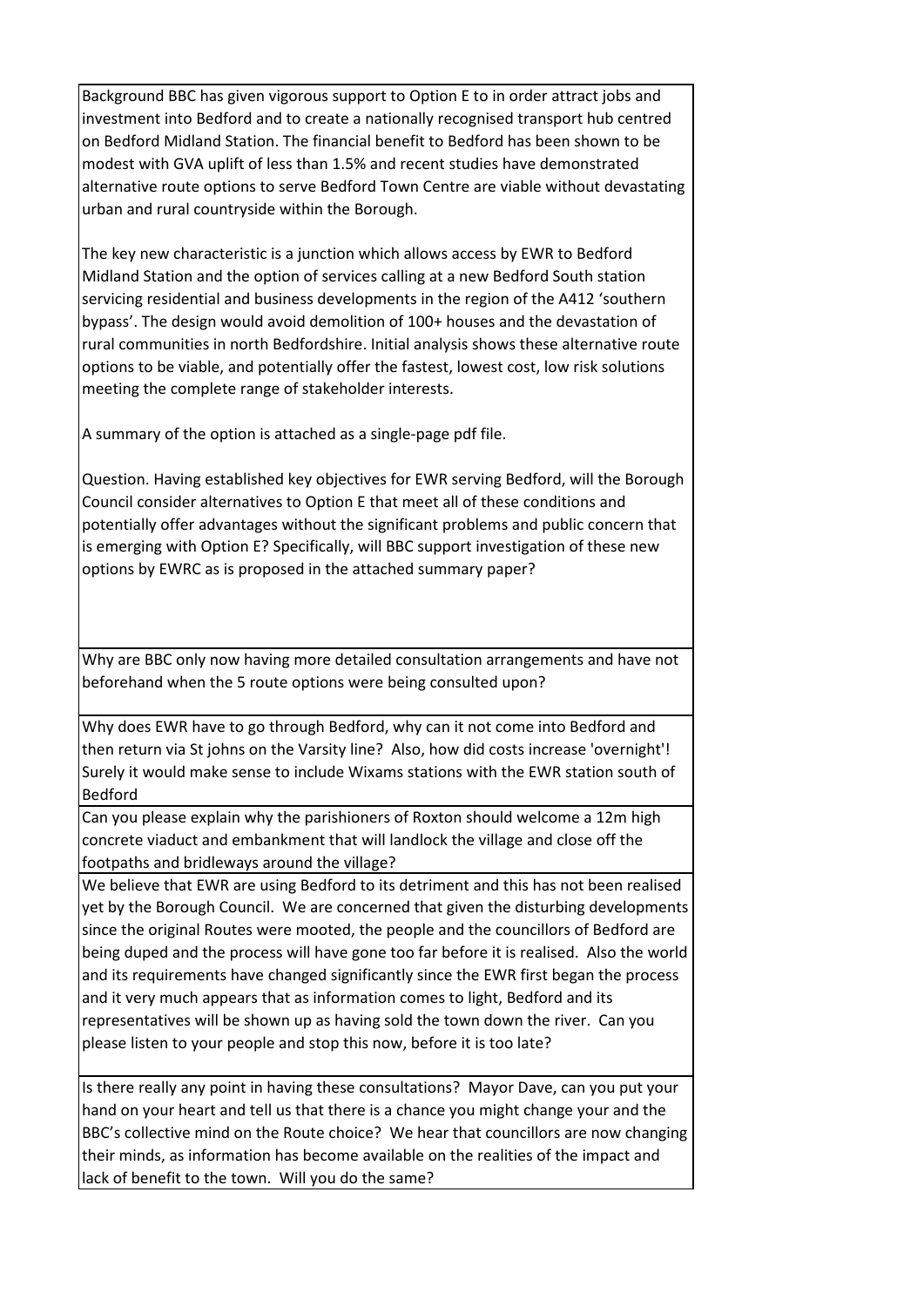We are not hearing any reasons why people would want to begin travelling into Bedford if there were to be a town centre station connection East to West. At best, those being asked on TV or radio are saying that it might be useful for them to get to or from Cambridge or Milton Keynes. No mention of anyone heading for Bedford as a destination making Bedford no better off than it was before and significantly and permanently harmed. I cannot accept the "Master Plan" as a sensible response. It is possible to invest in the town centre and run down areas and also build more homes/create more jobs without destroying huge areas of Bedford and permanently harming the lives of thousands of others.

We have seen and heard only high level and vague claims of investment, jobs, improved traffic and homes but there is a complete absence of supporting evidence. This is particularly unpalatable given the significant changes brought about by the pandemic as commuting, office locations and workplace use has been changed forever. Where is the evidence of the alleged benefits for the people of Bedford and surrounds? Is this not just a vanity project? Who are the companies who will be relocating to the new Bedford?

Why will having an interchange between the East West and Midland Mainline encourage people to stay in Bedford? Surely it will encourage people to use it as a transfer hub only? I don't feel this has been thought through at all from a local perspective and it is instead another example of how Bedford is being destructively used for the purposes of others in other counties.

If a station and link East to West is truly believed to be necessary infrastructure to support the town and more homes, then placing a station at Wixams would surely tick all the boxes and leave the town unblemished but still ready for development in a sympathetic and non-harmful way.

Please explain why the Bedford Borough Council chose to ignore the advice given by the publicly funded independent reports into the suitability of the different routes? Route E was considered the least favourable on many counts, not least cost, yet after questionable intervention by members of the Bedford Borough council (directly, or by association with the EWR Consortium) AFTER the first, unlawfully short consultation closed, it unfathomably became the preferred route. This is not fair, logical nor transparent and we deserve better from our elected representatives.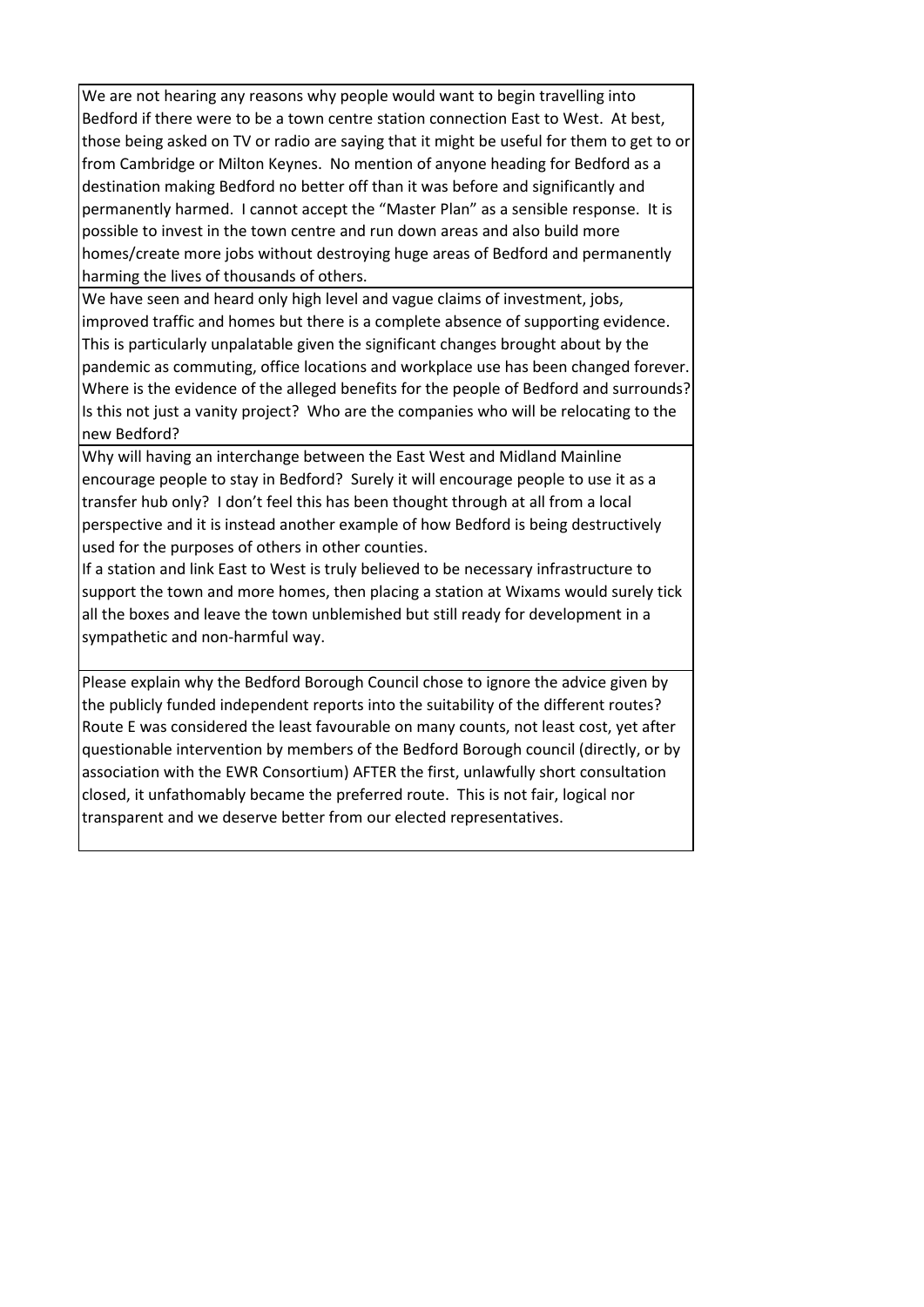May I ask Mayor Dave where he has his home? I ask, in the context of the route choices.

EWR chose Route E. Why did they not use the original Varsity Line route? We accept that no route is without impact, however, according to the BBC's original consultant report, this was a viable option. Please do not insult our intelligence by claiming that the decision was EWR's as we know that it was made following significant input from Mayor Dave and others via both the Borough Council and the EWR Consortium.

Given the depth of feeling and tsunami of negative reactions and distress from so many of the people you supposedly represent now that the situation can no longer be hidden, we ask you to urgently press EWR (directly and via the consortium) to hold a fair, transparent rerun of the consultation. This time, make sure it runs the correct, lawful length of a consultation; make sure it is fully communicated to EVERYONE potentially impacted; make sure all information is made available in a clear format and not in confusing and incomplete maps, diagrams so people can see just how it impacts where they live or travel when asked to express an opinion; make sure the costings are fully and independently assessed and made public.

In summary, we believe that the Mayor and the Bedford Borough Council should give the following feedback to EWR as a matter of urgency:

• Rerun the original consultation process, including the much more viable southern options.

• Do so transparently, fairly and using communication methods that do not discriminate against those unfamiliar with online technology.

• Use consultation forms that are clear, unambiguous and are easy to understand and complete.

IF consultation is not rerun and the BBC fail to stop the atrocity:

Minimise harm and damage to properties and lives by sympathetically routing the railway as far as possible from dwellings and livelihoods Select alignment 1 and not alignments 8 or 9

Why did the Borough Council give its support to Route E in March 2019 when no detailed Environmental Impact Assessment of the choice of Route E, and how Route E compares to Route B or other routes, had been undertaken or reported regarding environmental impacts of the routes in Bedford Borough?

It is clear and obvious to anyone familiar with the locations impacted by EWR in Bedford, that Route E runs across an area of open countryside and rural villages, whereas Route B is located within an existing transport corridor (the A421) which is already developed for commercial activity.

There can surely be no doubt at all that the environmental harms that would result from Route E very substantially outweigh any negative environmental impacts associated with Route B.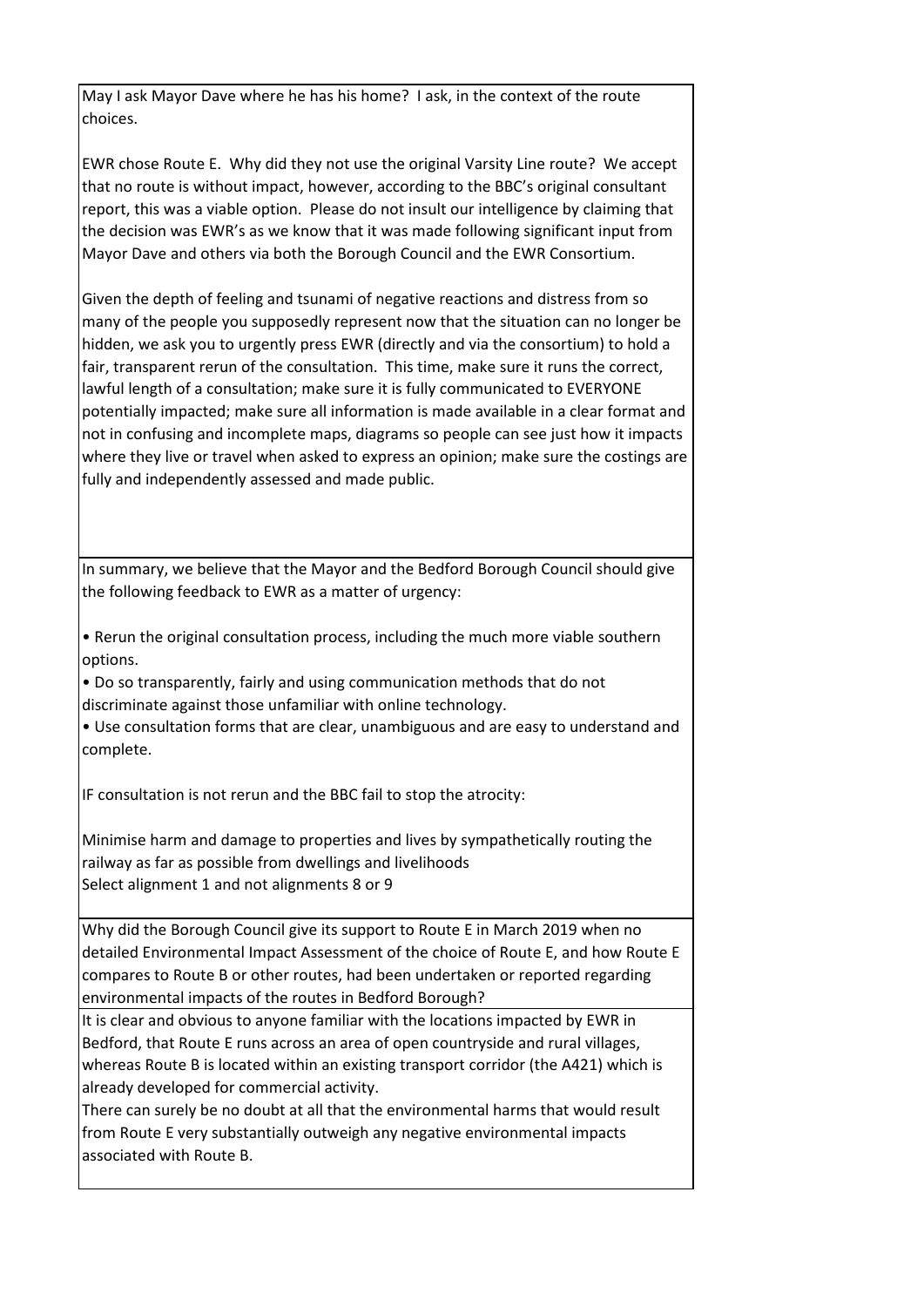Did the Borough Council support Route E because it shares EWR Cos view that the key project objectives of EWR are to deliver economic growth and support large scale housing growth in North Bedfordshire, and that environmental concerns are way down the pecking order? If that is the case, isn't it clear that without consulting Bedford residents, the Borough Council has pre-determined a very significant element of the Local Plan Review, where in theory such matters are to be decided with the benefit of public consultation?

Why are passing points to cater for slow trains being built in to both route options?

How will the station at St Johns or nearby be accessed? The Ampthill road area is already very congested.

If the Bedford station is expanded into Ashburnham Road which the maps show is quite likely, how will the station be accessed?

You have promoted the East West Rail route through Bedford Midland Road exiting the town northwards. It is now clear that the only way to

preserve the rural environment through which it would pass, from huge long embankments, cuttings and viaducts, is for the railway to be in a tunnel from after it crosses the Bedford-Clapham road (the old A6) until

it reaches the flatter ground to the east of Wilden and Renhold. Would you please bring the full influence and resources of the Bedford Borough Council to bear on EWR putting this part of the railway in a tunnel?

How can Bedford Borough Council support the building of a diesel train line given the sustainability expectation that the country will become significantly carbon neutral by 2035 and this line is due to be running in 2030?

EWR state in their consultation document that their prefernece is to use existing transport corridors rather than creating new ones. Can I ask that the Council would support this and reconsider the option of the south of the river line hence reducing the need to destroy the beautiful properties in the Poets area, remove the need to carve up extensive areas of pristine farmland, and give to Wixams the train line and station many home owners had expected when they chose to live there?

Can I ask that the Council would lend their support to the rural communities by listening and giving careful consideration to their ojections to the routes north of Bedford?

Can I ask that the Borough Council make available the detailed costings that would account for the dramatic change in the cost of each route and so completely reversing the rank order? I believe there has been an attempt to share some documentation, but it is not transparent enough to promote confidence in the decisions that have been made.

Perhaps the Council could explain how a potenetial route following a previous course with minimum change in elevation is cjeaper that a potential route that is longer and has considerably greater changes in elevation requiring signifcant engineering, the knocking down of homes, crossing flood plans, crossing the pathway of the gas pipline which services London, that will involve considerable cuttings and bridges, road closures cutting off rural areas etc etc etc?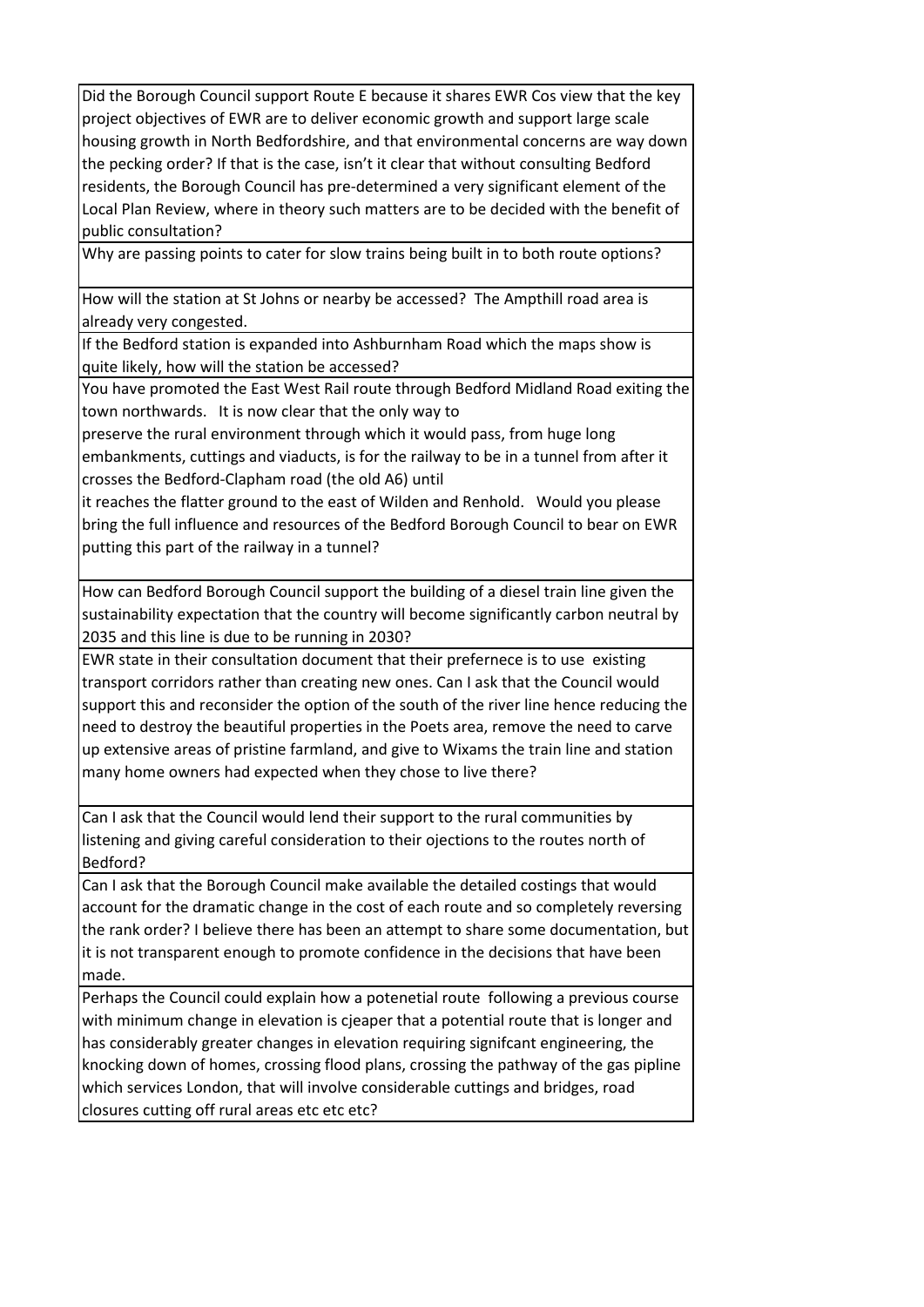Routes 2 6 and 1 go very near many houses, through gardens and at the bottom of gardens. Routes 8 and 9 go near to villages but not through habitations. Could this be a consideration in deciding the route as a means of the Mayor reducing the impact of the rail line? The Mayor has stated that the threat to homes and businesses is something that he takes very seriously.

1. We had serious flooding of properties and the main road in Clapham at Christmas 2020. Have the Borough Council done a flood risk assessment on the impact of building a railway viaduct across the floodplain between Clapham and Bedford?

2. Did the Borough Council do an assessment of the impact on local residents of the noise levels and vibration of a long viaduct between Bedford and Clapham before supporting a Northern route?

3. I seem to remember that the draft local plan that I saw in the library a couple of years ago recommended maintaining the green space between Clapham and Bedford and the views over the river valley. How and when did this change into supporting building a viaduct, an embankment, a deep cutting and the destruction of the unspoilt countryside North of Bedford which has many well used footpaths and bridleways and is home to much wildlife eg badgers, bats, red kites, owls, foxes, deer etc.?

4. Why were residents not directly consulted for their views by the Borough Council before BBC made their decision to support the Northern Route which at the time of the (flawed) 2019 consultation was considered more expensive and more technically challenging.

5. EWR gave an answer on not reusing parts of the Varsity line at their webinar that properties had been built on parts of it and other parts are now established wildlife areas. However, this implies that the buildings built on the old line are more important than those properties near Bedford Station that would need to be demolished and the newer wildlife areas more important than the long established wildlife in the unspoilt North Beds countryside. Why did BBC not consider the alternative route using parts of the old line suggested by your own consultants?

6. BBC objected to the proposed Rushmoor School development mainly on the grounds of increased traffic problems. How can you then support the inevitable increase in traffic congestion, especially near the Sainsburys/Aldi roundabouts, that would result from the additional traffic generated by the EWR trains stopping at Bedford Midland Station rather than a new Southern Station?

7. I have read that BBC are contributing financially to the redevelopment of Bedford Station and carparks. Is this correct and, if so, what will be the cost to Bedford Borough ratepayers and has this cost been excluded from the EWR route costings?

I do not agree with Route E. The best Route for Bedford is A, B or C.

Economically and Environmentally these are clearly the best routes. A New Bedford South Station is the best solution for Bedford.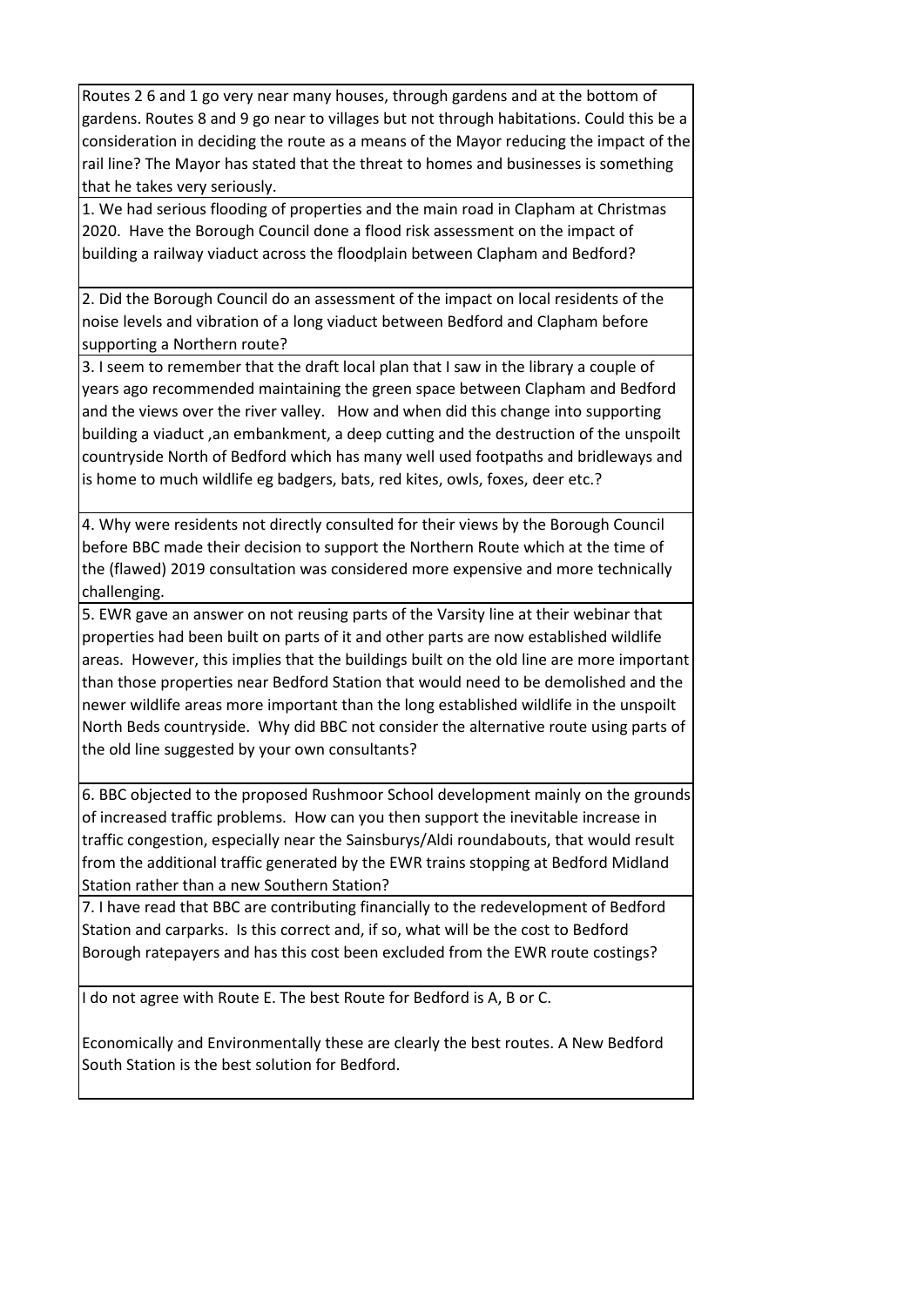I have a number of questions, which I have listed at the end. I have a few points I wanted to make first as some background.

I feel very passionately about the EWR railway proposals, my husband and I moved to Wilden five years ago because we wanted to live in the countryside and enjoy a better quality of life. We have ¾ acre of land in which we planted willow trees so we could become self-sufficient in fuel for the winter, a large vegetable and fruit garden and many rescue hens which roam around. We like nothing better than to sit outside and enjoy the views and wildlife with a cold drink of a weekend. All of which will be flattened by alignments 8 & 9 which is coming through our garden. We had plans to put in ponds, renovate the house because my mother was diagnosed with Alzheimer's during lockdown 1 and is becoming increasingly difficult for my 82 year old father to manage and they live in Suffolk. Now we are trapped unable to change, unable to move. This is the human impact of EWR.

Whilst I do agree with having an Oxford to Cambridge railway, I do not agree with the route alignment north of Bedford for many reasons, and feel that it has not been done in a transparent and just way. I feel very let down by what I thought was a democratic and fair society we are lucky to live in.

In my previous job I worked for a company based in Oxford and often commuted into London, my current job is based in Cambridge and therefore I am one of the people who should be benefitting from this railway. I live in Wilden having commuted into and from Bedford previously I have experienced first-hand the terrible congestion and lack of parking/cycle facilities. Why would I commute from Bedford to Cambridge via train when it is much quicker by road especially with the new road to the Black Cat? Cambridge station is 20 mins walk south of the centre, so for many people who work outside of Cambridge town centre like myself it would be quicker to drive than to

 2. Has there been any provision for increased cycle commuting to Bedford station? New cycle ways, secure cycle parking (my bike was also stolen from the station on one of the rare occasions I cycled to the station).

3. Why given the cheaper, shorter, flatter, quicker route alongside the A421 have BCC chosen a route which destroys the north Bedfordshire countryside with deep cuttings, unsightly viaducts and destroying wildlife and homes? What is the obsession with coming through Bedford station and destroying people's homes and communities? How will that save Bedford town centre by people getting off to get a coffee to change trains? What evidence is there for this?

4. A parkway station would attract more people to the area given ample parking, cycle paths, secure cycle parking etc. This is the future and would attract me to the area, why is BCC so against a parkway station south of Bedford and a shuttle into Bedford? Cambridge main station is 20 mins south of the centre?

5. Has there been any consideration to tunnelling instead of cutting?

6. Is BCC going to pay for the multistorey car parks and extended platforms which reduced the cost of route E? What is the cost of this and if so how do you expect to pay for this in a post-pandemic time of austerity?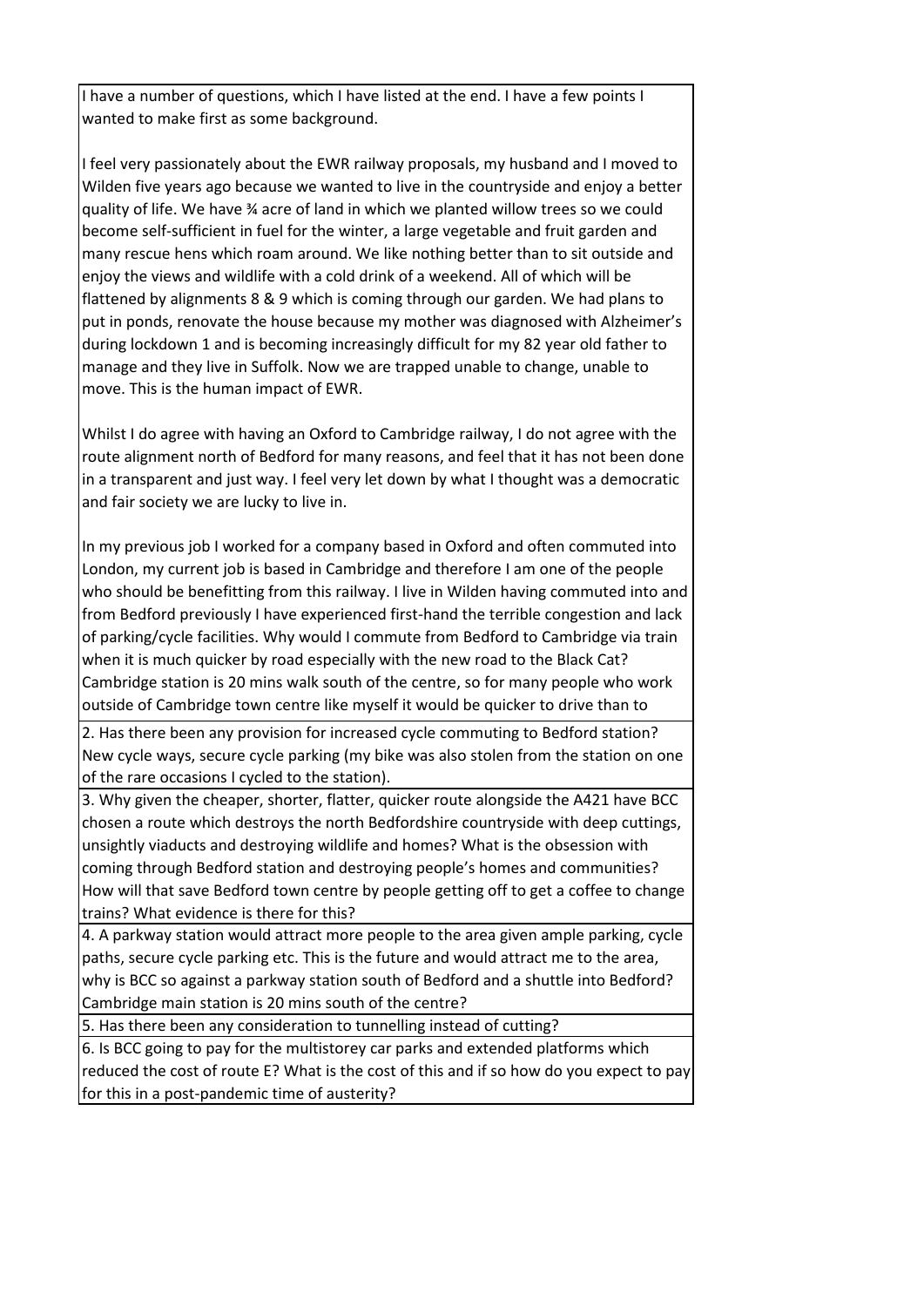1. First and foremost, we were not consulted in 2019 and DID NOT receive the postcard EWR tell us they sent out. The

first we new about it was when I joined the local Facebook page in January 2020. We immediately expressed our concerns to our local councillor and have also made contact with EWR on several occasions. We were told to attend the local meeting with EWR which was cancelled due to Covid and has never been reorganised.

If we had been consulted and given the opportunity to object we would have done so. We understand we are now being given the opportunity to comment on the alignment of route E. As there is only one route out of Bedford through the Clapham countryside our only option is to object to route E altogether.

2. The choice or route E is baffling many people in the local communities because of the landscape and the need for a huge viaduct and extensive cutting.

a) The viaduct will be an eyesore on entering and leaving Clapham

b) the cutting will literally cut our community in two

c) the cost of these works must be substantially more than the alternative route B despite BBC denying this - why did the costs suddenly change to favour route E at the end of 2019?

d) The impact on the flood plain is concerning especially given the horrendous flooding we experienced in the village on Christmas Day

e) the impact on wildlife species will be catastrophic- badgers, foxes, bats, owls,

woodpeckers, hedgehogs, red kites, many plant species ... the list is extensive.

f) the impact of construction noise, pollution and traffic works and the subsequent noise and pollution when trains are running will be horrific and impact significantly on our lives.

3. Increased passenger numbers at Bedford station will deliver increased traffic on the roads heading to and from the station notably at rush hour. This area of town is already heavily congested at peak times despite the building of the new by pass. The infrastructure simply will not cope.

4. BBC have argued that Bedford town will benefit from route E. It will not bring more shoppers and jobs into town. Instead it will give those who live in Bedford the opportunity to visit, shop and work in Oxford, Milton Keynes and Cambridge. If the stations are to be rebuilt using tax payers money should we not have a right to object as it is our taxes being spent here. This has never been put to us even in the original route options consultation.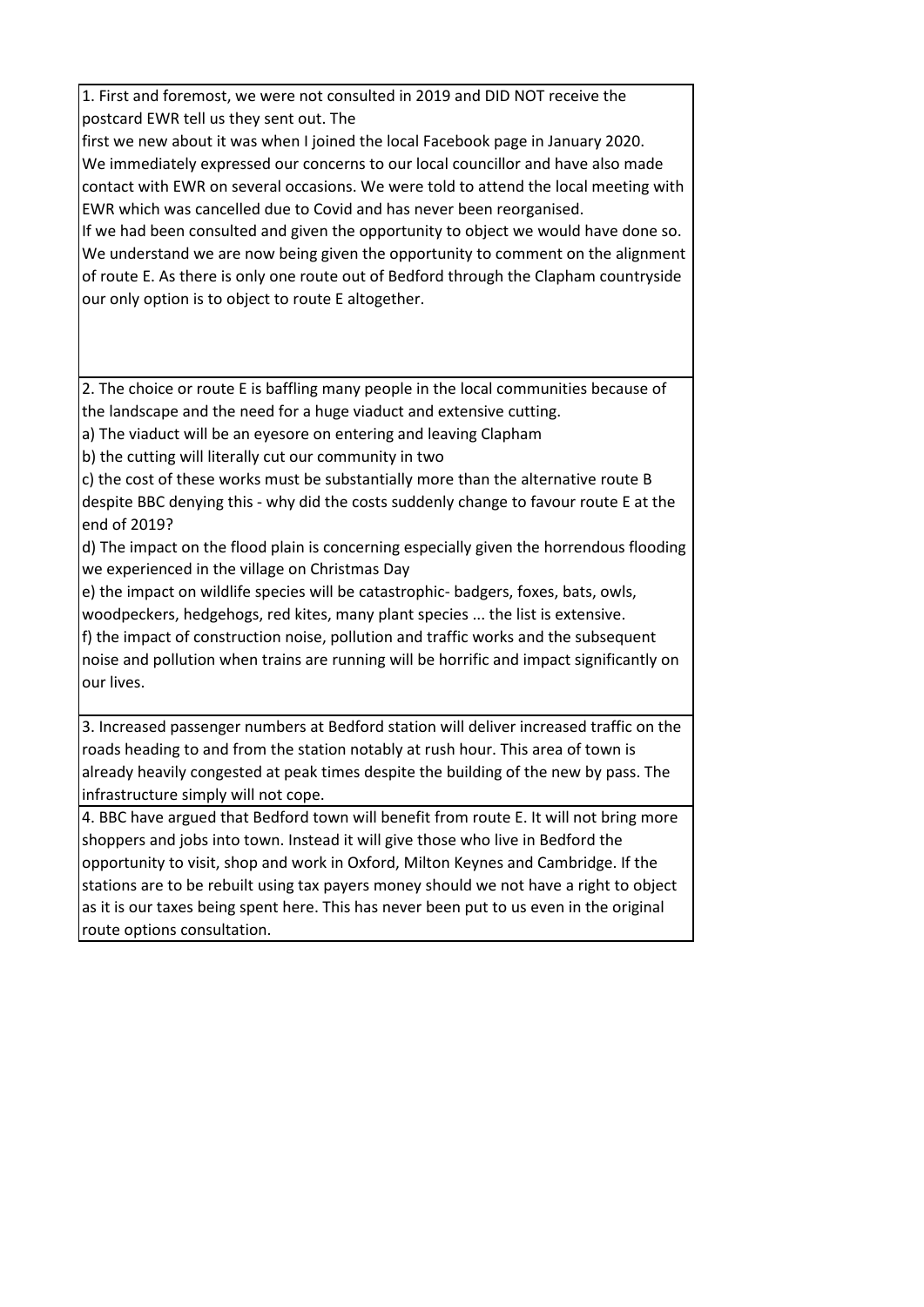5. We have always been led to believe that the area of land between Fairfield park and Clapham would not be infilled in order to keep the village identity for Clapham. We already have Towers, a huge warehouse on the top of the hill, now there is a plan for 200 houses to be built. The only land left will be destroyed by the railway.

We urge you to consider the strength of feeling in the local community and think again about destroying the beautiful countryside between Bedford and Clapham and beyond to Ravensden. This is not the best route due to the incline of the land and the associated costs, the construction noise, pollution and disruption it will cause for the community and the eyesore of a viaduct over two roads and the river.

How can you support a route north of Bedford when you still do not know the comparative costings of any of the currently proposed or any of the previously proposed routes?

Could you please explain how you expect Bedford hospital to cope with the influx of people needing it's services with all the housing that will come after EWR is built? What about school's, local shops and access roads?

How will the Council improve access to Bedford Midland station? More routes available to passengers means more people driving to the station to use services, have you factored this in? If so, where is that plan and can residents see it?

If the Council get's what it wants and has a new station south of Ford End Road where will the current Thameslink sidings be relocated to?

Can you make public the actual figures and costings that prove EWR coming through Bedford will be economically beneficial to the town? Can you do this with viable and factual research provided by an independent body not paid for by the Council?

How can you say that any one of the northern routes will 'protect your historic environment through preserving and enhancing your heritage assets' when you are totally destroying buried archaeological assets and significantly and adversely affecting standing historic buildings and their settings?

Please explain why the people of Roxton should welcome the below? (picture of train travelling through countryside)

You have promoted the East West Rail route through Bedford Midland Road exiting the town northwards. It is now clear that the only way to preserve the rural environment and reduce the catastrophic impact to the environment and villages that as Bedford Mayor you are meant to represent, from huge long embankments, cuttings and viaducts, is for the railway to be in a tunnel from after it crosses the Bedford-Clapham road (the old A6) until it reaches the flatter ground to the east of Wilden and Renhold. Would you please bring the full influence and resources of the Bedford Borough Council to bear on EWR putting this part of the railway in a tunnel?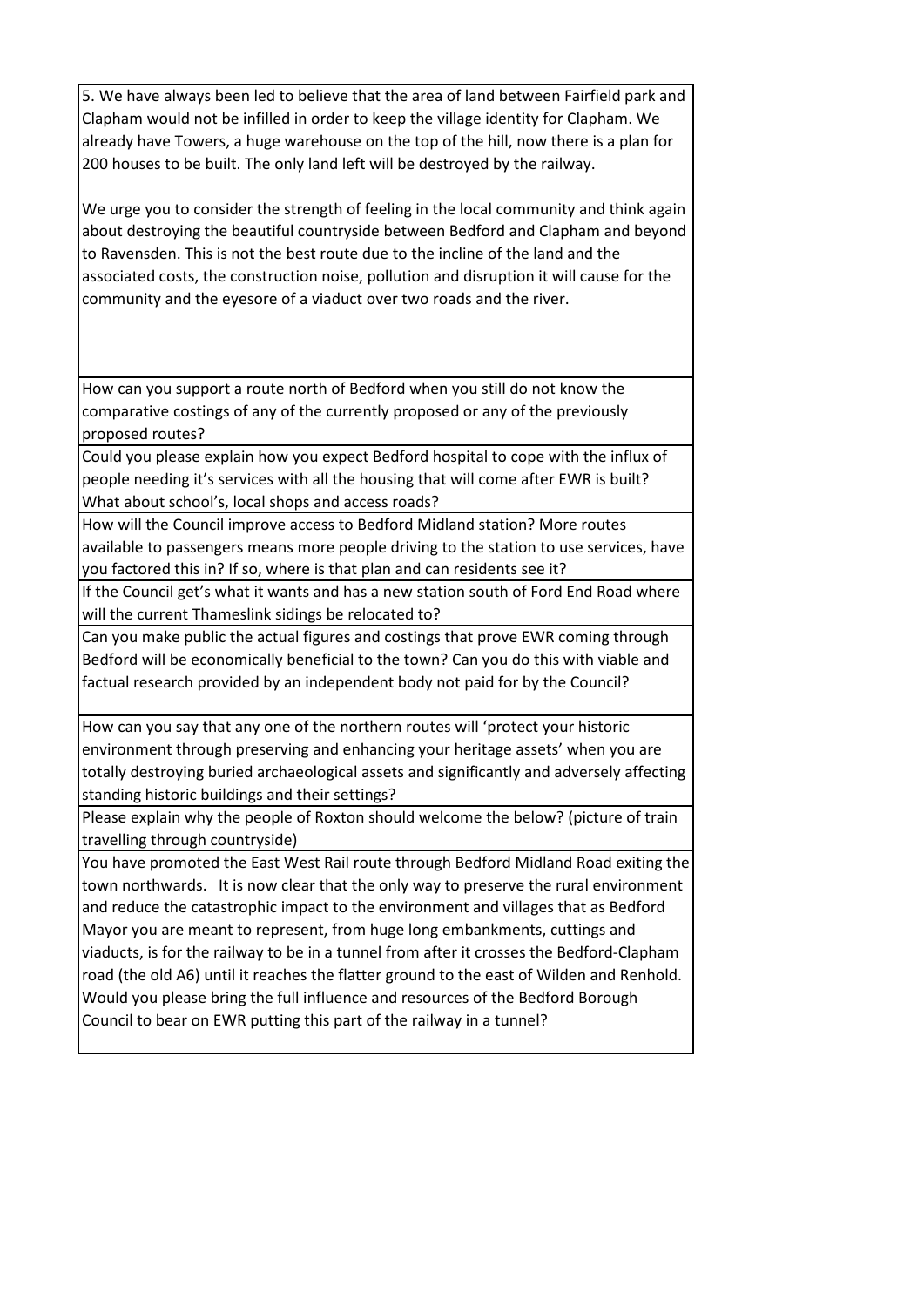Can you explain why the original consultation in 2019 wasn't held again following BBC's input and support, which changed the costings for route E.

Full transparency was non existent and the goal posts had moved.

We should have been presented with the new costings and been made aware of your support and commissioning of your own costings for route E, and had the opportunity to vote again.

Where-ever the train line is built, can you assure me that access to the countryside via byways, bridleways, and footpaths, will be kept open during and after the building of the EWR line. My village of Ravensden uses such paths daily.

Why did the Mayor deny the parish council's request for the public to be able to attend the parish council meetings in 2021?

Why did it take nearly two weeks before the Mayor's office would release the recordings of the parish council meetings (for example Ravensden)? It is noted that the recordings weren't released until the subsequent meetings had passed.

On what date was Cllr Headley given responsibility for railways in addition to finance? Was there a public notification?

What oversight is in place for the allocation of portfolio holder responsibilitiesa and changes to responsibilities?

Why is Cllr Headley better qualified to lead on railways than the Deputy Mayor & portfolio holder for environment & transport Cllr Headley?

In the week that it was announced that 50-100 houses were to be effected in the Harpur and Castle Wards, in addition to the North Beds, why did Mayor Hodgson and the Deputy Mayor Royden, portfolio holder for environment & transport, not find time to meet or communicate? When was there first communication after the 31st March announcement?

Given the council's budget crisis and the council's current government ranking (337/354 councils nationally), does Cllr Headley have sufficient bandwith to manage both finance and railways?

After the Mayor and Cllr Headley found out about six-track proposals on  $31<sup>st</sup>$  July 2019, why did they conceal it from full council and the public?

Was the Mayor and Cllr Headley aware of Network Rail's 2018 six track proposals in 2018 that involved CPOs and demolition in the Poets area and referenced EWR?

Did the Mayor and Cllr Headley ever discuss the six-track proposals with Cllr Royden, Cllr Atkins or Cllr Jackson before the  $31<sup>st</sup>$  March 2021 announcement?

It is noted that the Mayor spent 75k on Kilborn Consulting as part of their lobbying effort for route E. How much did the council spend in total when factoring the salaries of officers involved and other council resource?

As part of the stage 2 consultation, how (much) is being spent on the consultants SLR Rail and Kilborn Consulting?

Will you publish the brief/scope of work for the engagement with the consultants?

Has the full council been given an opportunity to contribute to the consultant's scope of work?

Why did Cllr Headley and BBC lobby EWR Co for a consultation extension that would allow them more time but deny the public an opportunity to attend physical meetings?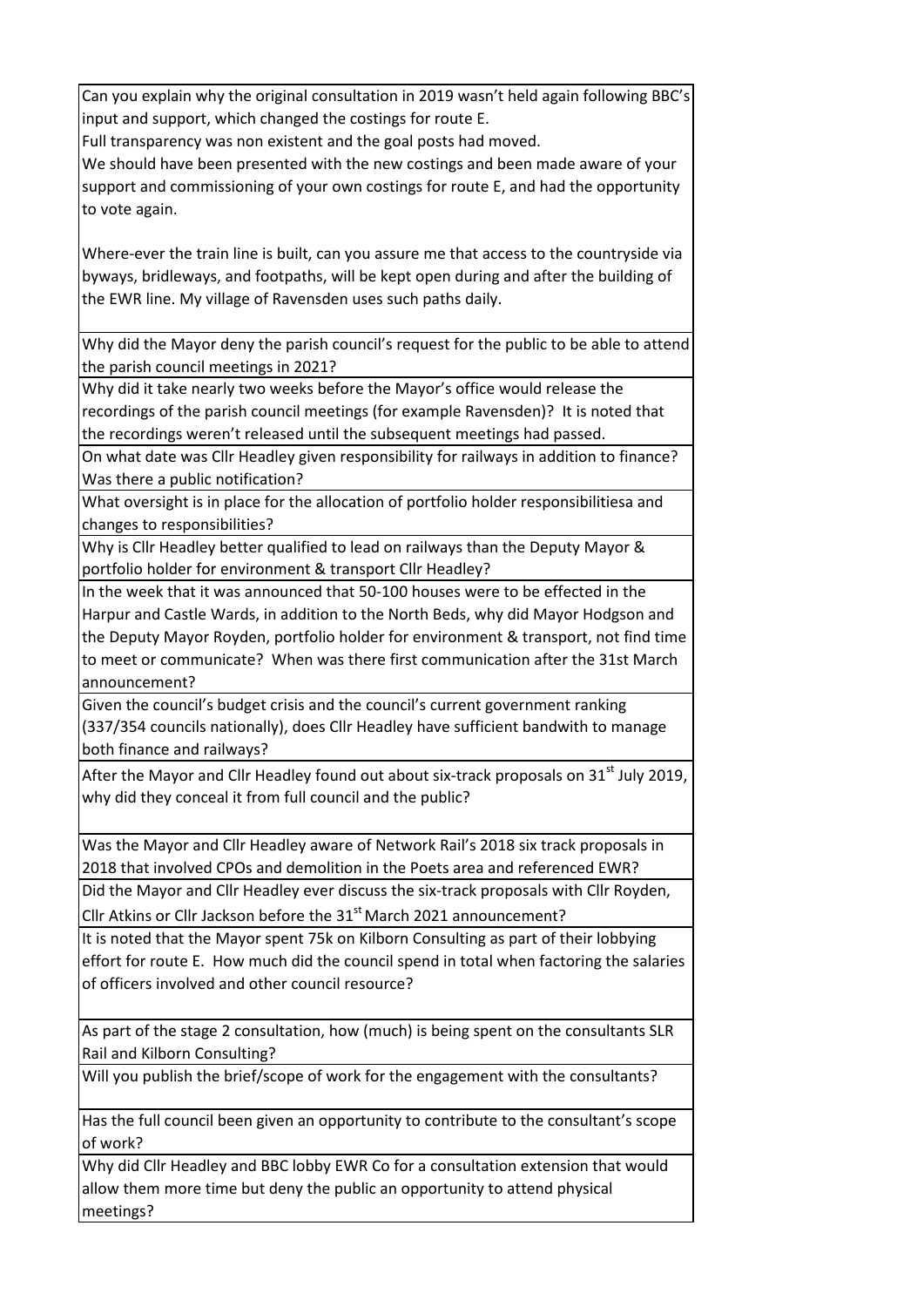The Liberal Democrats have been distributing party political campaign material designed to look like genuine editorial. What is BBC doing to monitor this to ensure that the public is not mislead on EWR?

There are concerns that some councillors are concealing information and making misleading comments to distort the public's understanding on EWR. What is the council doing to monitor this?

In the 2019 consultation, EWR Co only included two of the seven Bedford parish councils effected by the northern routes vs seven of seven effected by the southern routes. Does BBC think this was adequate?

On 24<sup>th</sup> February 2021, Cllr Headley moved a motion that had 7 bullets of council notes, 3 bullets on the motion itself and was 341 words in total. Did he prepare it before listening to the statements from members of the public?

Given the motion Cllr Headley moved, why didn't he disclose the information on sixtrack discussions?

EWR Co's engineering director, Simon Scott publicly commented in December 2020 that they chose to approach Bedford from the north to maintain grade separation. When did BBC first become aware of this?

Had Cllr Headley disclosed the information on six-track discussions, the comments, questions and potentially voting by other councillors may have been different. What democratic oversight is in place at BBC? Is this being looked at?

BBC is denying petitions related to EWR because of previous petitions. Given the  $24<sup>th</sup>$ February 2021 discussion at full council was compromised because of the Mayor and Cllr Headley's failure to be transparent with material information, will future petitions on similar topics now be considered?

If the council were to vote again on support of route E, would the Mayor allow Lib Dem councillors to vote independently this time?

On 24<sup>th</sup> Feb Cllr Charles Royden, Deputy Mayor and portfolio holder for environment & transport sat through a 3 hour plus meeting without making any comments or asking any questions. Is that satisfactory conduct given his role and responsibilities?

What discussions has Cllr Headley had regarding freight terminals in Bedfordshire brickfields?

When did BBC first have discussions regarding an EWR station at Twinwoods?

Why is BBC denying freedom of information requests for details on their discussions regarding a railway station at Twinwoods?

Why was Biddenham not included in the 2019 consultation? Did BBC raise this with EWR Co? Given there are plans for 3,000 plus houses in Biddenham do you think they should have been included? Is the closure of the Great Denham Golf Course related to EWR and related housing plans?

Why did BBC grant planning permission for a high density housing development inside, new road access and roundabout on the B660, inside the route E corridor just weeks before EWR Co's announcement? BBC had knowledge of their timelines and had been lobbying for route E - what was the rush?

Why did BBC not disclose Kilborn Consultings recommendation to discuss with EWR Co an alternative route that would service a station at Bedford St Johns and leverage existing infrastructure?

Who at BBC was responsible for suggesting the "other organisations and interest groups" to EWR Co? On reflection was this done fairly?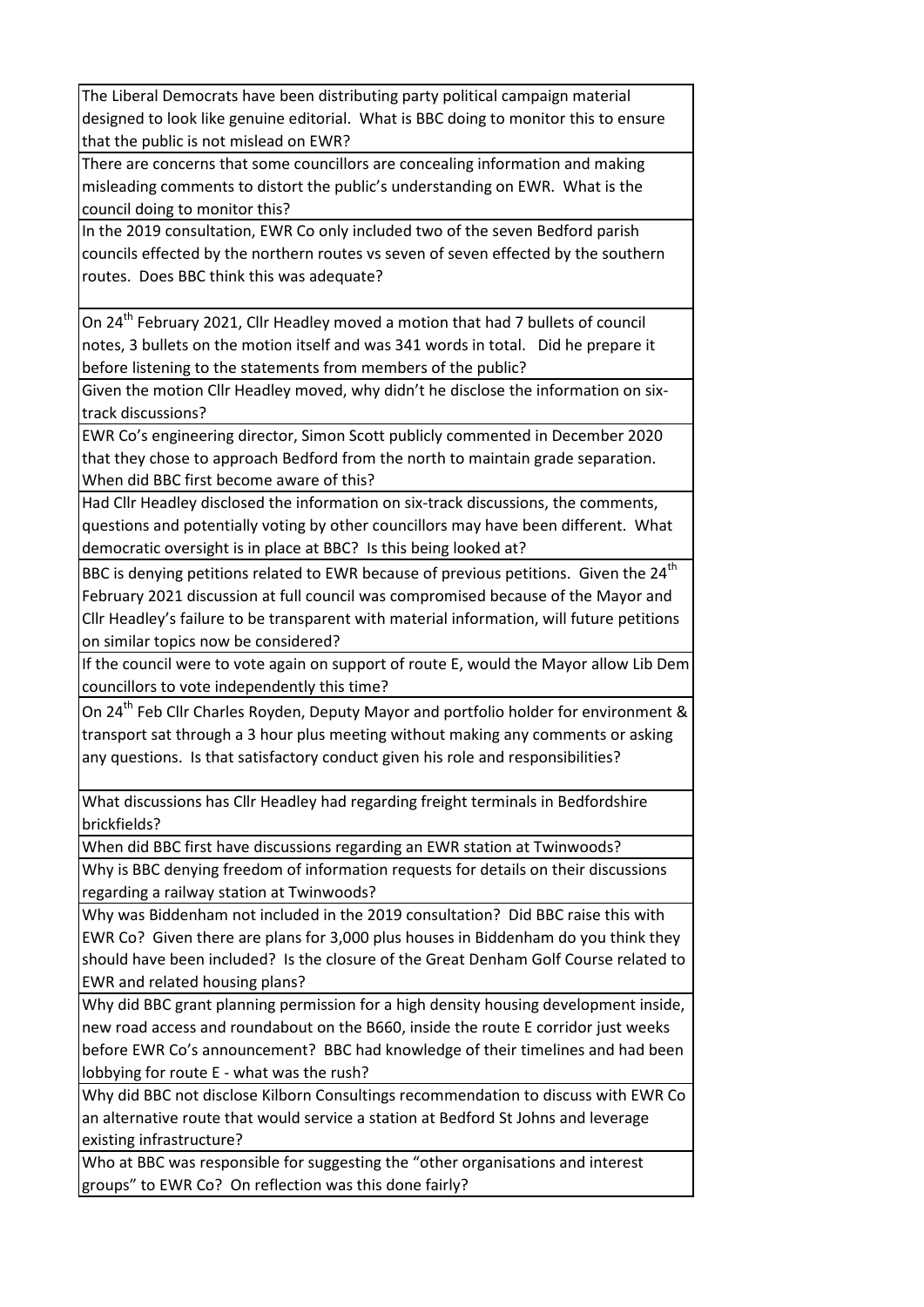Why did EWR Co only look at BBC owned South Bedford venues (Scott Hall selected and Faraday Hall also considered) for the 2019 consultation event? Did BBC discuss venue selection? Did BBC flag that that there are more suitable venues in Bedford? Why is BBC not responding to freedom of information requests on this?

Why did Cllr Royden tell Brickhill residents that route E doesn't go through Brickhill?

Great Barford Lib Dems posted in 2019 "it is clear that East West Rail favour a route that runs south of Bedford". On 24<sup>th</sup> February 2021, Cllr Headley commented that that is a misreading. Who should we believe?

Freight has been mentioned in the past but clearly the balance of language on passenger to freight has been misleading and freight has been undersold hitherto. Why hasn't BBC done more to highlight this? Why has BBC not been transparent with material information? Who is monitoring the Mayor and Cllr Headley's conduct?

Is there any more information that the Mayor and Cllr Headley been withholding from the public (for example, the recent the six track revelations)?

The article you recently posted on Facebook notes that the midland mainline passing through Bedford is one of only three places in the country to have been officially designated as "congested infrastructure" and that Bedford is known to be a particular "bottleneck". This must have been known to Bedford Borough Council at the time it campaigned for EWR to pass through Bedford town meaning 6 tracks was more than just a remote risk but a reality of your support for Route E. Why has this been covered up by the local authority and your office?

I am writing as requested ahead of your online consultations to confirm that I own a home in Clapham and have found out, by chance, that you intend to run a diesel passenger and freight railway through Carriage Drive, Clapham?. After 40 years of hard work my lifes savings has been sunk into this house move and I have in fact paid a high premium to move to this spot of beauty, emphasis on **peace** and a train line is unimaginable and I am asking for an explanation please why you would choose this location?

I have been advised by Dave Hodgson the Mayor of Bedford that we were supposed to have received a post card from EWR in 2019 alerting us to your proposals ? I categorically swear that I have never had any post card, letter, email or leaflet posted or hand delivered to my property.

Considering my location and the proximity of the proposed **95 metre CUTTING spitting the road and fields in this area of natural beauty** I am staggered that this can be lawful without public consultation in a country of democracy? Is it not law to have advise residents hugely impacted by your trainline? Please provide the correspondence that was sent to me but not received.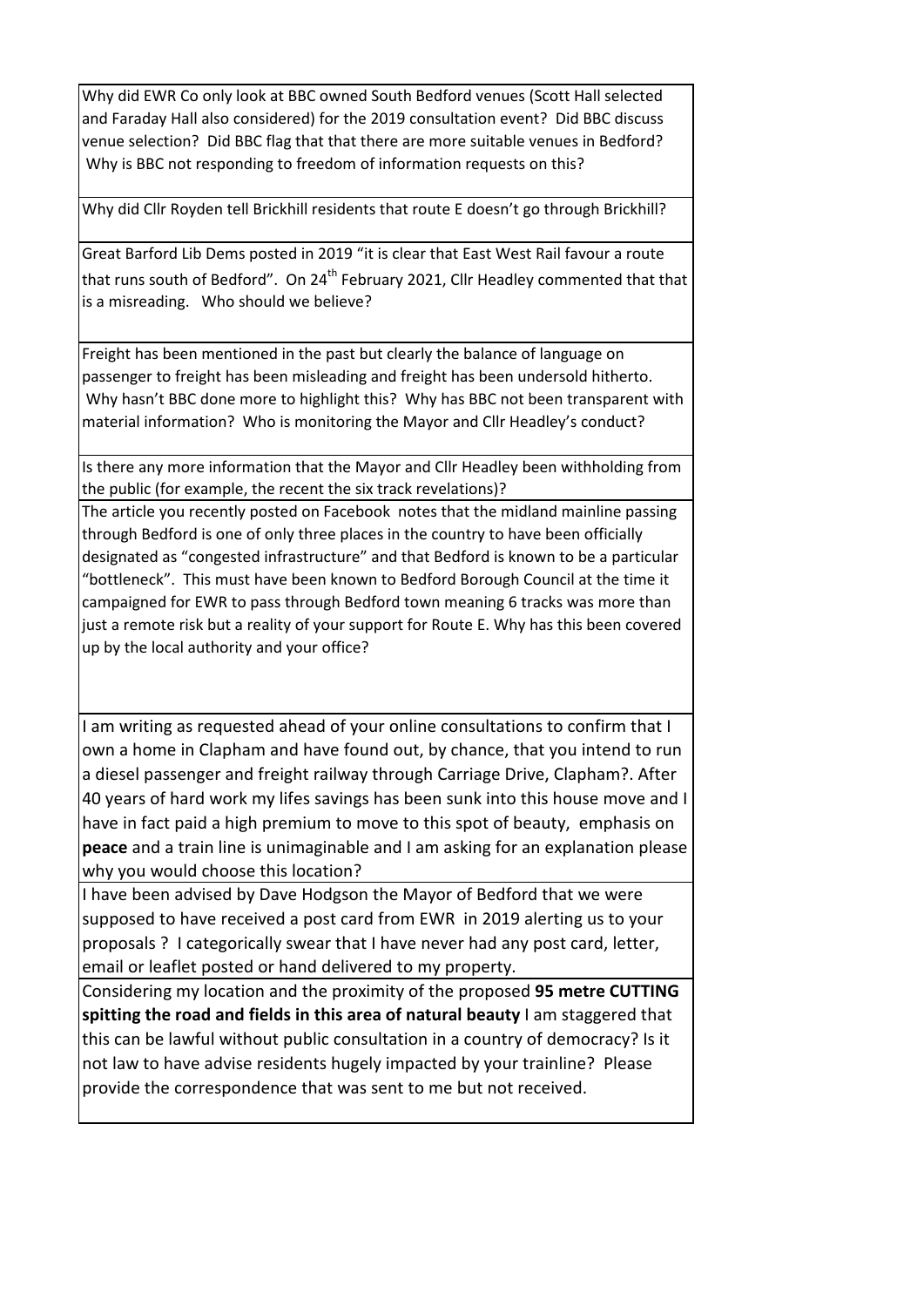I believe the Mayor consciously chose not to advise the affected residents of Clapham, Brickhill and those who are having their homes demolished in the town centre as he is under pressure to build homes and by sneaking this train line in ie backing your trainline WITHOUT adequate open public consultation and during the biggest pandemic the world has ever known, when people were off guard fighting to survive themselves. It feels like underhand dealing has and is taking place by him and I would be grateful to be told, truthfully what meetings you have had with our Council and the Mayor and when those meetings were please?.

Please can I have a meeting in person here, as soon as possible with a representative(s) to discuss why Route E has been chosen when it seems it was originally the most expensive, most geographically challenging and longer than the southern route. I have heard it will be a diesel freight train to cope with Route E's landscape which considering diesel is being phased out by the government I don't believe that can be true - please advise? Please can I ask not to receive a standard email I really am appealing for a visit. I am absolutely floored with shock that this could happen without any communication in such an idyllic location with wildlife in **huge** abundance. It will be a tragedy and a real loss of enjoyment for future generations.

The tenant farmers here and their fathers before them have farmed here and will lose their livelihood he train line with take acres and acres away from them there are other routes which will have less impact on people's lives. The land owners I believe do not care about their long term tenants or a train line as they do not live in Clapham.

This Road which will be severed in half potentially if you do proceed and is an area that has become important to people's mental health during these challenging times, to get outside in open countryside , hundreds and hundreds of people walk this road each week with children, family, their dogs.. This isn't just an average road it needs to be viewed and discussed further please. This is people who live in flats, or without gardens or without enough spare income to pay to join gyms - this is a village primarily of working class people that love the village and the beautiful walks and woods that you would be ruining. You have other much more sensible routes, you honestly do.

Summary : No consultation to me smack bang on the train line - why please? Why are you choosing route E when it is the most expensive and most challenging from a landscape point of view?Will it be diesel? How many trains per hour? There needs to be no trains from midnight to 6am minimum - please advise? How long would engineering works take to complete the line in the Clapham area ? Do you know, really know, about the wildlife here? What surveys have you done and could I see them please?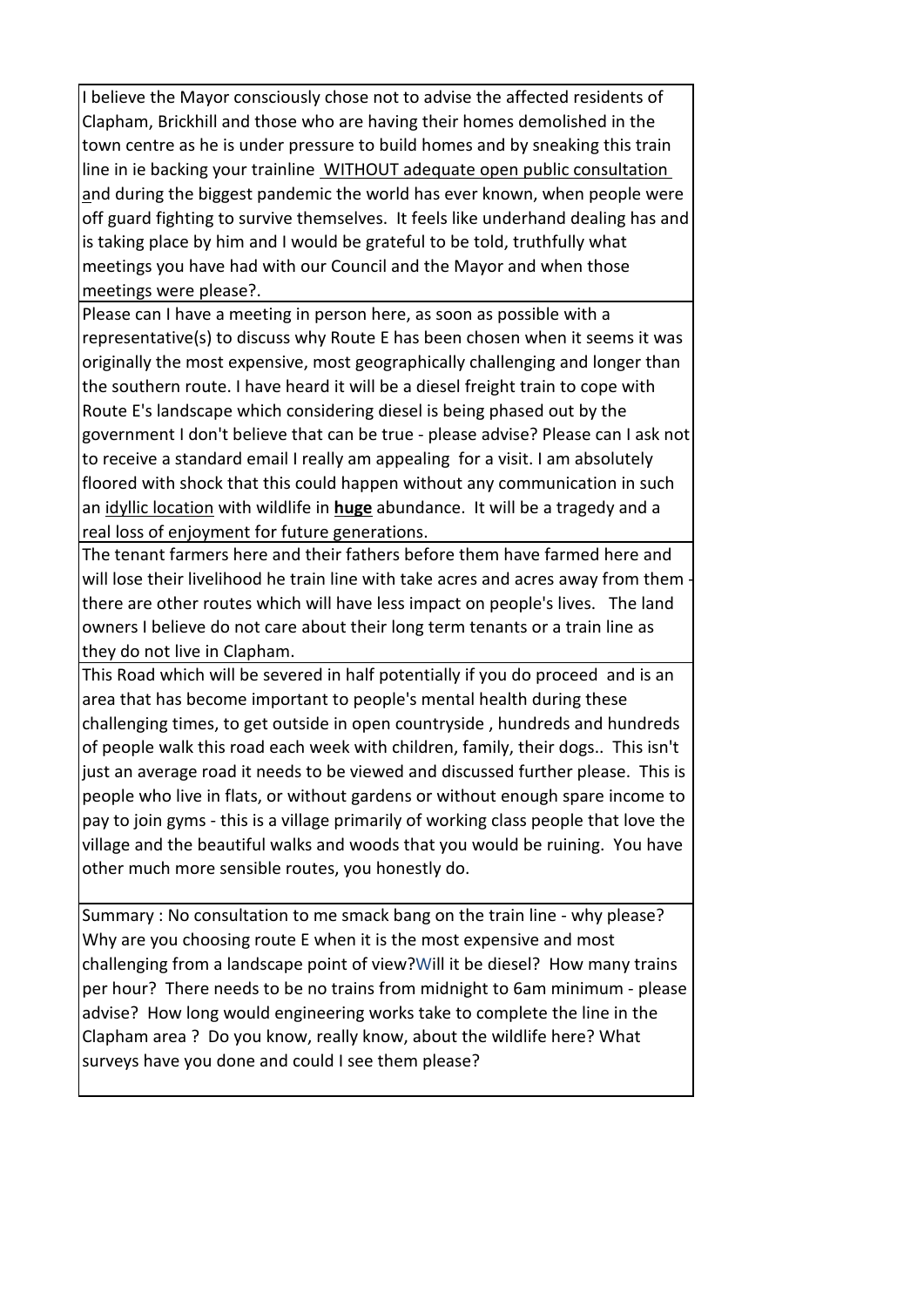Please can I meet someone as I cannot cope living without knowing what is really going to happen and why you have chosen to do this here. I am pleading with a representative to come and discuss your intentions please as I am living on a knife edge with extreme anxiety. I am not some nutter I am a professional woman passionate to understand what is going on and would appreciate being taken seriously.

When did the Mayor first discuss the for potential "six tracks" with the executive? I'm a Bedford resident from Brickhill and i'm greatly concerned about this potential Route E and all the potential environmental problems it could cause and destruction of precious countryside and natural habitats to the north of Bedford and also the risk of mass demolition causing many people to lost their homes and potential increased travel congestion in the Ashburnham Road, Bromham Road, Midland Road, Prebend Street areas resulting from greater numbers of passengers using the station. I would like to know why the old route in the Bedford Borough Area hasn't been considered this time around as part of the EWR proposals? When reusing the old trackbed would involve recycling an already engineered right of way and would involve no demolitions and would require diverting a bicycle track and the engineering work required for bridges etc would be minor in comparison to the significant construction works required for Route Option E. There is all this talk about the old line closing in 1968, but the line a mile and a half east of Bedford St John's to what was then Barkers Line Level Crossing, now the entrance to Priory Marina closed in 1981 and was lifted in 1982. The first proposals for the East West Rail appeared in local newspapers back in 1997 and in the late 1990s, the old trackbed of the Varsity line called the Inner Route was the preferred route of the EastWest Rail Consortium, who considered it the most cost effective and generating the highest demand, Bedford Borough Council at the time favoured the Outer Route (Roughly the current Route Option B), but finally appeared to have accepted the Inner Route, providing certain conditions were met. It appears that no further progress happened at the time, due to the then government not providing the funding for the project. More recently the initial report by Kilbourn Consulting for Bedford Borough Council regarding the EastWest Rail, also recommended this as a potential route option and were curious why this wasn't considered as an option by the EastWest Rail Company. With regard to the old line being built on, the first place to the east of Bedford were the line has been significantly built on is at the old Blunham Station site, unlike the old Bedford to Hitchin Line which has been lost under development in Bedford, the corridor of the old

 I have a question regarding how the proposed railway route will cater for the very large agricultural machinery and 'building supplies' HGVs in constant use throughout the area. The preferred routes are mostly either large embankments or wide cuttings, due to their extreme width the cuttings in particular requiring significant engineering structures to ensure the roads can continue to carry the large weights the businesses rely on. Has thought been put to avoid these issues by making use of a tunnel, either by boring or cut & cover? It would remove multiple complications and costs, potentially minimizing any overall increase. Would Bedford Borough Council be in a position to push EWR to consider the possibility of this option?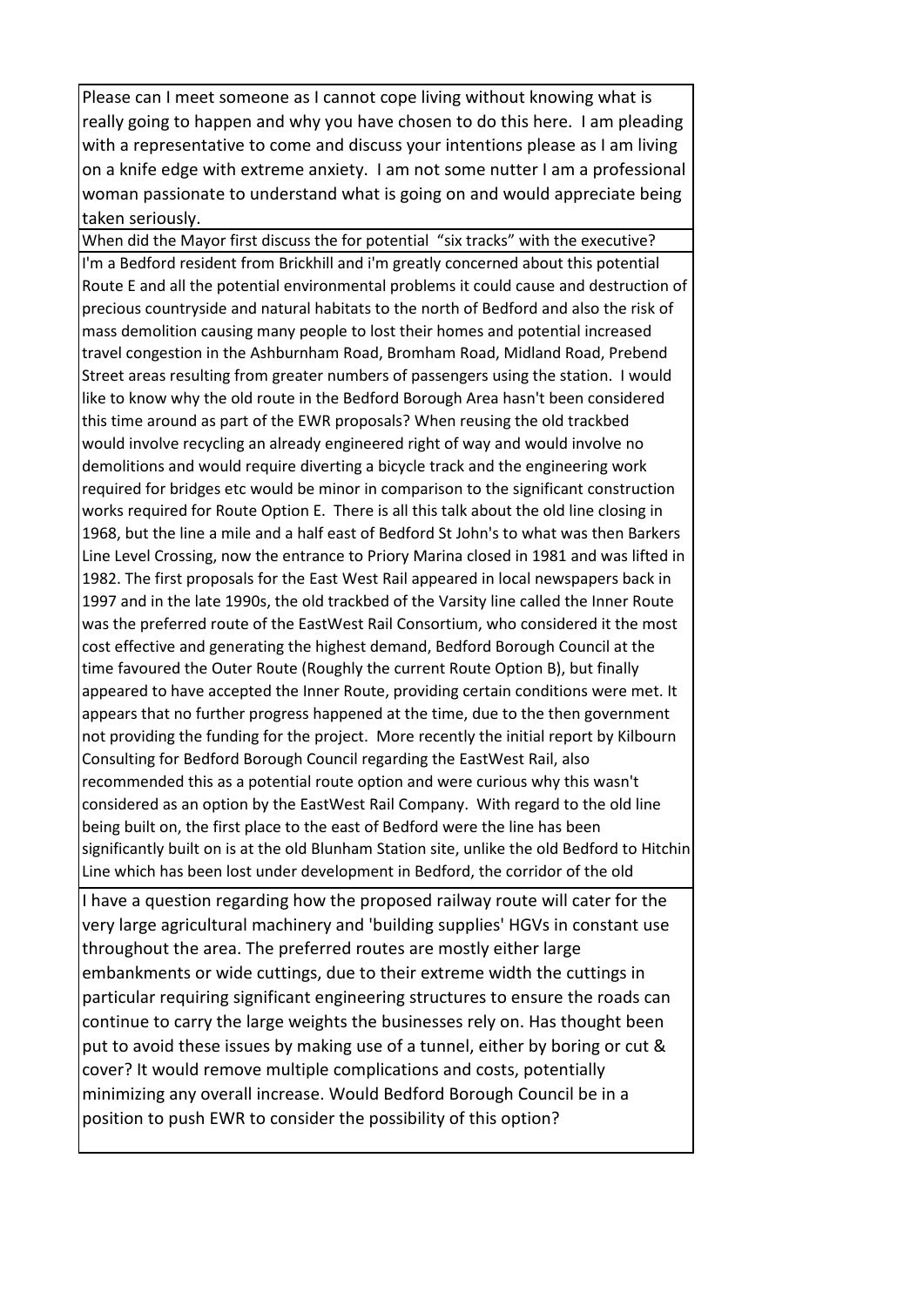Borough Council's planning committee refused permission for the erection of a Wind Turbine at the summit of Sunderland Hill, Ravensden in 2014. This was due to 'the development having a detrimental effect on a unique character landscape, on nearby properties and historical buildings and causing disruption to Public Rights of Way and Bridleways'. Why is alignment 1 deemed to be acceptable given that it will have a much higher impact on the landscape, heritage buildings and residents within the exact same area?

I live in a prominent listed building on Sunderland Hill, which is situated less than 500 metres away from one of the preferred route to alignments through Ravensden. The EWR technical report states that my property will suffer residual noise impact from EWR. The Grade II listed status prohibits double glazing and the planting of any trees adjacent to the B660 and EWR to buffer the noise from the railway will take decades to grow. What immediately effective measure will BBC lobby EWR for in order to minimise the noise and visual impact of the railway on my home?

Can BBC advise whether it's preference for a northern alignment will lead to further development in the vicinity of Ravensden, including the encroachment of new housing estates and infrastructure associated with East West Rail (EWR). Does BBC have any aspirations for a northern parkway station to service the EWR route and to relieve congestion due to additional commuters travelling into Bedford Midland station?

How can consultees effectively engage with EWR when much of the data pertaining to this area is not available in the technical report. For reference, section 1D 14.3 Climate data associated with operational Greenhouse Gas Emissions measured by track gradients, states 'data not available'. The reports provide insufficient detail regarding the structures that will be required for any route to traverse the undulating topography of this area. How can consultees reasonably determine a preference for any route in the absence of the required technical data?

I am a resident of the Poets Area of Bedford, One who's home may be subject to CPO under the preferred track alignment North of the station. What research have Bedford Borough Council undertaken, or will be undertaking to establish to impact of air pollution, noise AND congestion the proposed redevelopment of the Midland Mainline station and additional track will have on the area, both during construction and after completion?

When will the findings be made public?

I believe Beds Borough Council have carried out investigations into the existing track usage and capacity with a view to supporting the four track option. Has that now been concluded and when will the findings be available to the public? In particular campaign groups such as Protect Poets.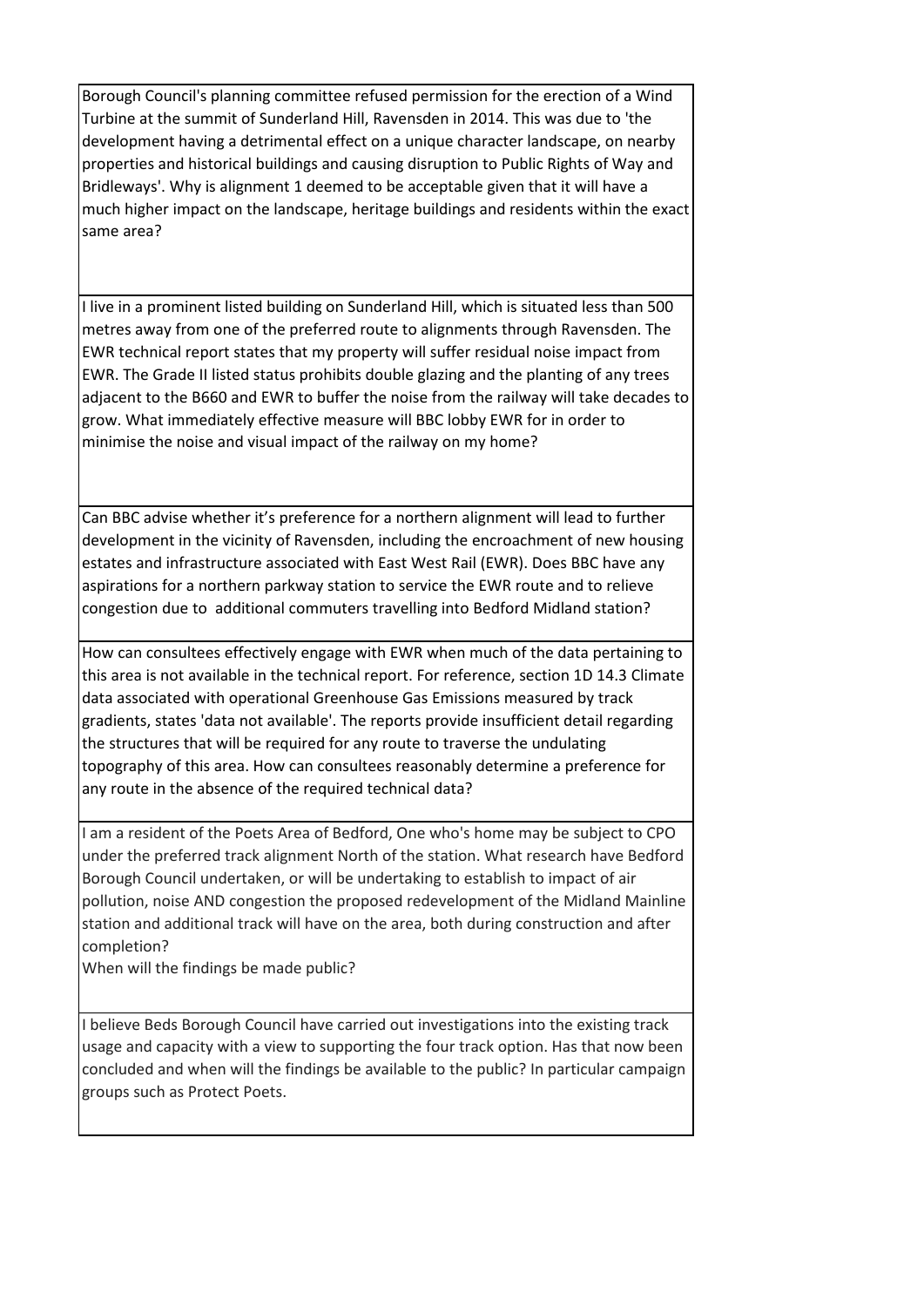Will the Council see to it that, in the interests of transparency and public interest, the full detailed costings of all proposed routes including all estimates, assumptions, discount factors, costs of disruption, purchase of land, rectifying and mitigating enviromental damage, and the project costs of infrastructure and earthworks be made available to the public? And can the figures for both before and after the consultation that narrowed the route options be made available so that we can see exactly how and why the costs for the different routes changed so dramatically that the most expensive routes north of Bedford somehow became the cheapest?

Why does the Council support a proposed route that would require substantial levels of earthworks, and infrastructure construction, in order to overcome the signifcant changes in gradient and the hilliness of the terrain, in contrast to the route south of the river that would follow this historic rail route that is largely flat and would require significantly less construction cost, time, and disruption?

Why is the Council supporting the construction of a railway designed to run diesel locomotives given the UK government's legally binding target of cutting emission by 78 % by 2035 which is not long after this new route is due to start operation? Is it not more cost effective and climate conscious to future proof the railway by constructing at least and electrified route if not designing a route for hydrogen-fuel cell locomotives?

Has the Council conducted studies and costings of the disruption that will be caused the the rural communities as a result of the construction of the rail route? Including the closure of key road links that will force lengthy detours that will impair response times of emergency services, and the damage and obstruction that arise from HGVs and machinery on narrow and worn country roads. Will these be made public?

Has the Council considered the impact on the health and well-being of the residents in the rural communities who will be exposed to years of noise and air pollution from heavy industry and construction occurring yards from their homes?

Can the Council clarify the purpose of this rail route, and how it will be operated? There has been recent information that has indicated that it will be used for 24/7 freight services, and yet the latest EWR Co. financial statements state the purpose of the railway is for passenger services to connect Oxford and Cambridge, and makes no reference to the use of the route primarily for freight.

Can the Council explain why it is so opposed to building a new purpose built station at Wixams, when it would allow for sufficient parking for the increasing number of commuters living in Bedford, would operate as a single north-south east-west rail interchange, and would open up the option of the railway to run close to the historic route south of the river and be aligned with the existing travel corridor? Connectivity with the centre of Beford could be resolved with an automated rail shuttle to the existing station (operating in a similar fashion to the DLR)

How can the residents of the rural communities have confidence that the Council will acknowledge their concerns, and fairly represent these perspectives in any consultations, when it is led by a Mayor who has had no discernable engagement with these communities over his time in office, nor supported policies that benefit these areas?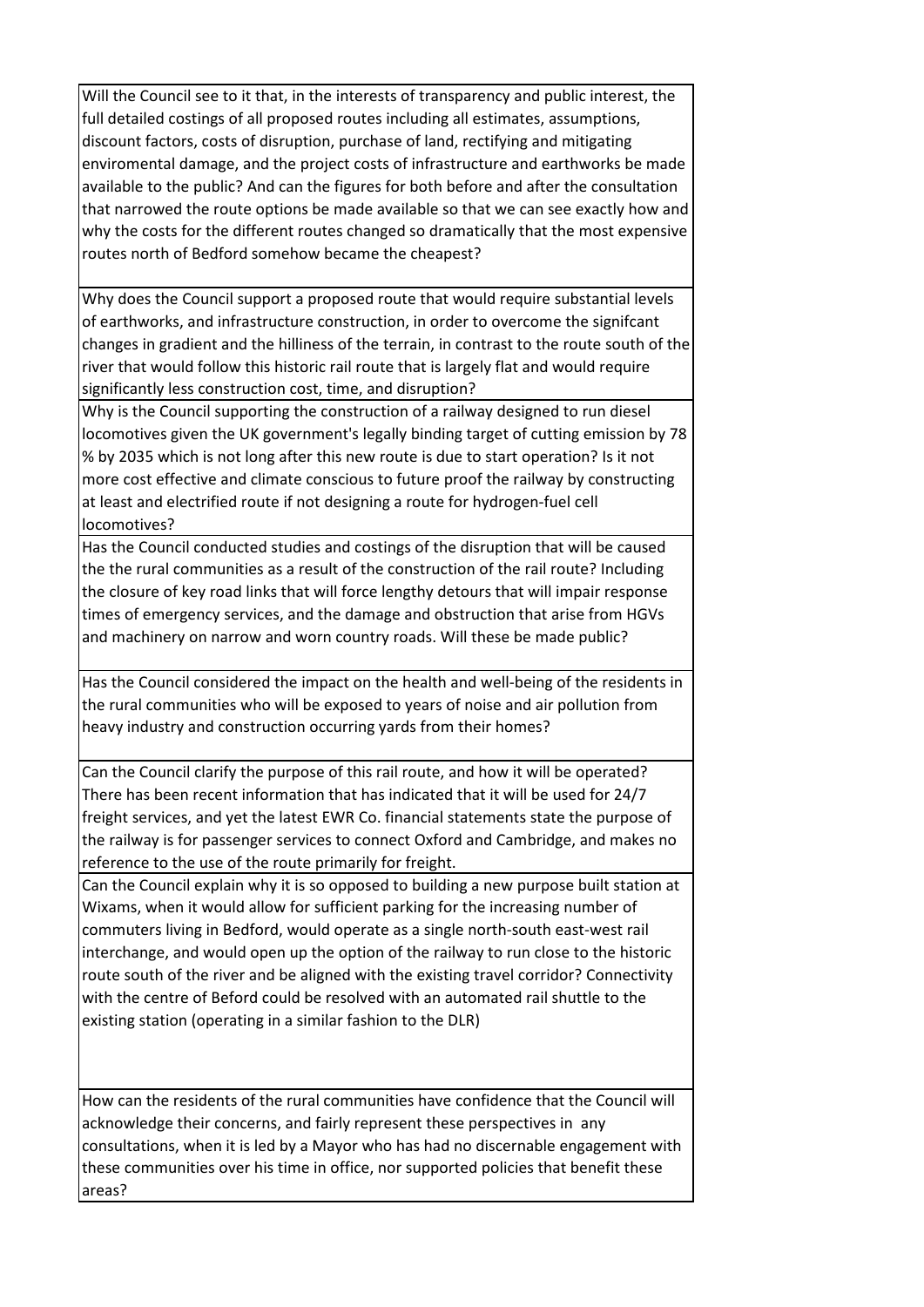In all five options for Section D of the route presented in the current EWR consultation, I was disappointed to find that all follow the same route out of the north of Bedford. Do you know why various possibilities are being considered for the north Beds villages, St. Neots and Cambridge (which seem to have been developed since the 2019 consultation) but there are no other route alignment options being considered for Bedford?

It is frustratingly unclear in the EWR consultation document what is proposed beyond the urban area of Bedford. For example a great deal of detail is suggested for the Poets area, but then only a vague description of how the railway would negotiate the terrain once it would diverge beyond the existing railway line.

I am particularly concerned about the route through Clapham Park as this seems likely to be the most destructive stretch to what is a most important amenity and I would suggest one of Bedford's most important historic and environmental assets. Would you be able to clarify if Bedford Borough council owns the land in question of the former Clapham Park estate? To what extent is a very deep cutting intended or appropriate? Could a tunnel be considered at least in part where the railway meets the escarpment in Clapham given the considerable level difference and to mitigate against the potentially extreme environmental and visual impact / damage to Carriage Drive, Clapham Park Wood and the golf course? Or why could the route not be directed more towards Twinwoods and the former airfield, maybe even from further north along the east midlands mainline north of Clapham?

In terms of the options for the new Bedford Midland station proposed, it would be helpful to understand if the new station is necessitated as an intrinsic element of the east west railway project or is this a separate project being developed by Bedford Borough Council? I would welcome relocation of the Bedford Midland Station closer to the River Great Ouse. Ashburnham Road is currently a mostly residential area and I feel the current station site would be better developed for residential use. Given that the river and riverside spaces are Bedford Town Centre's greatest asset, and close to the County Council building, Bedford College and South wing hospital. this would be a much more fitting civic entrance to the town

However, I feel there is an huge opportunity being missed in the consultation options as they stand for an out of town station. Wouldn't more stations be better in terms of enabling people to travel by train rather than driving in their cars to access the rail network?

I feel a second station would be far more useful out of town, for example the ideal location would be at the former Kempston -Elstow Halt station close to the Interchange retail park and existing Park and Ride. This location has the unique advantage of being able to serve both east/ west and East Midlands/ Thameslink railway lines where they cross and could enable the people of Kempston, Elstow and south of Bedford to walk to a station rather than encourage a tendency to drive across town to then catch a train.

Finally, I would appreciate an explanation of why route E was preferred by Bedford Borough Council in 2019 as this seems the most environmentally damaging of the options and simply a massive detour for the east west railway. I gather the decision was made on the basis that this route E was considered to be more economically beneficial for the town as it would serve the central station. However, do you have clear evidence to substantiate this theory?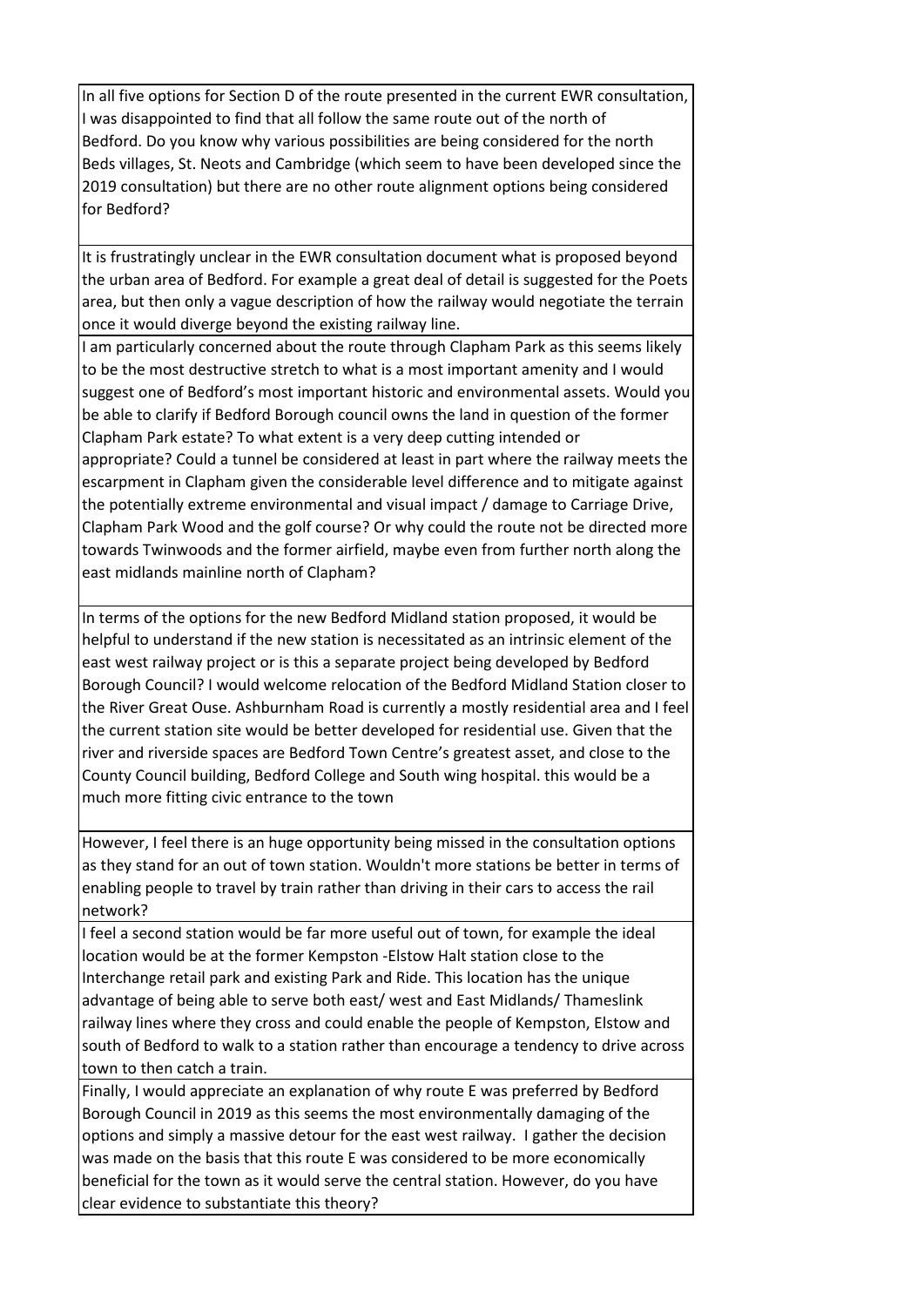I struggle to understand why the then Route B was not preferred as this is the most direct and flattest route possible, it largely follows the A421 existing transport corridor and therefore must be the fastest and most practical route for passengers and freight. So why is it that the possibilities of connecting route B to Bedford Town Centre have not been investigated?

Which route alignment are you supporting? Do you not think having a station in Bedford town centre will kill the centre as people from Oxford, Milton Keynes and Cambridge will not come to Bedford for shopping / day out. They will go to each other as gave better facilities. And it will drive residents from Bedford out of the town centre as they can get to pretty Oxford and Cambridge for shopping and fun a lot quicker? The centre us already suffering with closures and this will make it worse.

Surely an out of town station would mean less disruption for Bedford residents and make it easier to get to that station especially for all the people in the suburbs and villages north and south of Bedford who could get to a station south of Bedford a lot quicker than they can get into the centre causing more pollution?

Do you really think that if your response to a station in the centre of Bedford is to put on other public transport to get to the station will help? No as will make the commute times even longer. For people who will be using the

Do you actively welcome freight through Bedford town centre?

What environmental impacts did / have you asked EWR to consider for their routes?

How many roads will be permanently cut off as a result of the route, and what will you be doing to support residents who are effected?

What level of confidence do you have in the cost models from Kilborn Consulting, and also from EWR?

What impact assessment has been done on the impact to air quality of driving diesel trains through Bedford Midland station, considering air quality in Bedford already breaches the levels per the Air Quality Management Area?

Have there been BBC discussions with Covanta about providing rail freight services to the Stewartby waste facility?

Where will the £6m funding contribution from BBC towards the redesign and development of Bedford Midland Station be coming from? Will this funding from BBC effectively net off the benefit to the town? Will this funding from BBC effectively net off the benefit to the town?

As one of the technically most challenging routes, and with the most gradient changes, Route E is going to be the least environmentally friendly to build (due to greater construction impact) and operate (due to increased track length vs other options, and associated consumption of diesel on gradient change). How will BBC mitigate these impacts for residents?

Has the level of public response against Route E surprised you?

When the EWR Technical Report states that "a new station south of Bedford would generate slightly greater increases in jobs and productivity than routes serving Bedford Midland due to faster journey times", what other considerations made you choose to lobby for passenger and freight services through Bedford?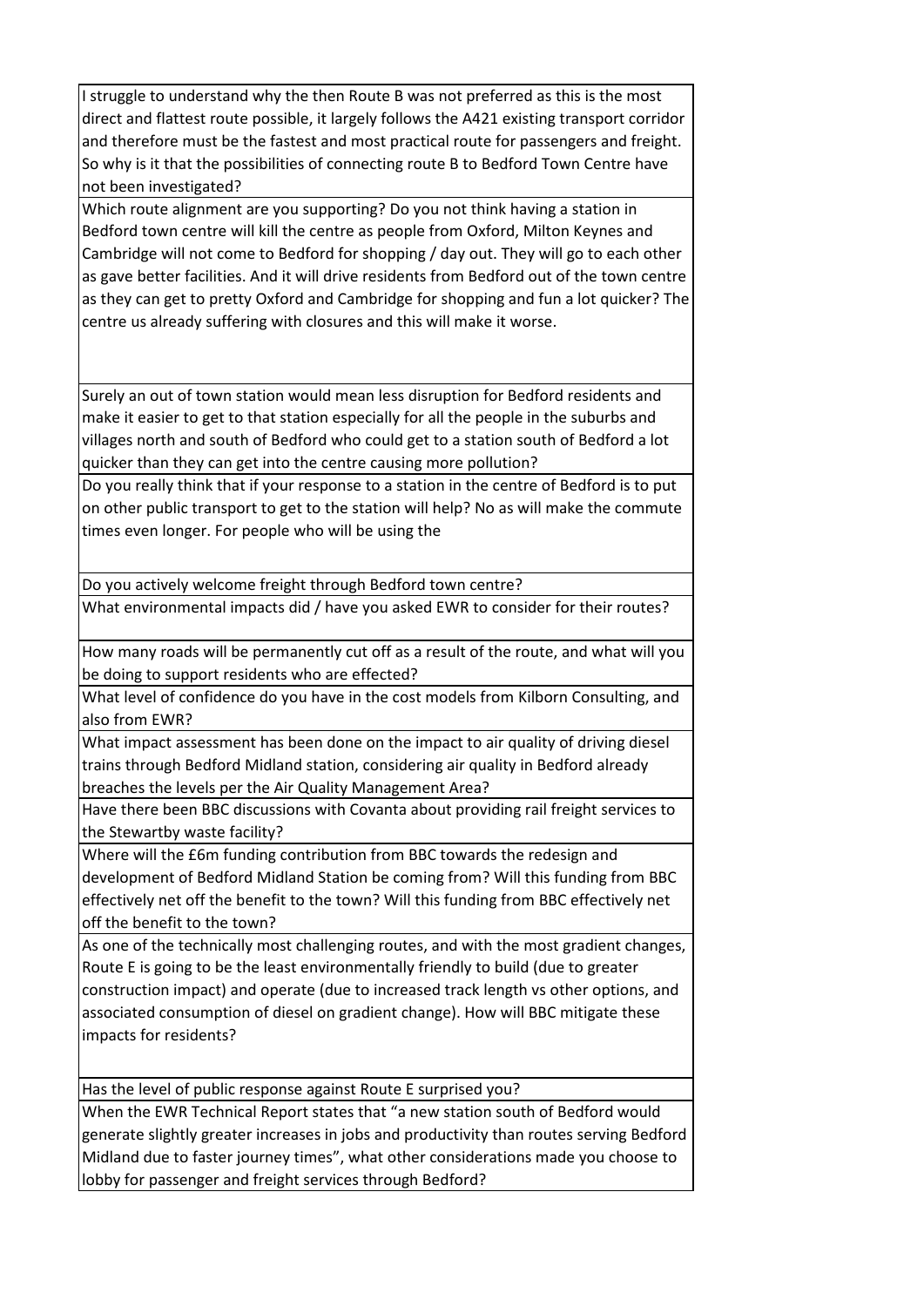The route under Carriage Drive, Clapham and through the land beyond should be put in a tunnel. This can be made using machinery currently in use on HS2, which will drill through chalk and clay. The tunnel will reduce the local environmental impact of the new line.

Why did Bedford Borough Council ignore recommendations from the Kilburn report, Cranfield University and CPRE to name just a few organizations for a straighter, more cost effective build (without distorting real costs) and environmentally friendly southern route unlike their biased 2019 consultation preference for a northern route?

Why are Bedford Borough intent on damaging the health of local people by insisting on bringing the EWR route through the centre of Bedford because of the increase in pollution, traffic congestion and the total lack of present and planned road infrastructure?

Why is Bedford Borough intent on destroying the North Bedfordshire countryside, ancient woodlands, landmarks and villages when a less environmentally damaging southern A421 corridor route is available and has already been shown to be straighter, cheaper (without distorting real costs) and more environmentally friendly?

Why is Bedford Borough Council not working with EWR to revisit the 2019 consultation as it is perfectly clear that it was seriously flawed due to lack of correct information, poor public notification, undeclared facts and biased instructions from Bedford Borough Council to their consultants?

How could the general public be expected to come to an informed decision with the lack of proper and up-to-date information, poor quality maps and staff at the time unable to adequate answers at the time of the 2019 consultations? Bedford Borough Council appears not to have all the relevant information at the time of the consultation when they made their decision.

Why was Bedford Borough Council not aware that routing the EWR line through Bedford would result in the demolition of in at least 60 homes in the Poet's area? Were they not informed during the 2019 consultation that an extra two tracks would be required and that again Bromham Road Bridge would need to be widened? If they were not aware and this has only just come to light then this proves that the original consultation was deeply flawed.

Why was Bedford Borough Council not aware of the intended 24 hours use by freight trains? Were they not consulted or not informed during the 2019 consultations. If they were not aware and this has only just come to light then this again proves that the original consultation was deeply flawed.

Why is Bedford Council apparently not concerned about EWR freight negotiations with Felixstowe or possible contracts with East Anglian counties for the transport of waste to the Covanta Incinerator at Marston Vale?

Why does Bedford Borough insist that the northern route would benefit future house building under their local plan for the northern fringes when there are no stations planned for that area and all footfall and traffic will have to come into an already congested Bedford and Midland Road area?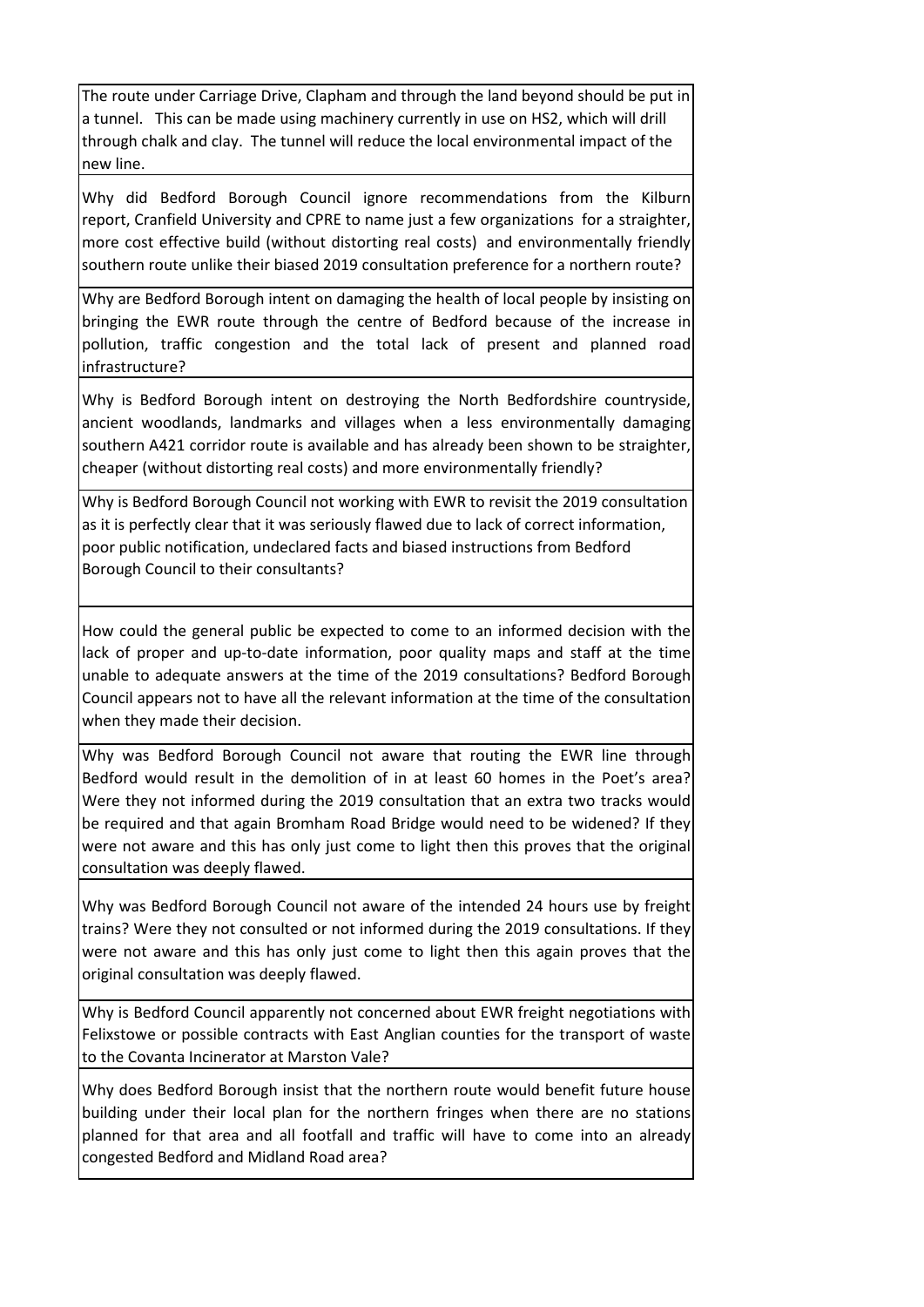Why is it assumed by Bedford Borough Council that a Parkway hub will not serve the needs of Wixam's residents?

Why is it assumed by Bedford Borough Council that a southern A421 corridor route will infringe on the RSPB at Sandy and Whimpole Hall?

Why is it assumed by Bedford Borough Council that the route will be electrified? EWR have stated that the route will not be electrified in the first instance.

Why was Bedford Borough Council happy with choosing a route that would require viaducts, deep cuttings and embankments in prime countryside which would not only destroy the northern landscape but would impose much higher safety risks, rather than having a leveller route that the A421 corridor would provide? It would also require greater engineering feats.

Why are Bedford Borough Council only discussing the northern routes at local meetings when Cambridge are still discussing both northern and southern approaches?

Why has the Mayor and Bedford Borough Council always insisted that the consultations and the final route selection is a Government and EWR decision when The Mayor and BBC have always championed the northern route and insist they are blameless.

[I though I'd attach this BBC article that supports the suggestion of a look again at](https://www.bbc.co.uk/news/business-57010913)  [viability, the first point below refers -](https://www.bbc.co.uk/news/business-57010913) <https://www.bbc.co.uk/news/business-57010913>

The route under Carriage Drive, Clapham and through the land beyond should be put in a tunnel. This can be made using machinery currently in use on HS2, which will drill through chalk and clay. The tunnel will reduce the local environmental impact of the new line.

The main question I have is "**Why did this EWR Plan all change?**".It would also be prudent to ask " Do any supporting Councillors, the Mayor and any other involved parties within the EWR consultation and planning process have any financial and / or other related ties to EWR that may be causing a Conflict Of Interest?". I think this would be a great question to ask, as there seems to be a complete refusal to listen to us residents of Brickhill, yet a solid backing for Ravensden staying un-touched by 'progress'.

The question I have **for the public meetings** please, and **which I would also like questions 1 and 2 treating as an FOI request** please: 1. Please detail and release ANY information received by Bedford Borough Council that at ANY time before August 2019 indicated that EWRCo or Network Rail had at ANY time proposed that a through-Bedford route for EWR could potentially require 6 tracks as it passed through the urban area of Bedford?

2. Please detail and release ALL the information that Bedford Borough Council received from EWR on 1st March 2019 in relation to the planned EWR route through Bedford.